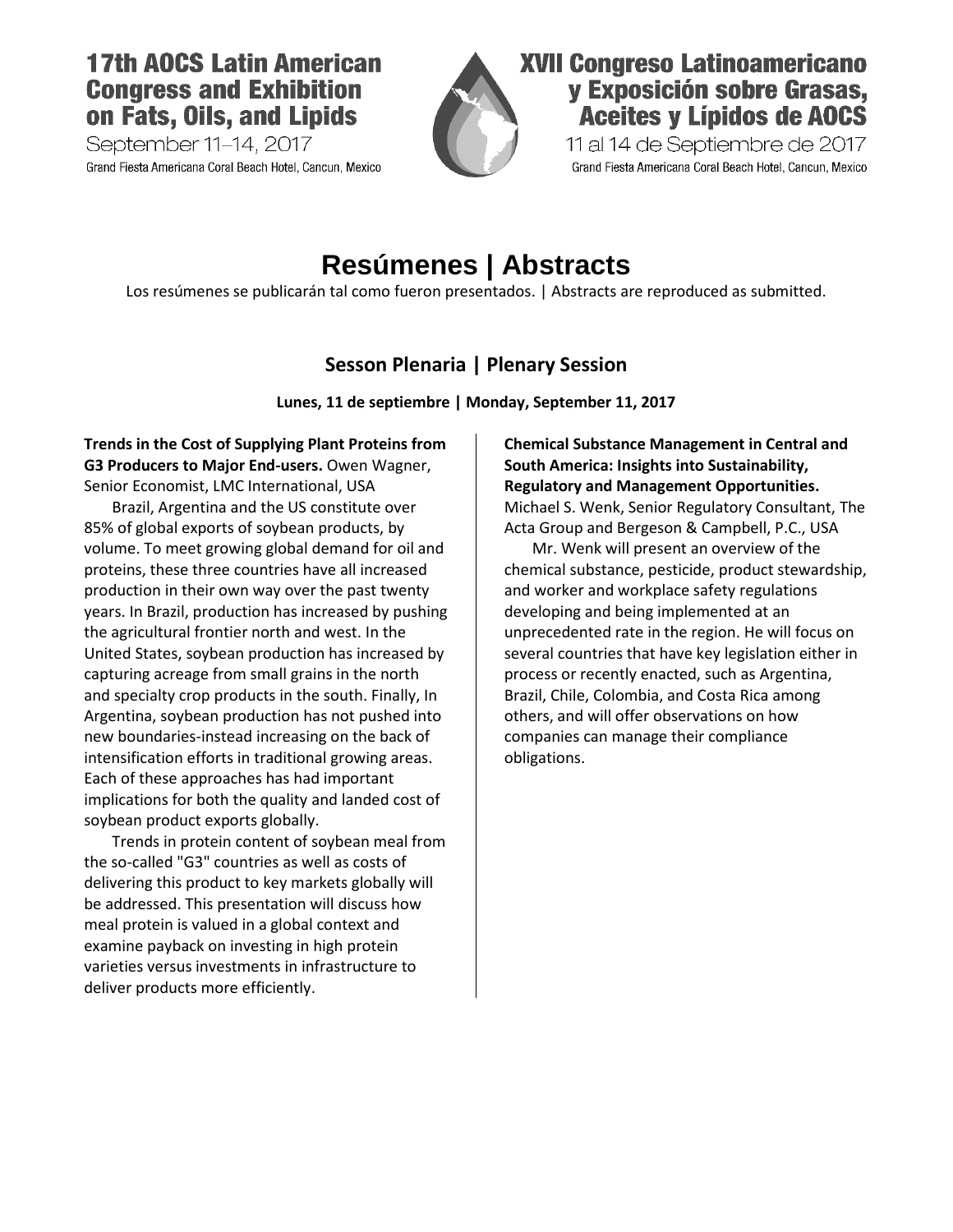### **Aceites especiales: aceite de oliva, aceite de palta, aceite de algas y más |**

### **Specialty Oils: Olive, Avocado, Algal Oil, and more**

**Miércoles 13 de septiembre | Wednesday, September 13, 2017**

#### **Miércoles 13 de septiembre | Wednesday, September 13, 2017**

#### **Production of Olive-Pomace Oil Towards Green**

Chemistry. M. Victoria Ruiz-Méndez<sup>1</sup>, Gloria Márquez-Ruiz<sup>2</sup>, M. Pino Pérez-Alvarez<sup>3</sup>, and Joaquín Velasco<sup>1</sup>, <sup>1</sup>Instituto de la Grasa, CSIC, Spain; <sup>2</sup>ICTAN-CSIC; Spain; <sup>3</sup>Universidad Católica Santa Teresa de Ávila, Spain

Recently, "Design Principles for Sustainable Green Chemistry and Engineering" (DGCE) have been presented so that people can make their Chemistry and Engineering "greener" and more sustainable. Both principles are grouped into three categories: (i) maximize resource efficiency, (ii) eliminate and minimize hazards and pollution, and (iii) design systems holistically and using life cycle thinking. From this point of view, olive-pomace oil production will be revised in this presentation.

Olive-pomace is the solid by-product generated from olive oil extraction. This is obtained by treating olive pomace with solvents (Chemical Process) or by centrifugation (Physical process). The interest in this oil is growing due to its economic value and because it contains all functional compounds present in virgin olive oil, some of them even in a higher concentration than in virgin olive oils, such as erythrodiol and triterpenic acids.

Crude oils have to be refined to remove unwanted minor components that make oils unappealing to consumers. Two main processes to remove free fatty acids are alkaline and physical (neutralizing distillation) refining. The alkaline neutralization process has major drawbacks, such as relatively low yields because of oil losses due to emulsification and saponification of neutral oil. Also, a considerable amount of effluent is generated.

In the present work, olive-pomace oils obtained by centrifugation were refined by physical means at high temperature and vacuum. Neither steam nor reagents were used. The results were compared to other samples that were refined by the traditional process, i.e. with alkali.

**Obtención de aceite de aguacate RBDW, 24 h Cold Test.** Eduardo Olivares Tapia, Dipasa Internacional de México, S.A. de C.V., Mexico

El aceite de aguacate ha tenido un incremento en la demanda en los últimos años de manera acelerada, tanto en el ámbito alimenticio y principalmente en el farmacéutico. Dipasa, en el refinamiento de aceites vegetales, ha tenido que evolucionar para dar nuevos productos y nuevas propiedades fisicoquímicas que son demandadas por la innovación de nuevos productos en el mercado, el cual aplica para el aceite de aguacate. La obtención de Aceite de Aguacate RBDW (Refinado, Blanqueado, Desodorizado y Winterizado) Cold Test 24h, se obtiene con la aplicación de técnicas de filtrado (temperaturas, flujos, mallas de filtración) y uso filtro-ayuda en la etapa de Winterizado, además de la selección de aceite crudo como materia prima. El doble Winterizado es primordial para la obtención de la calidad especificada por la industria farmacéutica, lo cual implica la remoción de ceras propias del aceite de aguacate. La selección de lotes de aceite crudo es importante debido a que aparte de la etapa de maduración del fruto, se debe considerar el ciclo de la temporada. Se nota que al principio y final de temporada se encuentran los lotes con mayor contenido de ceras. El contenido de ceras puede variar de 5 a 10 % de manera natural en un lote de aceite crudo lo que lleva a rendimientos desde 78 % hasta 88 % considerando con el contenido de ácidos grasos libres.

**New Advances In the Traceability and Authentication of Olive Oil Using DNA Molecular**  Markers. Jose M. Martinez-Rivas<sup>1</sup>, Tullia G. Toschi<sup>2</sup>, and Wenceslao Moreda<sup>1</sup>, <sup>1</sup>Instituto de la Grasa (CSIC), Spain; <sup>2</sup>University of Bologna, Italy

Olive oil production has a worldwide economic impact. Nowadays, there is a great concern in Institutions and private industries because of the increasing number of fraud and adulteration attempts to the market products. That is why olive oil traceability and authenticity have become a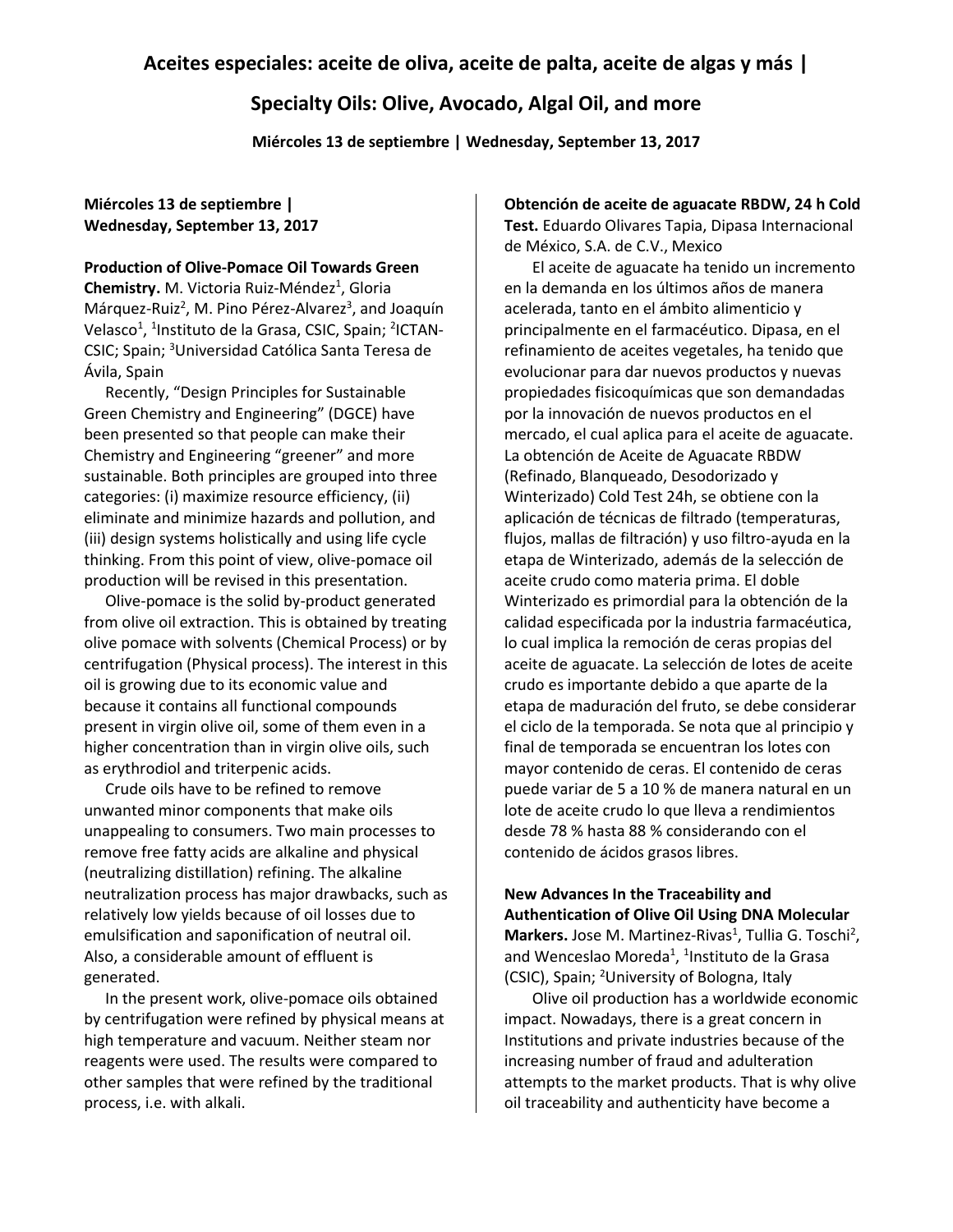major issue to guarantee the consumer's protection. However, traceability and authenticity of olive oils remains a challenge due to the complexity not only of assessing their origin but also of fraudulent practices. On one hand, olive oil origin and cultivar verification is of primary importance, especially because the increased regional spread of olive cultivars and their various contributions to high quality monovarietal extra virgin olive oils and olive oil mixtures for certification of denomination of origin. On the other hand, high-priced virgin and refined olive oils are subjected to adulterations by addition of low-cost oils obtained from plants other than olive. Therefore, a reliable method of species authentication of vegetable oils is desirable.

Although analytical chemistry techniques are widely used to satisfy all these needs DNA-based methods can serve as complementary approaches. DNA-based technologies are gaining greater attention in recent years since, unlike the chemical composition of olive oil, they are not influenced by environmental conditions, and also because DNA analysis is a fast and economic tool with high specificity, sensitivity and reliability. Recent advances and current trends on DNA-based methods in olive oil authenticity and traceability, including those that will be developed in the European project OLEUM, together with practical implementation will be discussed.

#### **Caracterización del aceite virgen de calabaza ("butternut squash").** Bruno A. Irigaray and María A Grompone, Facultad de Química-UdelaR, Uruguay

Los consumidores exigentes están interesados en aceites no-refinados, debido a la creciente evidencia de sus beneficios nutricionales. Entre ellos están los conocidos como "aceites especiales o gourmets" que son únicos en sabor, aroma y características particulares. Son aceites vírgenes extraídos sin intervención de ningún proceso que no sea físico, obteniéndose generalmente por prensado en frío a temperaturas inferiores a 50ºC.

El "butternut squash" es una variedad de zapallo (Cucurbita moschata). En Uruguay se plantan anualmente unas 3000 hectáreas de zapallos, donde aproximadamente 2500 hectáreas son de kabutiá y unas 500 de zapallo criollo y "butternut". Las agroindustrias procesan

anualmente de 600 a 900 toneladas de zapallo principalmente para dulce de corte y mermeladas, quedando semillas como sub-producto. En consecuencia, es interesante poder usarlas para extraer aceite virgen.

Se extrajo el aceite de semillas peladas de butternut en una prensa de tornillo. Se determinó la estabilidad inherente en base a su composición en ácidos grasos, las constantes aparentes de velocidad de deterioro a 110ºC por medio de la calorimetría diferencia de barrido, el contenido de tocoferoles y de polifenoles, el contenido de pigmentos (clorofilas y carotenos) y la absorbancia al ultravioleta (K232 y K270).

El aceite de butternut es rico en ácido palmítico (16.1%) y en ácido oleico (23.6%) y muy rico en ácido linoleico (50.1%); prácticamente carece de ácido linolénico. Debido a esto, su estabilidad inherente es relativamente buena (5.5). El contenido de tocoferoles fue de 1307 ppm, repartidos principalmente entre alfa y beta/gama mayoritariamente. Prácticamente no presenta polifenoles.

*Ricinodendron heudelotii* **Oil Stability Study: Temperature, Water and Light Radiation Effect on Oil Chemical Composition.** Diakaridja Nikiema, Muriel Cerny, Eric Lacroux, and Zephirin Mouloungui, Laboratoire de Chimie Agro-Industrielle, France

Ricinodendron heudelotii oil is composed of about 90% unsaturated fatty acids. Presence of single or multiple double bonds gives to these chromophoric molecules a high reactivity with respect to factors such as temperature, ultraviolet rays, oxygen and water. The influence of these factors on fatty acids profile of Ricinodendron heudelotii oil is studied. Experiments are carried out on three types of samples: extracted oil, almonds and whole seeds. Analysis are performed by gas chromatography.

Different observations have been realised. Contact of samples with water at room temperature (20-25°C) had no influence on oil chemical composition, regardless of its environment (pure oil, almond, seed). On the other hand, heating of the samples (103°C) leads to the degradation of aeleostearic acid into linoleic acid by converting one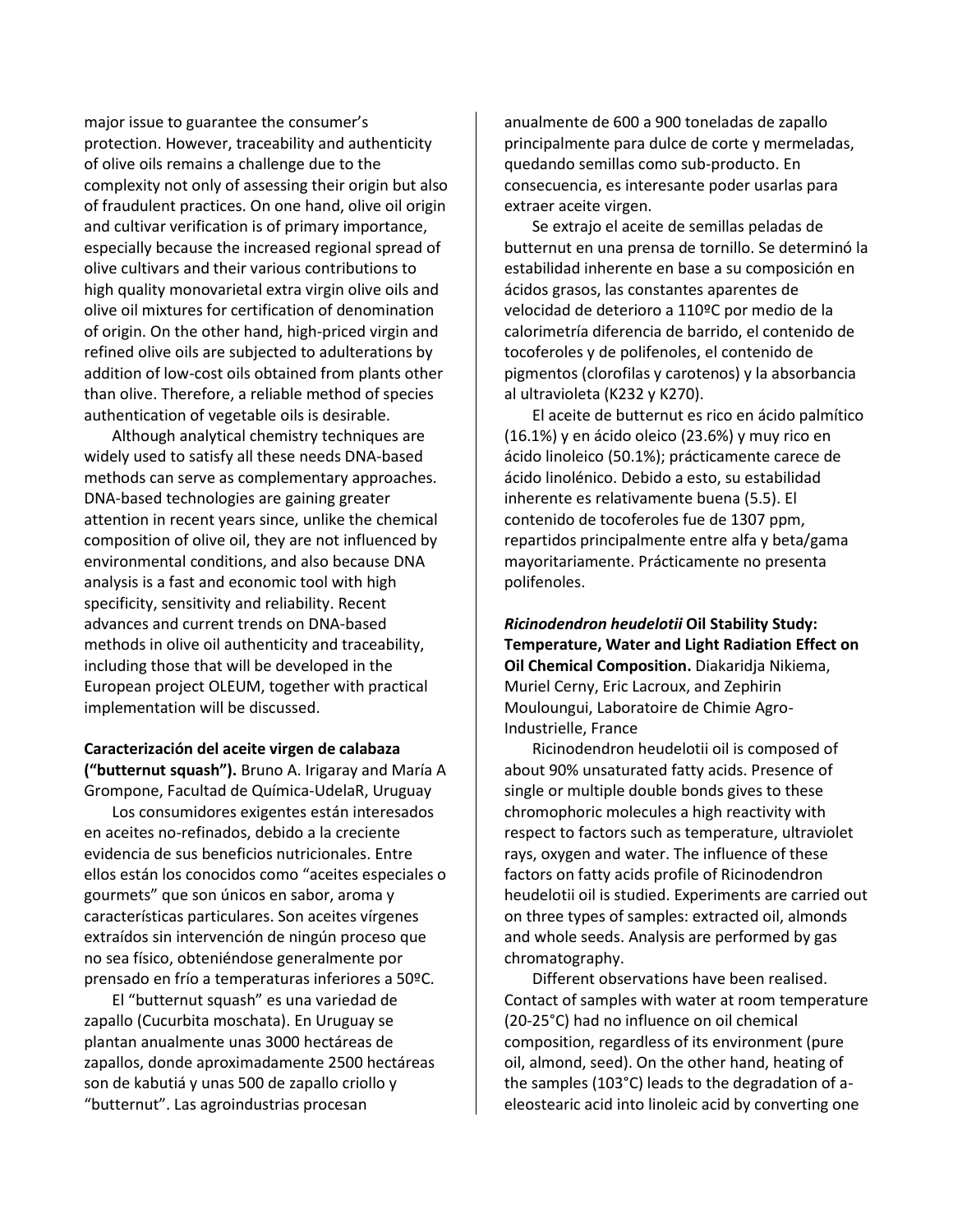of the three double bonds into a single carboncarbon bond. This oil degradation is much more pronounced when experiment is conducted on whole seeds and not observable when carried out directly on oil. Effect of natural or artificial light radiation results in a strong oil composition modification when oil is directly exposed. Effect is also noticeable when almonds are exposed but light radiation have no effect on oil composition of whole seeds. This modification results in a decrease of aeleostearic acid (C18: 3n5) amount and an increase of linoleic acid (C18: 2n6c), ß-eleostearic acid (C18: 3n5) and punicic acid (C18: 3n5) amounts. Isomerization of a-eleostearic acid double bond on 9th position (cis-to-trans) gives ß-eleostearic acid and on 13th position (trans-to-cis) gives punicic acid.

#### **Integrando la sustentabilidad social y ambiental en las cadenas de proveedores.** Jose Manuel Melero, Sedex, Chile

Esta presentación cubre la importancia de integrar los temas de la sustentabilidad social y ambiental en las cadenas de proveedores. El análisis se hace desde las oportunidades que representa un trabajo cooperativo con los proveedores. Al mismo tiempo se analizan los riesgos asociados de no integrar y evaluar los temas laborales, sociales y ambientales con los proveedores. Finalmente se presentan las herramientas disponibles para reducir los riesgos y maximizar las oportunidades.

### **BIODIESEL**

**Miércoles 13 de septiembre | Wednesday, September 13, 2017 Conversión de aceites usados en fritura en biogasoil mediante hidrodeoxigenación catalítica.**  Elisa Volonterio<sup>1</sup>, Juan Bussi<sup>2</sup>, Jorge Castiglioni<sup>2</sup>, Ignacio Vieitez<sup>1</sup>, and Iván Jachmanián<sup>1</sup>, <sup>1</sup>CYTAL, Facultad de Química, Universidad de la República, Uruguay; <sup>2</sup>DETEMA. Facultad de Química, Universidad de la República, Uruguay

La hidrodeoxigenación catalítica (HDO) de aceites vegetales a alta temperatura y presión de H2 ha demostrado ser una metodología conveniente para la obtención de combustibles líquidos renovables (denominados "biogasoil") constituidos por hidrocarburos (HC) de composición y propiedades muy similares a las del diesel derivado del petróleo.

En este trabajo, los aceites de descarte provenientes de la fritura de alimentos (WFO) fueron procesados en un reactor Parr 4570HP/HT de 250 mL, a 350 °C y 100 bar de H2 durante 4 h, en presencia de catalizadores de PtO2, NiMo/Al2O3 comercial y éste sulfurado (S-NiMo/Al2O3). La sulfuración se realizó mediante el tratamiento del catalizador NiMo/Al2O3 en un reactor tubular bajo flujo de H2 enriquecido en DMDS y temperatura convenientemente programada.

Cuando un aceite refinado fue sometido a la HDO en presencia de 0,48 % de PtO2 se obtuvo un producto conteniendo 93 % de HC y 4,5 % de FFA. Mientras que cuando se procesó en idénticas condiciones un WFO conteniendo 51 % de compuestos polares y 2,9% de polímeros, el producto presentó sólo 48% de HC y los FFA se incrementaron a 24%.

El procesamiento del WFO con NiMo/Al2O3 no produjo hidrocarburos, pero cuando se lo trató en presencia de 1,4% de S-NiMo/Al2O3 se obtuvo un producto con 95 % de HC y sólo 0,6 % de FFA.

Estos resultados indican que aceites de descarte provenientes de la fritura de alimentos pueden ser eficientemente convertidos a biogasoil mediante HDO utilizando un catalizador comercial de NiMo, de relativo bajo costo, previamente sulfurado.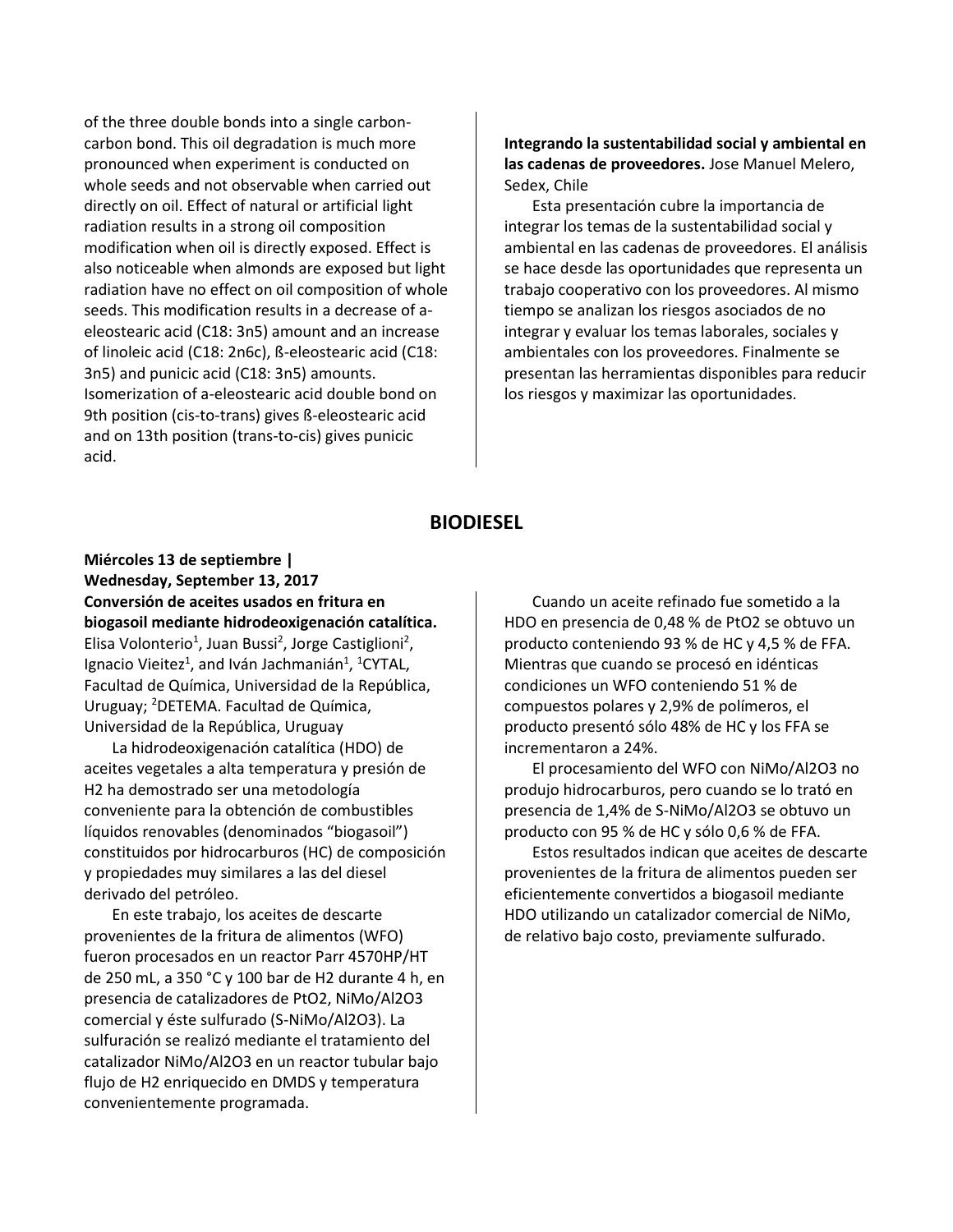**Maintaining the Normal Engine oil Changing Interval in the Midst of Biofuel Usage.** Jerome Kpan<sup>1</sup>, Anja Singer<sup>1</sup>, and Juergen Krahl<sup>2</sup>, <sup>1</sup>Technology Transfer Automotive Centre of Coburg University of Applied Sciences and Arts, Germany; <sup>2</sup>Coburg University of Applied Sciences and Arts; Ostwestfalen-Lippe University of Applied Sciences, Germany

This study presents the feasibility of using the process of adsorption in mitigating the negative impact of the use of biodiesel on the crankcase oil by suppressing oligomers formation in the oil as a result of the degradation of the biodiesel. Biodiesel blended with neat base oil (20 % biogenic fuel and 80 % neat base oil) were thermo oxidatively aged. This was done to determine the ageing impact of the biogenic fuels on crankcase oil. The adsorption experiments were carried out as a function of differential concentrations, adsorbent dosage and temperature. The separation of the oligomers was carried out through fixed bed columns made of Magnesium aluminum hydroxycarbonate and 1,3,5 trimethyl-2,4,6-tris(3,5-di-tert-butyl-4 hydroxybenzyl)benzene. In this work, the two above named compounds were used in the ratio of 1: 2 respectively. An amount of 10g of the combined adsorbent was used per 1L of oil. The Magnesium aluminum hydroxycarbonate compound was placed on top of 1,3,5-trimethyl-2,4,6-tris(3,5-di-tert-butyl-4-hydroxybenzyl)benzene in a fixed bed column. 100 ml of the oil sample run through the adsorbent bed at a temperature of 130°C at a time. Also the combined adsorbents were also added to the sample and tested for induction time, acid number, and peroxide value. Size exclusion chromatography was also carried out to determine the buildup of the oligomers. The analysis using FTIR showed that adsorption prevented about 80% formation of acidic products. This is collaborated with the size exclusion chromatography results and that of the total acid number. The induction time increased by a factor of 3. This study has shown that adsorption is a potential useful tool for the suppression of oligomers formation. Therefore, if biodiesel will be a significant fuel of the future then preventing its role in short oil change interval by the process of adsorption is a great achievement.

#### **Simultaneous Hydrotreatment and Isomerization of Waste Fats and Oils Using Heterogeneous Catalysis.** Martin Mittelbach, Sigurd Schober, Alexander Studentschnig, and Maximilian Meissner, University of Graz, Austria

Especially for fats and oils with high content of saturated fatty acids hydrotreatment is an alternative to transesterification to obtain high quality alternative Diesel fuels. A comparison of fuel properties of fatty acid methyl esters and hydrotreated fatty acid material is given. Heterogeneous catalysts, based on Ni and Co impregnated alumosilicates are prepared and used as catalysts for the hydrotreatment of animal fat as well as tall oil. The influence of reaction conditions like time, temperature and type of catalyst has been investigated. The aim of the study was a combined hydrotreatment as well as isomerization with high yield in one step. It could be shown that depending on the reaction conditions high quality products could be obtained from each feedstock, leading to products with low sulphur content and good cold temperature behaviour in one-step reaction. The catalysts could be reused successfully without significant loss of activity. Even the rosin acids in tall oil which cannot be converted by classical transesterification reaction, are totally converted in valuable hydrocarbons by hydrotreatment. Advantages and disadvantages of both options for the conversion of fatty acid material, either transesterification and hydrotreatment, are compared and discussed.

**The Solubility of Free Glycerin, Saturated Monoglycerides and Steryl Glucosides in Biodiesel Fuels.** Richard W. Heiden<sup>1</sup> and Martin Mittelbach<sup>2</sup>, <sup>1</sup>R.W. Heiden Associates LLC, USA: <sup>2</sup>University of Graz, Austria

Impurities in hydrocarbon diesel and fatty acid ester biodiesel fuels sometimes have solubility limits which, when exceeded, can become problematic. While sometimes thought of as a particularly difficult challenge in cold weather, such limitations in solubility can play an important role in fuel filterability, storage maintenance, and diesel engine operability in warm climates, also. Among impurities in biodiesel, free glycerin (FG), saturated monoglycerides (SMG) and steryl glucosides (SG)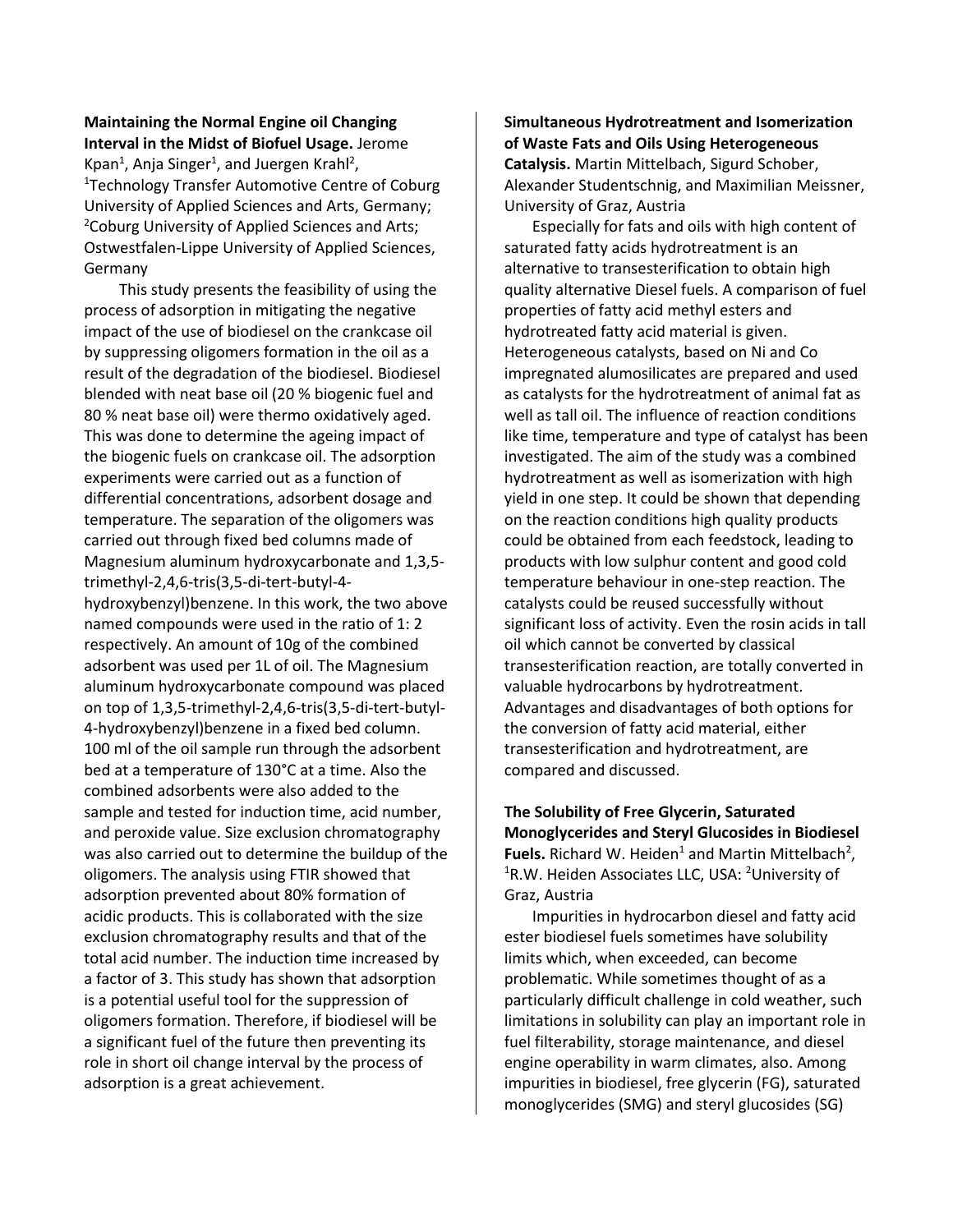have limited solubility. When in excess, these three are well documented nuisances, largely due to the unexpected formation of precipitates. But soluble forms may have little or no impact on fuel properties. While FG is directly regulated by quality standards adopted in many countries, SMG and SG are specified indirectly. In this presentation, we review the pertinent published work on these impurities, and we present our results of solubility measurements which are intended to help define conditions which induce unwanted precipitation. The solubility saturation point (SP), which is a function of the molecular structure and fuel composition, was measured at different temperatures, and in different fuel compositions.

The shapes of the resulting solubilitytemperature plots differ appreciably, and are helpful in describing and predicting field observations associated with these polar solutes. The results are discussed in the context of standard analytical methods used for assessing biodiesel quality, filterability, and possible storage vessel accumulations in climates which are considered temperate or tropical.

**Advanced Biodiesel Cluster of the Mexican Innovation Center of Bioenergy.** Georgina Sandoval<sup>1</sup>, Griselda Corro<sup>2</sup>, Manuel Aguilar<sup>3</sup>, Francisco Rodriguez<sup>4</sup>, and Julio Sacramento<sup>5</sup>, <sup>1</sup>CIATEJ, Mexico, <sup>2</sup>BUAP, Mexico, <sup>3</sup>CICY, Mexico, <sup>4</sup>CIDETEQ, Mexico. <sup>5</sup>UADY, Mexico

Biodiesel is a liquid biofuel based on greases. Indeed, Diesel engine was originally conceived to work with oils, for this reason diesel engines do not need major modifications to be able to use biodiesel. In addition, due to its nature it does not contain Sulphur and in mixtures helps to accomplish with the regulation of low diesel in Sulphur. Also, the biodiesel increases the lubricity and therefore the duration of the engine. Unlike fossil diesel, the combustion of the biodiesel does not produce harmful emission nor carcinogenic compounds as the aromatic polycyclic hydrocarbons (PAH).

Despite its many advantages, biodiesel has not yet been extensively used in Mexico due to the lack of oleaginous seeds and vegetable oils, in fact, most of this raw material is imported.

Therefore, Mexican Biodiesel Industry faces many challenges to develop efficient and costeffective processes using alternative raw materials. To meet such challenges, the Advanced Biodiesel Cluster of the Mexican Innovation Center of Bioenergy is working closely with the productive sector and developing new technologies and biotechnologies which are going to be reviewed in this talk.

**Alternative Technologies for the Production of Second Generation Biodiesel.** Roland Verhé<sup>1</sup> and Wim De Greyt<sup>2 1</sup>Ghent University, Faculty of Bioscience Engineering, Bio Base Europe Pilot Plant, Belgium; <sup>2</sup>De Smet Ballestra , Belgium

Due to the Food to Fuel discussion and EU legislation new fat and oil resources are used for the production of biodiesel. Especially waste oils and fats such as used cooking oils and animal fats cat 1 and side streams from refining (deodorizer distillates) are used for the production of second generation biodiesel.

However these oils and fats cannot be transformed into biodiesel by the conventional ones step alkaline transesterification of refined oils due to the high concentration of contaminants. The majority of these oils and fats have an higher acidity and additional refining and/or processing technologies have to be applied.

Acidic oils and fats are converted into biodiesel via a combination of acidic esterification and alkaline transesterification, re-esterification of the FFA with glycerol (glycerolysis) and transesterification and by simultaneous enzymatic catalyzed esterification and transesterification. A comparison of these alternative processes will be presented showing the advantages and disadvantages in the conversion of acidic oils and fats . In order to reach the biodiesel standards additional pre-refining steps are necessary in order to eliminate contaminants in the raw materials.

By combination of additional refining steps and alternative biodiesel processes low quality oils and fats are converted into high quality biodiesel.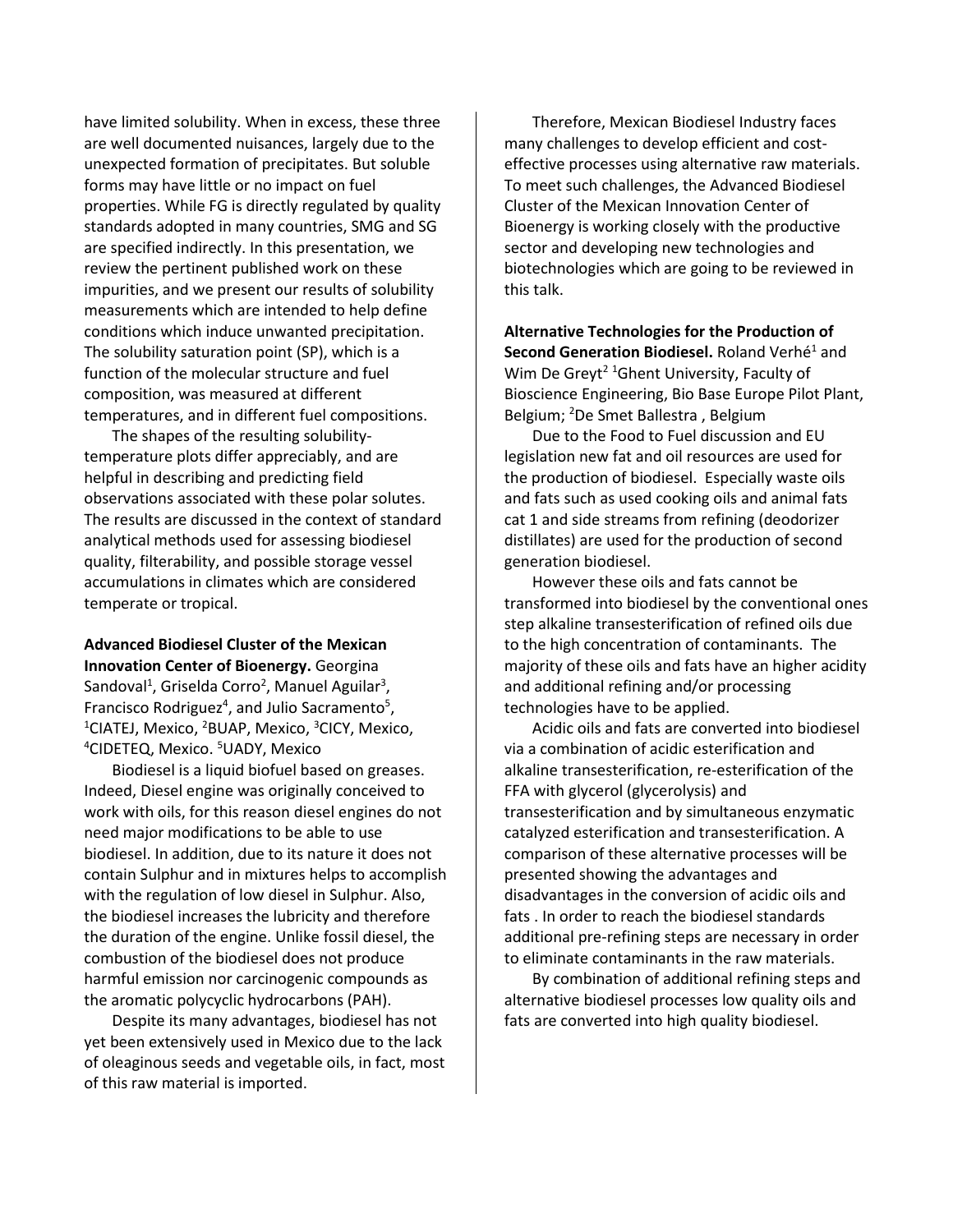**Process Optimization for Precipitate Removal and Improvement of Biodiesel Filterability by Response Surface Methodology.** Vladimir Plata<sup>1</sup>, Darrin Haagenson<sup>2</sup>, Ayhan Dağdelen<sup>3</sup>, Dennis Wiesenborn<sup>2</sup>, Viatcheslav Kafarov<sup>1</sup>, <sup>1</sup>Research Center for Sustainable Development in Industry and Energy, Industrial University of Santander, Bucaramanga, Colombia; <sup>2</sup>Dept. of Agricultural and Biosystems Engineering, North Dakota State University, Fargo, USA; <sup>3</sup>Dept. of Food Engineering, University of Balikesir, Turkey

Biodiesel has emerged as a promising alternative to traditional diesel. However, the sedimentation of insoluble material capable of plugging filters has become a concern for biodiesel producers. A cold soak filtration test was included in the ASTM D6751 Standard Specification with the goal of assessing the propensity of biodiesel to plug filters. Palm oil biodiesel (POB) is characterized by a very high cold soak filtration time (CSFT). Improving the filterability of POB through selection of an adsorbent capable of removing the insoluble material was the primary objective of this study. The effect of four adsorbents on the precipitate content and CSFT was investigated. The impact on total glycerin content and oxidative stability was also examined. All treatments were effective to significantly reduce the precipitate content and total glycerin content, but only treatments with silicate, neutral and acid activated bleaching earth at 5 wt% and 25 ºC improved the filterability. The OSI value was also reduced; however, it remained above the ASTM D6751 limit. Acid activated bleaching earth was selected for the optimization of the operational conditions of the adsorbent treatment. A two-factor, five-level center composite design was conducted to evaluate the combined effect of adsorbent concentration and treatment time on CSFT. Combination of 0.65 wt% with 10 min resulted enough to reduce CSFT to below the ASTM D6751 limit. Lower adsorbent concentrations could be effectively used (up to 0.44 wt%), but it would be necessary to increase the contact time (up to 30 min).

#### **Optimización del proceso de remoción de precipitados y mejoramiento de la filtrabilidad del biodiesel mediante metodología de superficie de respuesta**

Vladimir Plata<sup>1</sup>, Darrin Haagenson<sup>2</sup>, Ayhan Dağdelen<sup>3</sup>, Dennis Wiesenborn<sup>2</sup>, Viatcheslav Kafarov<sup>1</sup>, <sup>1</sup>Research Center for Sustainable Development in Industry and Energy, Industrial University of Santander, Bucaramanga, Colombia; <sup>2</sup>Dept. of Agricultural and Biosystems Engineering, North Dakota State University, Fargo, USA; <sup>3</sup>Dept. of Food Engineering, University of Balikesir, Turkey

El biodiesel ha emergido como una alternativa promisoria al diesel tradicional. Sin embargo, la sedimentación de material insoluble capaz de obstruir filtros se ha convertido en una gran preocupación para los productores de biodiesel. Recientemente, se incluyó en la norma técnica ASTM D6751 una prueba de filtración con el propósito de evaluar el potencial del biodiesel de obstruir filtros. El biodiesel de palma (POB) se caracteriza por un tiempo de filtrado muy alto. Por tanto, el objetivo de este estudio consistió en seleccionar el adsorbente más adecuado para el mejoramiento de la filtrabilidad del biodiesel de palma. Se investigó el efecto de cuatro adsorbentes sobre el contenido de precipitados y el tiempo de filtrado. También se investigó el efecto sobre el contenido de glicerina total y la estabilidad oxidativa. Todos los tratamientos fueron efectivos para reducir significativamente el contenido de precipitados y el contenido de glicerina total, pero sólo el tratamiento con silicato, tierras de blanqueo neutras y tierras de blanqueo ácidas a 5 wt% y 25 °C mejoró la filtrabilidad. El índice de estabilidad oxidativa también se redujo, pero se mantuvo por encima de 3 h. Debido a su mayor desempeño y menor costo, se seleccionaron las tierras de blanqueo ácidas para la optimización de las condiciones de adsorción mediante metodología de superficie de respuesta. La combinación de 0.65 wt% con 10 min produjo un biodiesel con un tiempo de filtrado menor que 360 s. Una menor concentración de adsorbente (0.44 wt%) podría utilizarse, pero sería necesario aumentar el tiempo de contacto entre el biodiesel y el adsorbente hasta 30 minutos.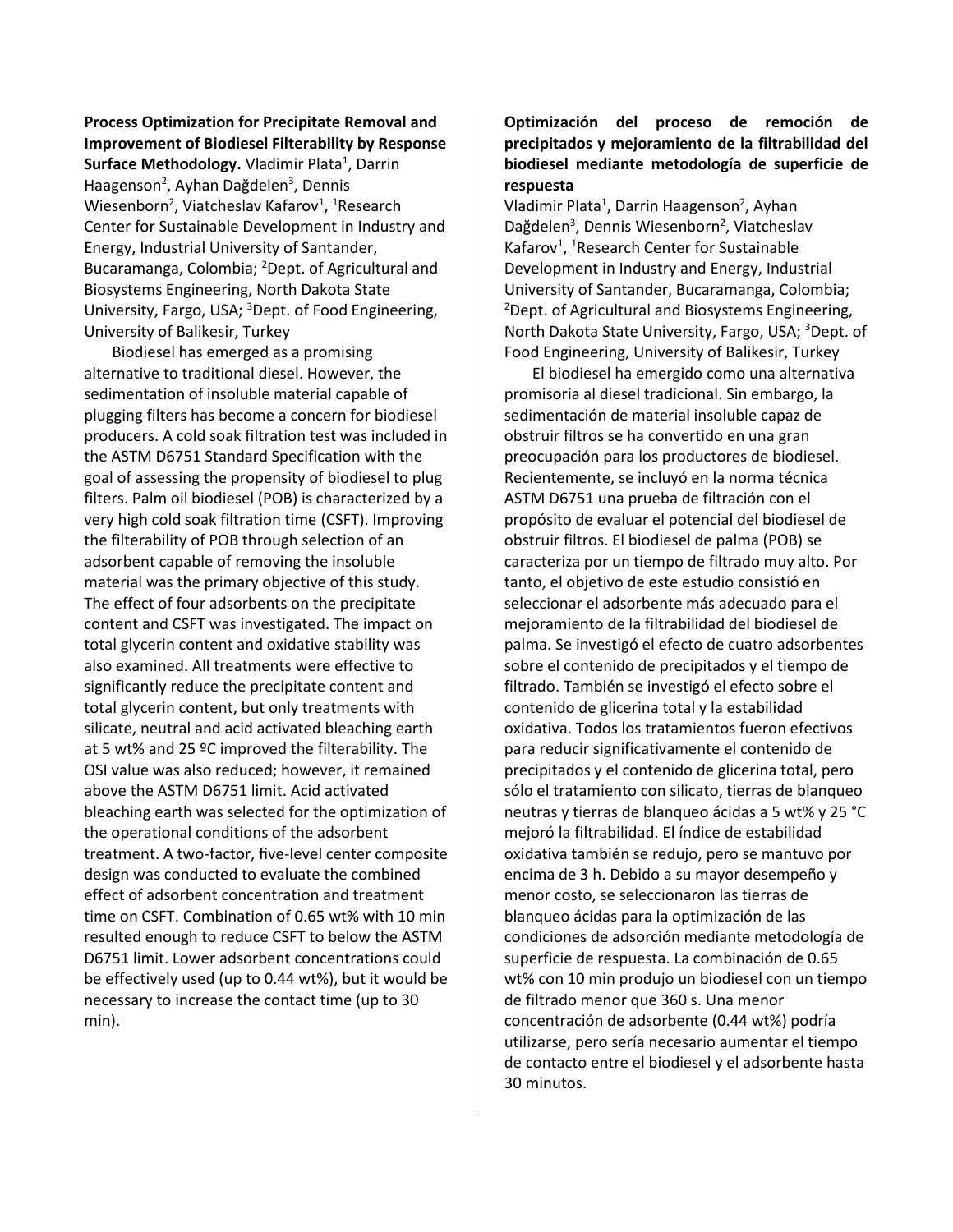## **Biotecnología: Interesterificación, productos biológicos y proceso enzimático | Biotechnology: Interesterification, Bio-Products, and Enzymatic Process**

**Martes 12 de septiembre | Tuesday, September 12, 2017**

**Interesterificacion enzimatica. Nueva tecnologia para modificacion de grasas y aceites vegetales**. Salvador Ríos Valladolid, Chevreul Dumas de México, Mexico

De las tecnologías actuales, existentes para la modificación de grasas y aceites vegetales, la interesterificacion enzimática viene a proponer un nuevo panorama en varios aspectos, tales como de proceso, tecnológicos, ambientales, de aplicación de grasas interesterificadas, entre otros.

Como toda nueva tecnología, está sujeta a competir con las ya establecidas, implicando de manera natural también nuevos retos, que le permitan primeramente posicionarse dentro del campo de manufactura de grasas y aceites vegetales y después consolidarse como una tecnología rentable y accesible a las diferentes compañías del ramo.

También de forma paralela a los retos implicados en esta tecnología, están los nuevos aportes que ofrece y que son de suma importancia para ser considerada como nueva opción en este tipo de industrias. Podemos mencionar de forma breve algunos de los nuevos beneficios en las grasas procesadas con Interesterificacion enzimatica: Ecológico, tecnológico, salud, entre otros.

En esta presentación se conocerá que es la interesterificacion enzimática, su mecanismo, el proceso a nivel industrial, se darán ejemplos de productos que se pueden obtener con este proceso, su aplicación, así como temas de interés referentes a esta nueva tecnología.

**Enzymatic Interesterification. New Technology for Fats and Vegetable Oils Modification.** Salvador Ríos Valladolid, Chevreul Dumas de México, Mexico

Existing technologies for modification of vegetable fats and oils, enzymatic interesterification comes to propose a new perspective in several aspects, such as process, technological,

environmental, application of interesterified fats, among others.

Like any new technology, it is bound to compete with those already established, naturally implying new challenges that allow it, first get position within vegetable fats and oils manufacture, and then consolidate itself as a profitable and accessible technology to different companies of the branch.

Also in parallel to the challenges involved in this technology, they are new contributions that it offers, they are of mainly importance to be considered as a new option in this type of industries. We can briefly mention some of the new benefits in fats processed with enzymatic Interesterification: Ecological, technological, health, among others.

In this presentation, it will be known what it is the enzymatic interesterification, its mechanism, the process at industrial level, will give examples of products that can be obtained with this process, its application, as well as topics of interest concerning this new technology.

**Interesterification Fats Formulations, for Different Applications in the Food Industry.** Paula Restrepo, Aceites Finos S.A.S, Colombia *(Abstract not available.)*

**Enzymatic Transesterification of Hybrid Palm Stearin in Mixture with Palm Kernel Oil.** Reyna Janin Flores-Rueda, Elena Dibildox-Alvarado\*, and Jaime D. Pérez-Martínez, Dept. of Food Biopolymers, Chemical Faculty, Autonomous University of San Luis Potosí, Mexico

The enzymatic transesterification (ET) of hybrid palm stearin as a new source of vegetable fat in mixture with palm kernel oil (HPS/PKO, 70/30) was studied and a comparison was made with an analogous mixture of traditional palm stearin (PS/PKO). Changes in the triacylglycerides (TAGs) profile after ET indicated that the predominantly hydrolyzed and esterified fatty acids during the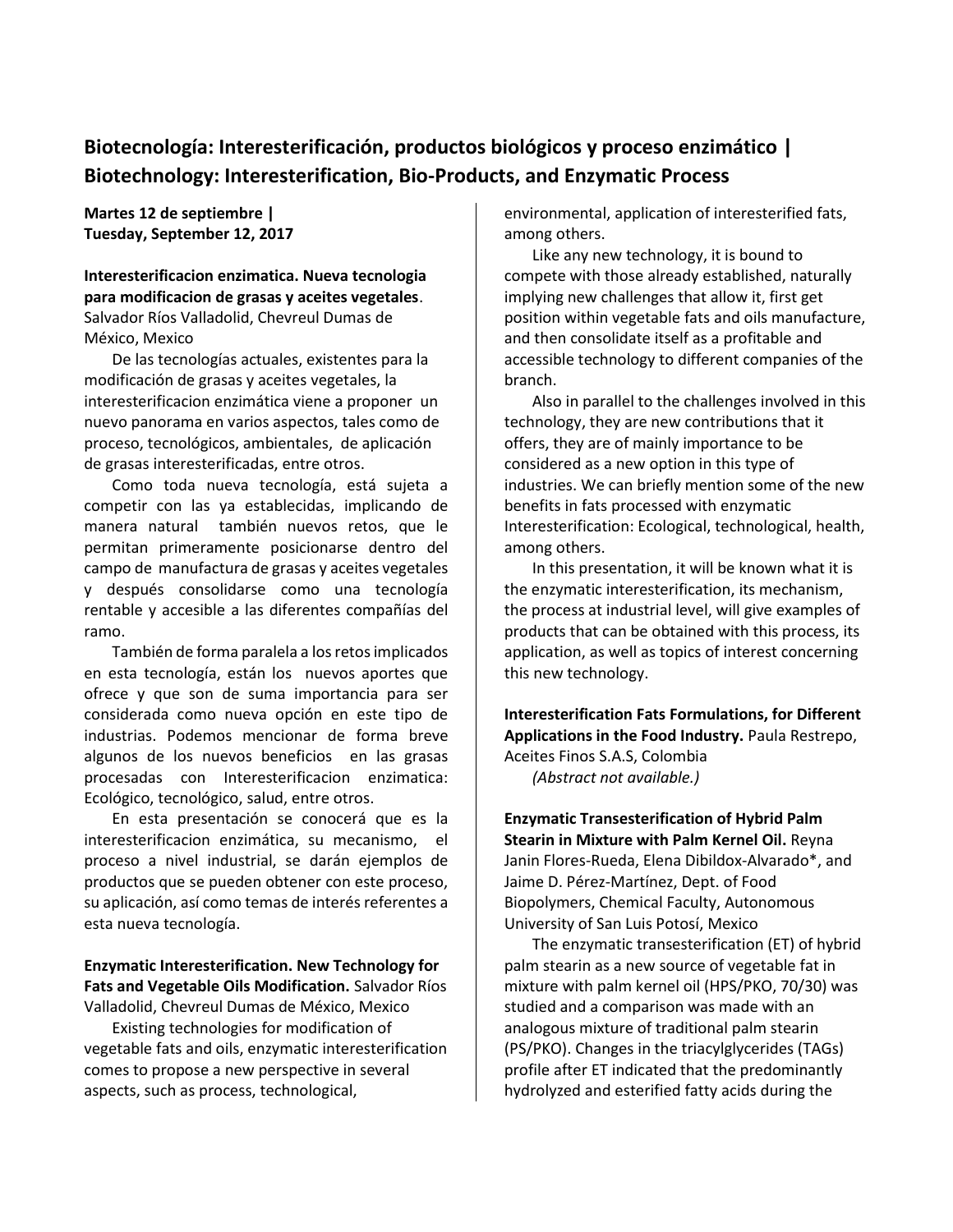reaction were lauric, palmitic and oleic acids, thus in the HPS/PKO the enzymes hydrolyzed ˜ 38% of the total ester bonds present in the TAGs and esterified ˜ 35% of the fatty acids. These percentages were not significantly different from those obtained in the PS/PKO (P>0.05), indicating that the enzyme worked equally in both mixtures. The TAGs after ET showed a more homogeneous distribution of fatty acids in the glycerol molecule and were of the mixed type like LaPL and LaLaO, as a result of the decrease of simple TAGs like PPP and LaLaLa. This fact favors the miscibility of the fats that make up each mixture when they crystallized, as shown by the results of the thermal study. ET mixtures developed lower melt temperatures, 34.13 °C and 36.51 °C for HPS/PKO and PS/PKO respectively, due to the decrease in the high melting TAGs in the mixture, so they would have functionality either in spreadable products or for baking.

#### **Purifine 3G, an Alternative Form of Enzymatic Degumming.** Jose Lenta, DSM, Argentina

Enzymatic degumming takes vegetable oil processing to another level, harnessing the catalytic power

of phospholipases to break the phospholipids into water-soluble and oil-soluble fragments converting part of the gums into diglycerides, reducing the total amount of gums, reducing the neutral oil losses

in the emulsion and making degumming easier. Purifine 3G is designed for complete reaction of all phospholipids; maximizing oil yield and minimizing by-product formation.

**Selección asistida por marcadores moleculares de híbridos oxg de palma aceitera.** Kevin Ponce<sup>1</sup>, Olga León<sup>2</sup>, Enrique Ritter<sup>3</sup>, Francisco Orellana<sup>2</sup>, Shone Morales<sup>1</sup>, and Nathalie Quezada<sup>1</sup>, <sup>1</sup>La Fabril, Ecuador; <sup>2</sup>Energy Palma, Ecuador; <sup>3</sup>Neiker, Spain

La producción de aceite de palma es de suma importancia a nivel mundial, ya que satisface las necesidades de diversos sectores industriales como el de alimentos, higiene y limpieza y energía. Las principales amenazas para estos cultivos son la aparición de enfermedades, la sostenibilidad medioambiental y cambios climáticos extremos. En este sentido, la tecnología de selección asistida por marcadores moleculares (MAS) ofrece herramientas para mejorar la productividad, tolerancia a enfermedades y mitigar efectos del cambio climático.

Un programa MAS está siendo desarrollado en Ecuador para la producción de material híbrido OxG (Elaeis oleifera x Elaeis guineensis) que incorpore las mejores características de ambas variedades. Se seleccionaron 200 genotipos de material híbrido (OxG) y 200 genotipos de material parental de E. Guineensis y E. Oleifera de plantaciones de la zona de San Lorenzo, Esmeraldas (Ecuador). La extracción del material genético se realizó con kits de extracción comerciales. La secuenciación se realizó con el sistema 454 de Roche y el análisis bioinformático y asociación por mapeo con un software propietario.

Los resultados de este trabajo conciernen a los dos primeros años de los 4 estimados para este proyecto. Se identificaron 54 genes candidatos usando bases de datos públicas, y se genotiparon y fenotiparon 400 individuos. Se encontraron 29 asociaciones mediante análisis de alelos y 43 asociaciones mediante análisis de combinación de alelos. Además se han elaborando modelos predictivos en base a los estudios MAS y Genomic Selection.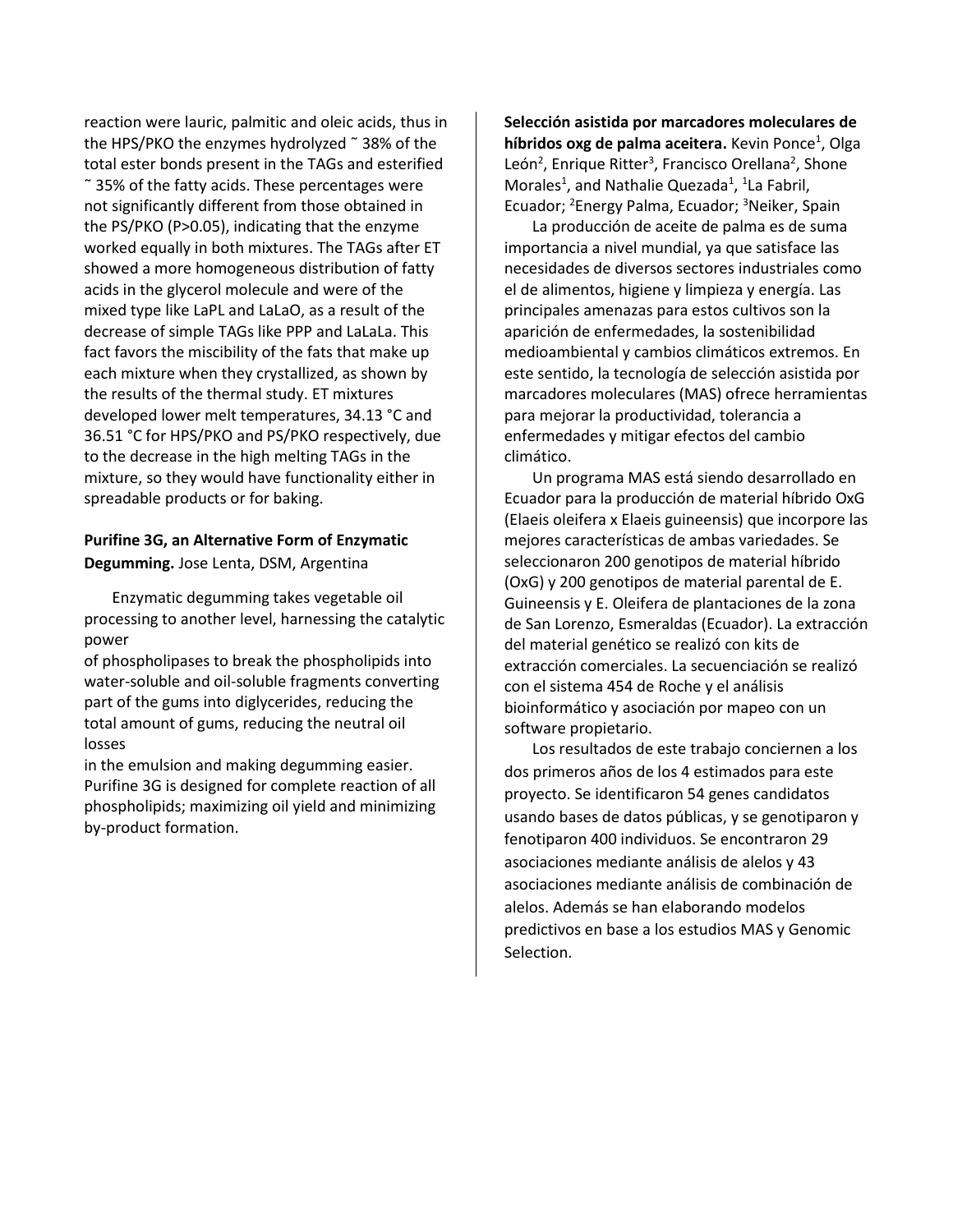### **Crushing**

**Martes 12 de septiembre | Tuesday, September 12, 2017**

#### **Análisis evolutivo del crushing de oleaginosas en Latinoámerica.** Héctor Autino, Bunge Argentina SA, Argentina

En esta presentación evaluaremos en la primera parte de la misma, como se compone la producción mundial de granos y semillas oleaginosas a nivel mundial, así como también conocer en detalle quienes son los principales productores, exportadores e importadores; para luego en la segunda parte analizar de manera pormenorizada como ha evolucionado la producción y molienda de semillas oleaginosas en los distintos países latinoamericanos, a través de la misma sera posible observar que Brasil y Argentina lideran ampliamente ambos aspectos, pero que sin embrago otros países como Paraguay , Bolivia y Uruguay han evolucionado de manera sostenida alcanzando al igual que los mencionados en primer término una evolución más que importante. Finalmente un Análisis de las Fortalezas. Oportunidades, Debilidades y Amenazas que cada uno de los actores presenta definirá la presentación.

#### **How to Achieve the Best Energy Recovery in Oilseed Preparation Plants.** Farah Skold, Solex Thermal Science Inc, Canada

The use of compact and energy efficient plate heat exchangers in last decade has opened up many new opportunities in the processing of seeds like rapeseed and Soy bean, to enhance the overall energy efficiency of a plant. The use of this technology in recent years has lead to innovative ways of capturing and utilizing waste heat in a variety of manner. Such innovations and improvements are addressed in this paper. These innovations are attractive to plant operators and also need a careful examination of the optimization that is required to reap the full benefits.

### **Oilseed Preparation and Meal Processing 2017 and Beyond.** Mark A. Heimann, CPM/Roskamp Champion, USA.

This presentation will explore the current state of oilseed preparation plants with a particular focus on soybean, rape seed/Canola, and palm kernel preparation and meal processing.

In all processes, seed cleaning ahead of the process has been a growing concern and focus. Included in this trend is an increased interest in the recovery of seeds from pods, particularly in the soybean industry.

 Within the soybean processing industry the focus has been on improving the dehulling process and renewed attention and emphasis on conditioning the seeds and cracked seeds prior to cracking and/or flaking.

For rapeseed/Canola processing, there continues to be a latent interest in dehulling, as well as improving conditioning ahead of the flaking process. Current technologies for cooking the flaked seed prior to pressing will also be examined.

Around the world there is a growing interest in palm kernel processing with the focus shifting to alternatives to strict pressing operations to try to reduce maintenance and energy costs.

 Meal and hull processing are important steps at the end of the process to convert the residual solids left after the extraction process to attractive products for the animal feed industry. Market requirements and expectations are very different based on geographical location.

### **Solvent Extractors, Advances—Energy Savings in Preparation.** Adolfo Subieta, Desmet Ballestra N.A., USA

There are several solvent extractor designs in the market. An overview is presented. Emphasis is given to the most recent designs. The Immersion extractor is described in more detail pointing out the advances achieved with this design. The features and processing advantages of the Immersion extractor are offered. Its advantage in flake thickness permits energy savings in preparation.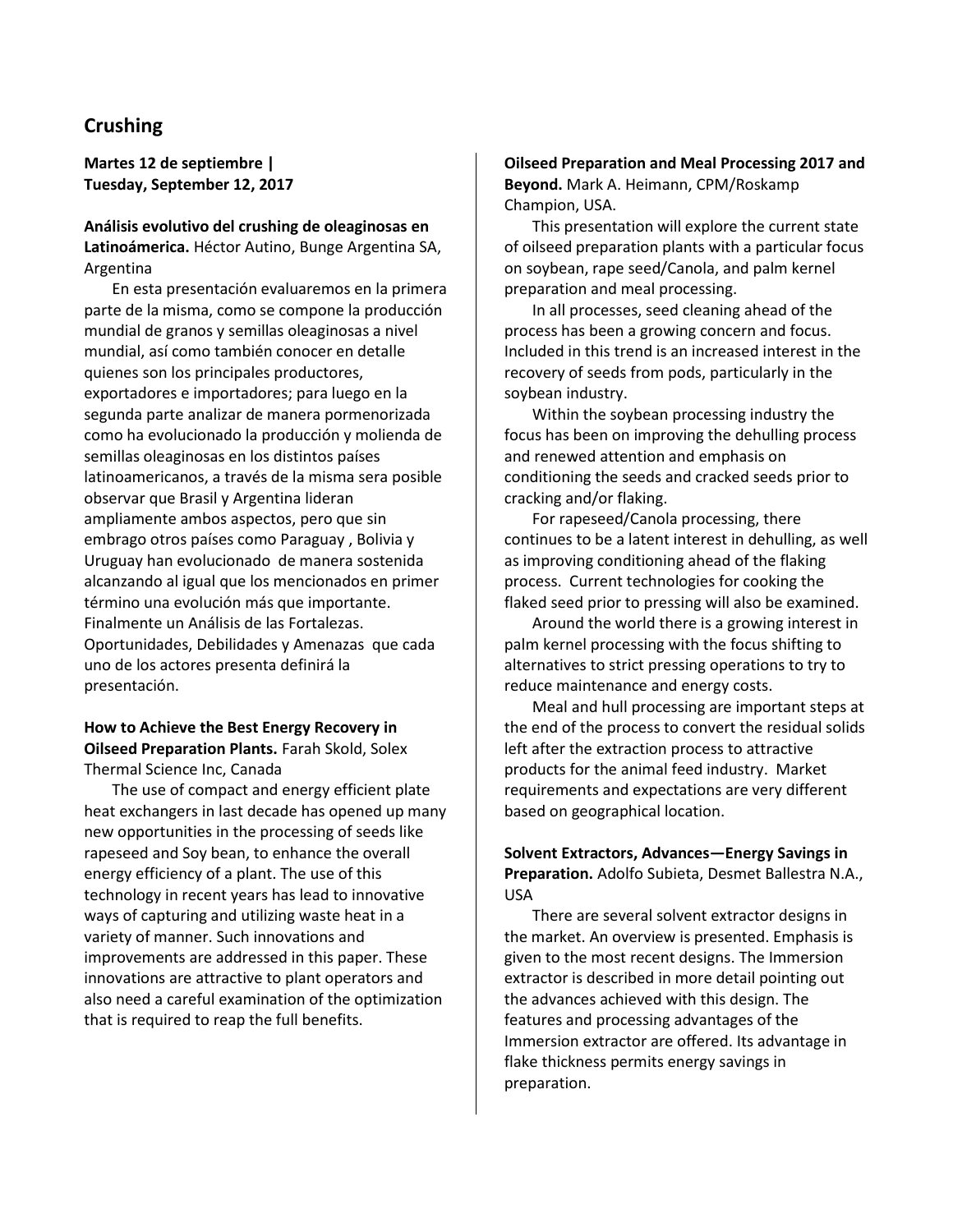#### **Extractores por solventes, sus avances—ahorros energéticos en preparación.** Adolfo Subieta, Desmet Ballestra N.A., USA

Hay varios diseños de extractores por solventes en el mercado. Se presenta un analisis general. Se hace hincapié en los diseños más recientes. El extractor de inmersión se describe con más detalle señalando los avances logrados con este diseño. Se ofrecen las características y ventajas de procesamiento del extractor de inmersion. Su ventaja en el espesor de lámina (hojuela) permite ahorros energéticos en preparación.

#### **Innovations in the Solvent Extraction Plants.**

Marcos Felipe Gerber Wietzikoski and Allen Ost, Crown Iron Works, Brazil

This paper will discuss improvements on methods of manufacturing de oiled soy meal and crude soy oil when starting with flake or collet aiming to increase the efficiencies and reduce the energy consumption. The paper will make an analysis of the reasons for making significant changes to Crown's line of extractors. The paper will also discuss new application to heat thermal integration between the oil-hexane distillation systems.

#### **Jueves, 14 de septiembre | Thursday, September 14, 2017**

#### **Desarrollos en desolventización de harinas.** Anibal A. Demarco, Desmet Ballestra, Argentina

La harina con solvente retenido proveniente del proceso de extracción contiene un 26-30% en peso de solvente. El objetivo del proceso de desolventización es remover el solvente de la harina extraída, tostar la misma para controlar los factores anti-nutricionales, y reducir la humedad y temperatura de la harina hasta valores apropiados para su almacenaje y transporte. La mayor parte del calor suministrado para evaporar el solvente de la harina está dado por el calor latente de condensación de vapor vivo, el cual aumenta simultáneamente la humedad en la harina para facilitar el tostado. El secado y enfriamiento de la harina se logran pasando aire a través del lecho fluidizado de material. Los vapores de solvente y

agua que se liberan en el proceso de desolventización pasan a través de un lavador de gases con el fin de remover partículas antes de ingresar a la destilación para recuperar el solvente. El crecimiento de la capacidad de las plantas es tal que se han desarrollado diferentes equipos y tecnologías para opitimizar el costo operativo en el proceso más costoso de toda la planta de Crushing.

### **Improving Oil Yield Using Enzymatic Degumming.**  Danilo Lima<sup>1</sup> and Bent Sarup<sup>2</sup>, Brprocess, Brazil; <sup>2</sup>Alfa Laval, Denmark

Traditionally water degumming is used to bring the gum (phosphorous) content in crude soybean oil below the maximum corresponding to 200 ppm phosphorous. And the extracted gums used to produce lecithin for food or feed purposes. Or add the gums to the meal, however the latter option decreasing the protein content in the meal. Therefore, depending on market conditions, it may be advantageous as alternative to apply enzymes and increase the yield of soybean oil. The increased oil yield can takes place by enzymes converting the gums or phosphatides to additional oil components (such as diacylglycerides or FFA), and at the same time reducing the emulsifying tendency and the viscosity of the gums to reduce the oil losses in the high speed separator. Many factors should be considered in the choice of technology, including the capacity and configuration of the extraction plant, commercial destination of by-products, regulatory issues, and the quality of the soybean oil and meal in combination with the enzyme types available on the market. This presentation will cover the current state of this technology and provide more details on the technical and economical considerations for choice of enzymatic water degumming technology.

#### **Harina resistentes a la salmonella.** Cintia C. Maltoni, Molinosagro, Argentina

Desde el año 2012, las harinas producidas en Molinosagro son tratadas con salmonellicida biológico.

El objetivo de este tratamiento es prevenir las contaminaciones por Salmonella en toda la cadena logística luego de que la mercadería sea despachada en nuestro puerto.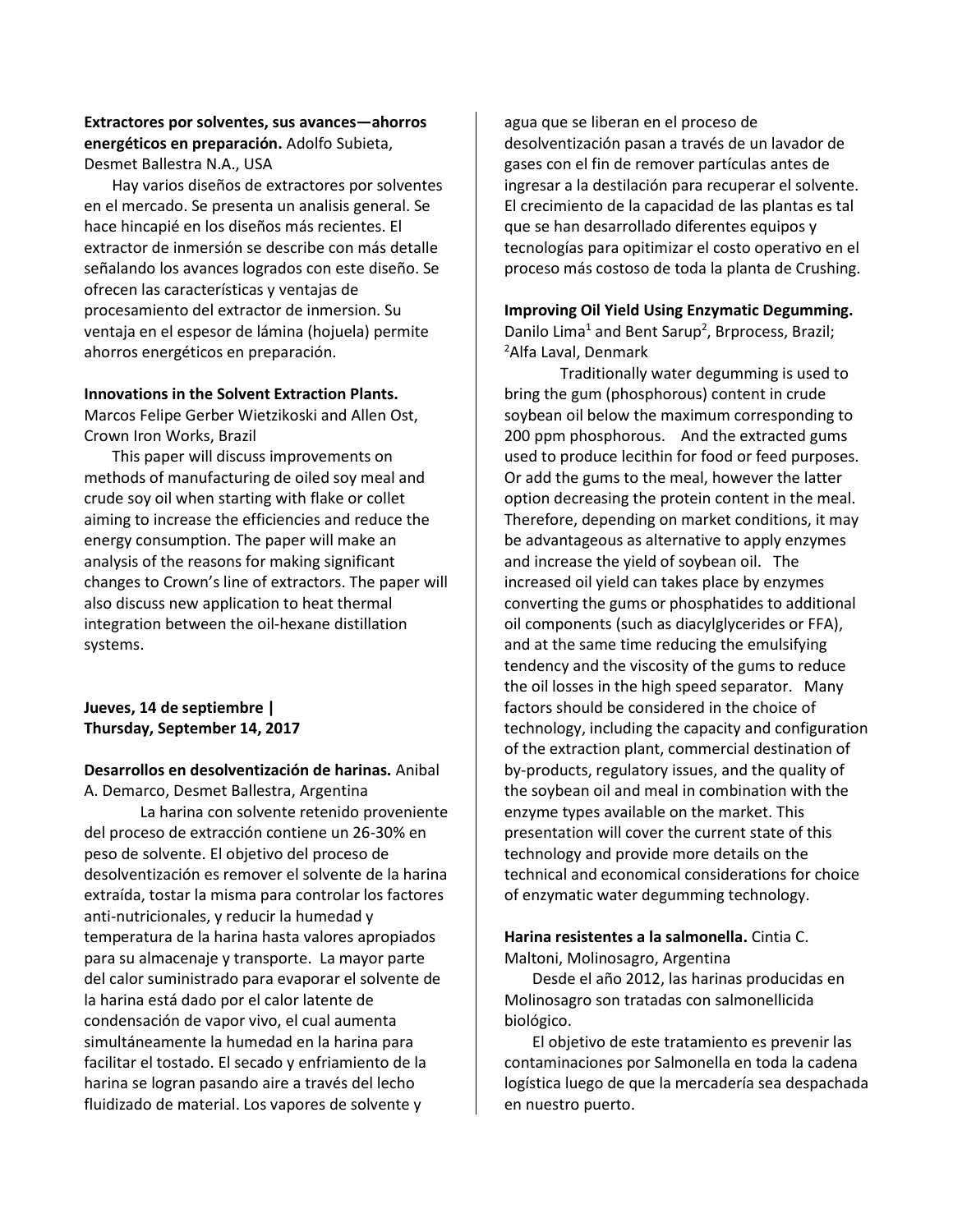En el caso que la harina se contamine en alguno de los eslabones de la cadena, el salmonellicida actuaría en el lapso de 72 horas.

El salmonellicida ha sido aplicado en más de 16 MM Tn de harina, protegiéndola en destino, por más de 180 días de potenciales contaminaciones.

Este producto tiene un poder residual de más de 3 meses, es de fácil aplicación, seguro y amigable con el medio ambiente.

## **Estructura, funcionalidad y aplicaciones en alimentos | Structure, Functionality, and Applications in Food**

**Martes 12 de septiembre | Tuesday, September 12, 2017**

#### **Mixed Organogels Based On Monoglycerides and**

**Phosphatidylcholine.** Jorge F. Toro-Vazquez, Mayra Aguilar-Zarate, Flor Alvarez-Mitre, Miriam A. Charó-Alonso, Universidad Autónoma de San Luis Potosí, Mexico

The development of organogels is the result of molecular self-assembly of gelator molecules, through short-range intermolecular interactions that results in the formation of 3D crystal networks that immobilize organic solvents. The phosphatidylcholine (PC) and monoglycerides (MG) develop viscoelastic organogels in a vast variety of solvents. However, gel formation with these molecules requires of high concentrations and, sometimes the addition of a co-surfactant. We investigated the organogelation of safflower (SO) and mineral oil (MO) using combinations of commercial MG (i.e., monostearate + monopalmitate) and saturated PC at concentrations lower than the critical gelling concentration of each molecule (< 3% MG and < 4% PC). We studied the organogelation of the MG + PC mixtures in SO and MO through infrared spectroscopy, microscopy, solid phase content (SPC), rheological (G', G") and textural measurements. In VO we obtained gels after 24 hours at 15°C in mixtures of 0.25%, 0.5% and 1% of PC in the presence of 2% MG, achieving the maximum G' and textural values in the 2% MG + 0.25% PC organogel. In MO we achieved the maximum G' and texture values in the 2% MG + 2.5% PC organogel. These results showed that

under these conditions a synergistic molecular interaction occurred between PC and MG. Nor G' nor the texture parameters observed a particular relationship with the SPC. Additionally, we observed that a low concentration of PC modifies the lamellar organization of MG, resulting in the formation of microstructures that physically trap the oil. The infrared studies showed that MG-PL interaction is mediated through hydrogen bonds. These MG-PL interactions were modified through the addition of low amounts of water, affecting positively the elastic properties of the organogels.

**How Optimization Tools can be Used to Obtain Monoglycerides Oleogels as a Solid Fat Substitute in Muffins.** Anabella A Giacomozzi, María E. Carrín, and Camila A. Palla, PLAPIQUI - CONICET - UNS, Argentina

Although saturated and trans fatty acids provide desired elasticity and textural properties to bakery products, their negative effects on humans' health forced the industry to reduce them in food preparation. Oleogels -semisolid materials comprising low concentrations of gelator molecules entrapping oil- may represent a promising alternative to satisfy these requirements. The functionality of this interesting materials is affected not only by their chemical composition, but also by the thermal and mechanical conditions established during its processing.

In this work, oleogels from high oleic sunflower oil (HOSO) and saturated monoglycerides were formulated in order to study the influence of the monoglycerides concentration (MG), the speed of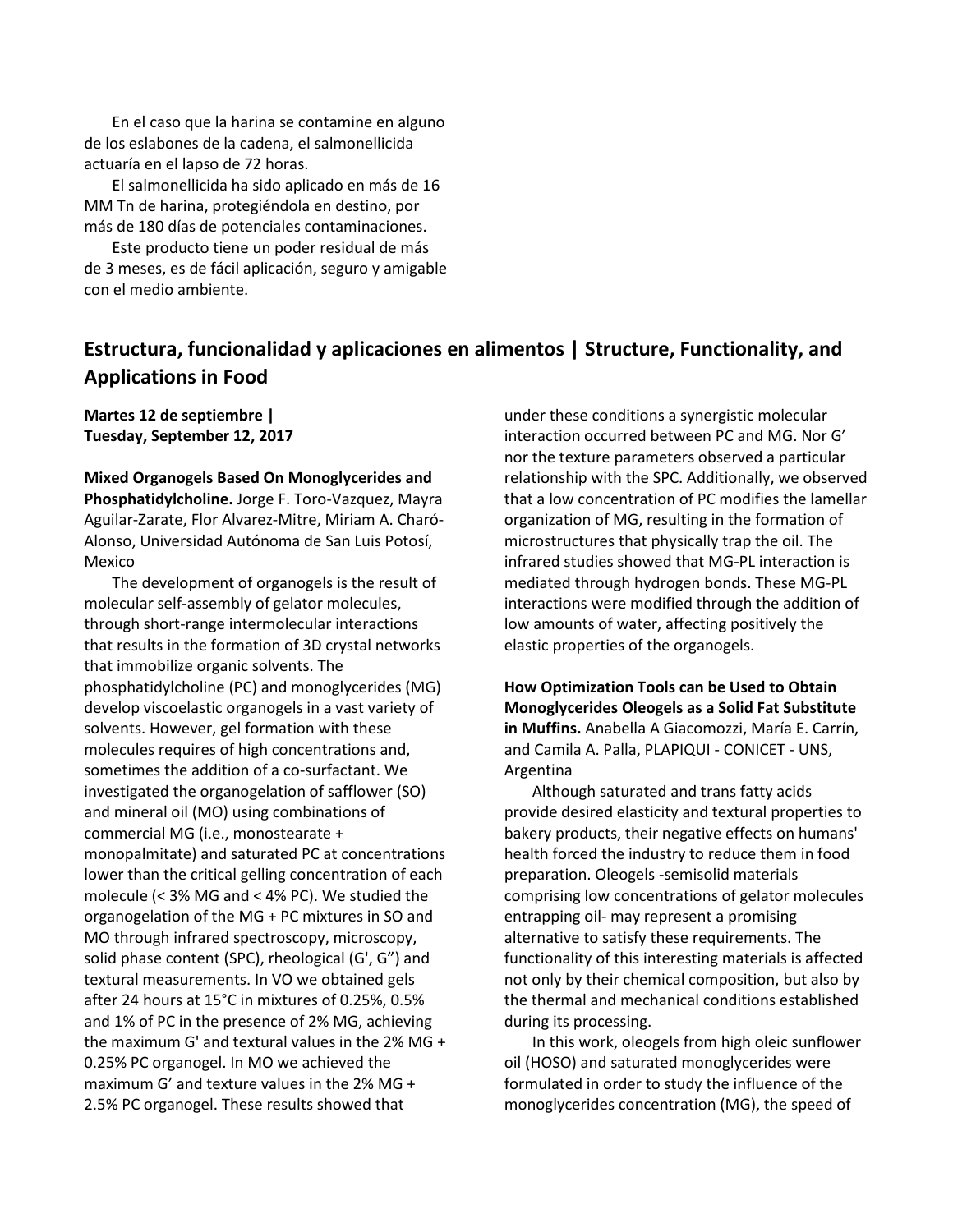agitation and the cooling temperature (TC) over oil binding capacity and some textural and rheological properties by an incomplete factorial design of three factors with three levels. A fitting model for each response and a multi-objective optimization were made to produce oleogels with textural and rheological properties close to those of a commercial margarine (CM). Muffins were prepared using these optimized oleogels and their textural and physic-chemical properties were measured and compared against those obtained in muffins prepared using CM or only HOSO. Moreover, the amount of oil released from muffins over time was measured to evaluate their stability.

The MV and TC were the most significant factors over each analyzed response. It was found that almost all analyzed properties of oleogel muffins resembled the ones formulated with CM. These results indicate that obtained oleogels offer a potential way for the formulation of healthier bakery products.

#### **A Microstructure-level Study of Monoglycerides**

Oleogels Using Rheomicroscopy. Camila A. Palla<sup>1</sup>, María E. Carrín<sup>1</sup>, Juan de Vicente<sup>2</sup>, and María J. Galvéz Ruiz<sup>2</sup>, <sup>1</sup>PLAPIQUI - CONICET - UNS, Argentina; <sup>2</sup>Universidad de Granada, Spain

Monoglycerides oleogels are semisolid systems containing self-assembled structures formed by crystalline material entrapping liquid oil in a threedimensional network. The microstructure of the network of these oleogels determines their macroscopic functionality. Interestingly, these oleogels can be tailored by modifying the preparation conditions and, in particular, the cooling rate.

In this work, the effect of the cooling temperature profile (CTP) employed in the production of oleogels from monoglycerides and high oleic sunflower oil was investigated using a torsional rheometer equipped with a polarized optical microscope. This technique allows simultaneously carrying out rheological measurements and recording images of the internal structures of the gels during the gelation process. With this, it becomes also possible to obtain microstructural parameters such as the Avrami index that allows us to determine the

dimensionality of the crystal growth process. Once the gelation processed finished, the microstructure of the oleogels was also analyzed by confocal and optical microscopy. Micrographs were processed and analyzed using ImageJ software in order to estimate the fractions of solid crystalline and oil, and to determine the network characteristics such as the crystal length and shape, and the boxcounting fractal dimension.

Micrographs obtained using these three complementary microscopic techniques revealed a strong consistency. Generally speaking, monoglycerides crystal aggregates distribute in irregular, elongated, fibrillar or needle-like shape. The analysis of the distribution of crystal sizes resulted in very similar median values, D50, which rose with the increase of the CTP. The highest CTP allowed to obtain oleogels with the highest elastic modulus, a fractal dimension close to 2 and a solid crystalline fraction of about 0.15.

#### **Grasas comestibles cero-trans a partir de aceite de salvado de arroz: análisis de textura.** Nicolás Callejas and Iván Jachmanián, Facultad de Química-UDELAR, Uruguay

En este trabajo se estudió la textura de mezclas de aceite de salvado de arroz (RBO) con aceite de salvado de arroz completamente hidrogenado (FHRBO) y el efecto de la interesterificación enzimática (Lipozyme TL-IM) sobre esta propiedad. Se determinó también la composición en triacilgliceroles (HPLC/ELSD), las propiedades térmicas (DSC), características de cristalización (difracción de Rayos-X y microscopía), tanto en las mezclas como en los productos.

Los análisis de textura se realizaron mediante ensayos de penetración (Texturómetro TA.XT2i, provisto de sonda cilíndrica de 3 mm de diámetro) mediante los cuales se determinó la fuerza máxima de penetración o dureza (D). Los valores de D determinados a 25 ºC para las mezclas conteniendo de 90 a 20 % de FHRBO variaron de 67.6 a 0.7 N, respectivamente. Las curvas de penetración de las mezclas conteniendo de 90 a 50 % de FHRBO mostraron numerosas irregularidades, lo que indica que son mezclas "quebradizas", mientras que aquellas conteniendo de 40 al 20 % de FHRBO las curvas resultaron más regulares y continuas.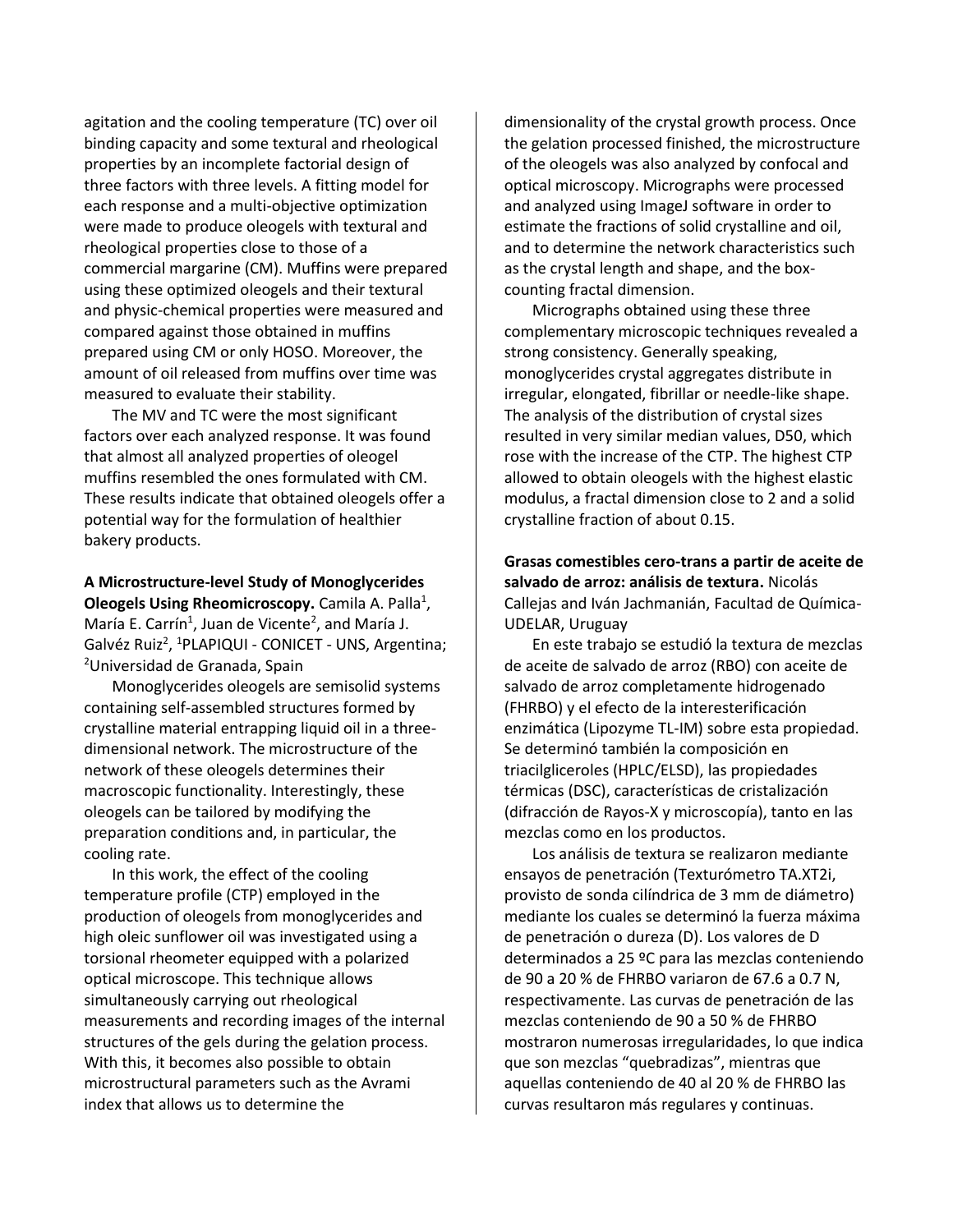Los productos interesterificados resultaron considerablemente menos duros que las correspondientes mezclas, aquellos conteniendo entre 70 y 30 % de FHRBO presentaron curvas regulares (D de 12.6 a 0.1 N, respectivamente), observándose pérdida total de estructura en aquellos con concentraciones de FHRBO menores a 30 %.

La textura de algunos de los productos con contenido moderado de FHRBO sumado a una microestructura y polimorfismo favorables (tendencia ß´), sugiere que varios de ellos pueden resultar atractivos como base para el diseño de grasas comestibles cero-trans.

#### **An Update on the Use of High Intensity Ultrasound to Change Physical Properties of Lipids.** Silvana Martini, Utah State University, USA

The objective of this presentation is to summarize and update recent developments on the use of high intensity ultrasound (HIU) to change the crystallization behavior of lipids. Studies have shown over the years that HIU can be used as an additional processing tool to induce lipid crystallization, create small crystals, and generate a hard crystalline network with sharp melting profiles. This presentation will summarize results obtained for various types of fat including anhydrous milk fat, palm oil, palm kernel oil, and interesterified fats. We will discuss differences and similarities obtained between these fats and between various experimental set ups such as crystallization in batch and in-line. We will also show how ultrasound can be used in combination with other processing conditions such as crystallization temperature, agitation, and the addition of emulsifiers. The use of this technology for specific food applications such as to delay phase separation and oil migration and the use of sonicated fat to manufacture cookies, pie crusts, and cakes will be presented. Lastly, we will discuss the fundamentals that drive sonocrystallization of fats including the effect of chemical composition and the formation of acoustic cavities.

**Ultrasound to Reduce Eutectic Points and Enhance Physical Properties of Cocoa Butter Binary Mixtures.** Nayma I. Murillo-Hernández<sup>1</sup>, Elena Dibildox-Alvarado<sup>1</sup>, and Silvana Martini<sup>2</sup>, <sup>1</sup>Dept. of Food Biopolymers, Chemical Faculty, Autonomous University of San Luis Potosí, Mexico; <sup>2</sup>Dept. of Nutrition, Dietetics, and Food Science, Utah State University, USA

Chocolate type product can be formulated with cocoa butter substitutes (CBS) to reduce cost. CBS are hard lauric fats with chemical composition completely different to CB, however its main physical properties are similar. The objective of this research was to studying phase changes in binary mixtures of CB with 5, 25, 50, 75% (w/w) of CBS. All mixtures were crystallized under thermal process of time-temperature control, and then only mixtures with eutectic behavior were tested with Highintensity ultrasound (HIU) at 400 W/cm2 by 5 seconds, to enhance their physical properties. Phase change was evaluating by variations in melting temperatures (Tm) and solid fat content (SFC) through constructing phase diagrams and isosolid diagrams, respectively. Both diagrams showed significant eutectic effects with addition of 25% and 50% of CBS. Which was evidenced by reduction in SFC values and low Tm developing low elastic properties (Lower G'). The mixture at 25% sonocrystallized did not show increase in Tm, while 50% showed an increase of 30.48 °C to 32.46 °C. Thereby, its X-RD patterns were characteristic of the .'1IV and .2V form, respectively. Microstructure study showed the development of small and homogeneous crystals generating a strong crystal lattice (5170gforce v.s. 6400gforce), as well as better viscoelastic values (Higher G'). Mixture with 75% displayed the same behavior that 25%, while mixture of just 5% indicated complete compatibility with CB. Thus, the HIU effect was an important factor in decreasing the eutectic points in binary mixtures of fat.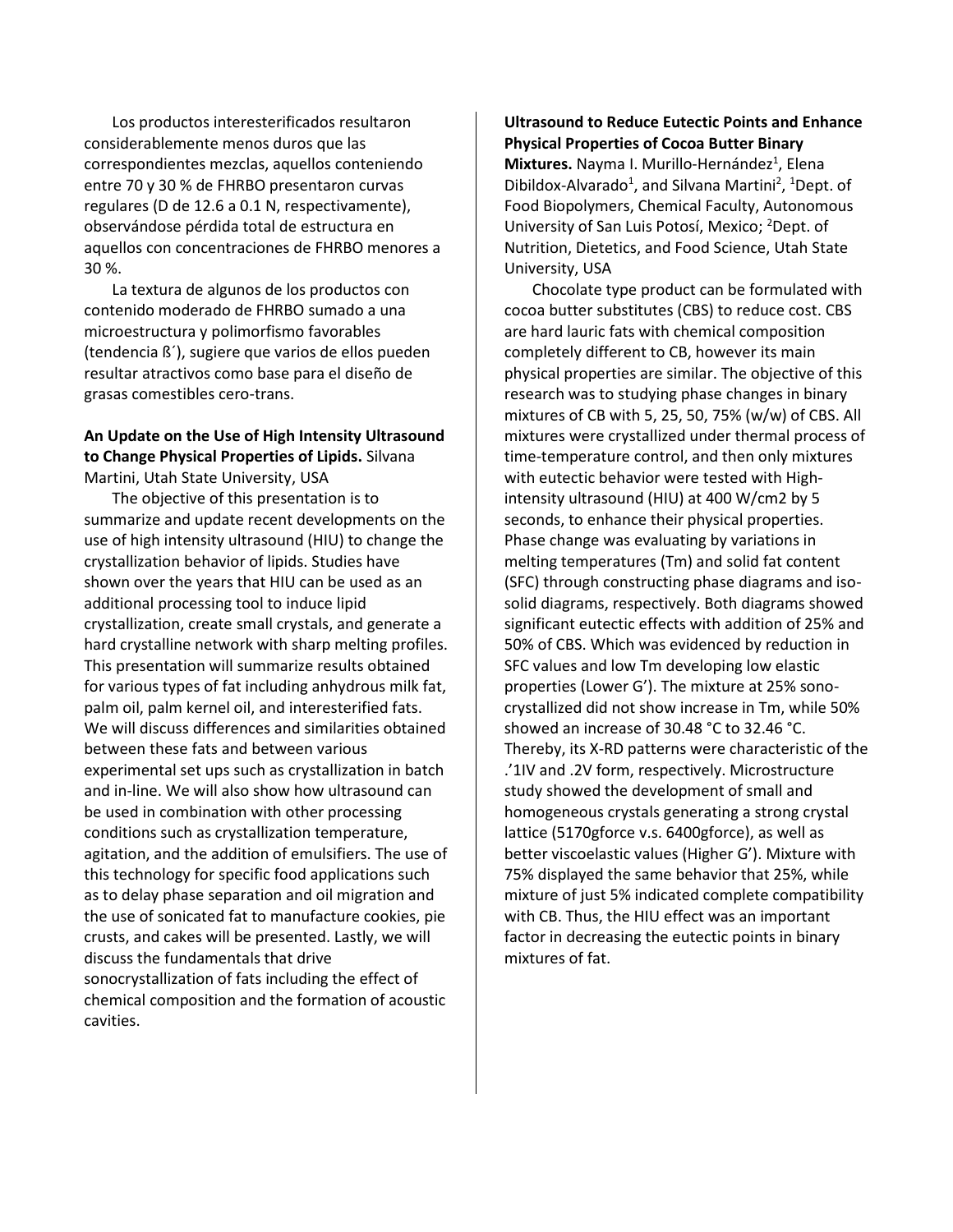**The Use of Non-invasive Ultrasound to Monitor the Crystallization Structure of Selective Fat**  Systems. Fernanda Peyronel<sup>1</sup>, Michaela Häupler<sup>2</sup>, Caspar Winkelmeyer<sup>3</sup>, Jasmin Reiner<sup>3</sup>, and Alejandro G. Marangoni<sup>1</sup>, <sup>1</sup>University of Guelph, Canada; <sup>2</sup>Technische Universität, Germany; <sup>3</sup>Universität Hohenheim, Germany

An ultrasonic generator/analyzer, SIA-7 (V.N. Instruments) was used to monitor the crystallization process of different fat-systems. The uniqueness of this instrument is that it uses a chirp, comprising many frequencies, rather than a pulse of a single frequency. The chirp enables the probing of the material in a single step rather than having to generate a sequence of single pulses. The generator was used in a four-pathway configuration, where each of the two transducers operated as a transmitter and receiver.

We report on the changes in the ultrasound attenuation and velocity signals as a function of frequency and time for 3 different systems: 1) tempered versus non-tempered cocoa butter, 2) tempered (as per seeded) vs non-tempered dark chocolate and 3) palm kernel stearin emulsions in two different polymorphic forms. Tempered chocolate exhibited lower velocities than did the non-tempered samples. Tempered chocolate exhibited lower attenuation at higher frequencies than did non-tempered samples containing the same solid fat content. Opposite results were obtained for cocoa butter, for which case the attenuation at higher frequencies was higher for the non-tempered product. Palm kernel stearin showed more attenuation in the beta form than in the alpha.

We will discuss these results and correlate them to images obtained using light microscopy and results of X-ray diffraction.

This work shows that ultrasound is an effective technique to characterize the structure of fatsystems. These results have direct application in the fat-industry where continuous monitoring can easily be implemented in order to report on the status of the material.

**Jueves, 14 de septiembre | Thursday, September 14, 2017**

**Engineering the Crystallization Behavior of Triacylglycerols Using High Behenic Acid Stabilizers.** Ga Y. Kim and Alejandro G Marangoni\*, University of Guelph, Canada

High behenic acid stabilizer (HBS) was diluted in peanut oil (PeO), high oleic safflower oil (HOSO) and sesame oil (SeO) in order to elucidate its mechanism behind liquid oil stabilization. PeO required the least amount of HBS of 6.5% to form gel when cooled at 3°C/min (w/w) while HOSO and SeO required 8% and 10%, respectively. Higher amounts of HBS, from 10% to 11%, were needed to form gel with three oils at a slower cooling rate, 0.6°C/min. When 12% of HBS was added to oils, HBS-PeO gel showed the lowest free energy of nucleation, thus the highest nucleation rate. In fatty acid and triacylglycerol composition analyses, PeO contained the highest level of long chain fatty acids and high melting triacylglycerols. HBS stabilizes liquid oil more effectively when there are more long chain fatty acids within high melting triacylglycerols in the oil to be stabilized and when cooled under a faster rate. Further study was conducted to determine the effect of HBS on crystallization of edible fats and its interaction with specific triacylglycerols. The addition of 1.5% HBS increased the nucleation rate of milk fat, palm oil, and palm kernel oil while only 0.2% of it was needed in palm stearin. The formation of new fraction was observed between HBS and high-melting fraction of palm oil and milk fat. Newly formed crystals were observed under polarized light microscope, making the microstructure denser. HBS interacted with tristearin and tripalmitin, resulting in decreased melting points. The maximum HBS concentrations that can be added before the excess HBS separates out were 50% (w/w) for tristearin and 20% for tripalmitin (w/w). A new crytstal fraction with ß' polymorph was formed when HBS (>5%) was added to high-melting milk fat fraction. The melting point of the new fraction increased as more HBS was added, as expected from solid-state compatibility arguments.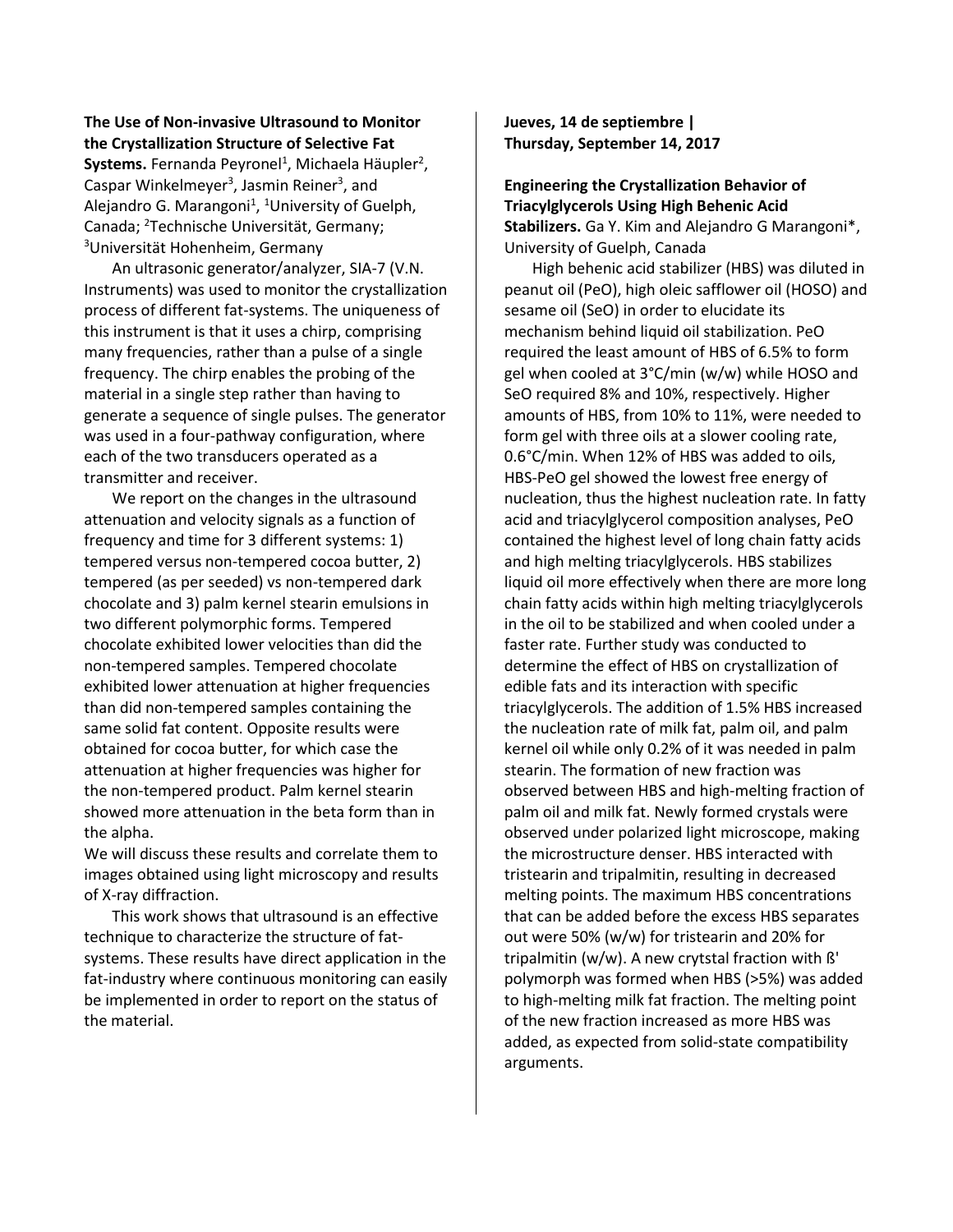**Effect of a Stabilizer Rich In Behenic Acid in Fat**  Crystallization. Marisol Cordova-Barragan<sup>1</sup>, Elena Dibildox-Alvarado\*<sup>1</sup>, and Alejandro G. Marangoni<sup>2</sup>, <sup>1</sup>Dept. of Food Biopolymers, Chemical Faculty, Autonomous University of San Luis Potosí, Mexico; <sup>2</sup>Dept. of Food Science, Ontario Agricultural College, University of Guelph, Guelph, Canada

The stability of fat systems as margarines strongly depends on their crystallization process, which can be favored with the use of additives. Thereon, the effect of a stabilizer rich in behenic acid on the thermal profile of a bread-making margarine fat blend was evaluated and complemented with their triacylglycerides (TAGs) profile. There were elaborated four margarine fat blends added with 0.0, 0.3, 0.6 and 0.9% of stabilizer. The outcomes obtained indicate a significant change in the first exotherm, where a higher amount of stabilizer originated an increase in the onset temperature of crystallization (e.g., 17.85 vs. 21.39°C for 0.0 and 0.9% of stabilizer, respectively, p<0.05). Additionally, it was calculated the exothermal heat flow per temperature unit, where it was observed a decrease of it as the amount of stabilizer increased. This suggests that TAG molecules rich in behenic acid present in the stabilizer in admixture with TAG molecules of the fat base for margarine (ie, POP, POS) enhance crystallization requiring less energy to structure the three-dimensional fat network. The effect of the behenic acid-rich stabilizer would then be a benefit in the preparation of W / O emulsions such as margarines.

**Effect in the Crystallization of Industrial Margarines Using Hybrid Palm Oil.** Elena Dibildox-Alvarado<sup>1</sup>, Emma C. Sandoval\*<sup>2</sup>, Andrés G. Rumayor<sup>2</sup>, and Jeovanny Rivera<sup>2</sup>, Dept. of Food Biopolymers, Chemical Faculty, Autonomous University of San Luis Potosí, Mexico; <sup>2</sup>Palsgaard Industri de México, Mexico

Currently, margarine manufacturers are beginning to use hybrid palm oil as a new agricultural raw material alternative in the formulation of fat blends, however the use of this oil modify substantially the crystallization patron and the available information is rather limited. This study has as an objective the characterization of

hybrid palm oil as a raw material in reference from traditional palm oil. Complimentary, to evaluate the effects of hybrid palm oil and its fractions in the crystallization of margarines with and without crystal promoter. Fatty acid profile, Solid Fat Content (SFC) and melting and crystallization profiles (DSC) of raw materials were examined. Fat blends standard, hybrid and hybrid with crystal promoter were elaborated, and then made margarines (W/O emulsions: 35/65 and 20/80). Solid Fat Content, melting profile, polymorphism, thermal resistance, texture and baking performance were determinate overtime. Margarine with lowest fat content had a melting temperature of 41.20 $^{\circ}$ C ( $\pm$ 3.52 °C), SFC of 18.25% (± 0.209%), hardness 3.09 kg (± 0.16 kg) and the presence of ß' crystals and similar characteristics as traditional margarines, support the use of hybrid palm oil as alternative in the manufacture of baking margarines.

**Plasma de alto voltage para la hidrogenacion parcial de aceite de soya sin grasas trans.** Ximena V. Yepez<sup>1</sup>, Kevin M. Keener<sup>2</sup>, and Hanna S. Gracz<sup>3</sup>, <sup>1</sup>Purdue University, USA; <sup>2</sup>Iowa State University, USA; <sup>3</sup>North Carolina State University, USA

Las grasas parcialmente hidrogenadas son consideradas no seguras para la formulación de alimentos, debido a su alto contenido de grasas trans. High Voltage Atmospheric Cold Plasma (HVACP) es una nueva tecnología de hidrogenación parcial de aceite de soya, que está siendo investigada para evaluar su aplicación en procesos de hidrogenación de aceite que se desarrollen a temperatura ambiente, presión atmosférica, sin catalizador, y mediante el uso de gases hidrógeno y nitrógeno. Aceite de soya (5g) fue expuesto al tratamiento HVACP durante 0, 0.5, 1, y 1.5 horas, por triplicado. El efecto del tratamiento fue evaluado mediante los métodos de índice de yodo, composición de ácidos grasos, 1H-NMR, y contenido de nitrógeno. Adicionalmente, el método de espectroscopia óptica de emisión fue utilizado para identificar las especies de hidrógeno y nitrógeno producidas en el campo eléctrico y presentes en la reacción. Luego del tratamiento se analizaron dos fracciones de la muestra: una sólida (5%) y otra liquida (95%). Los resultados mostraron una reducción en el índice de yodo en función del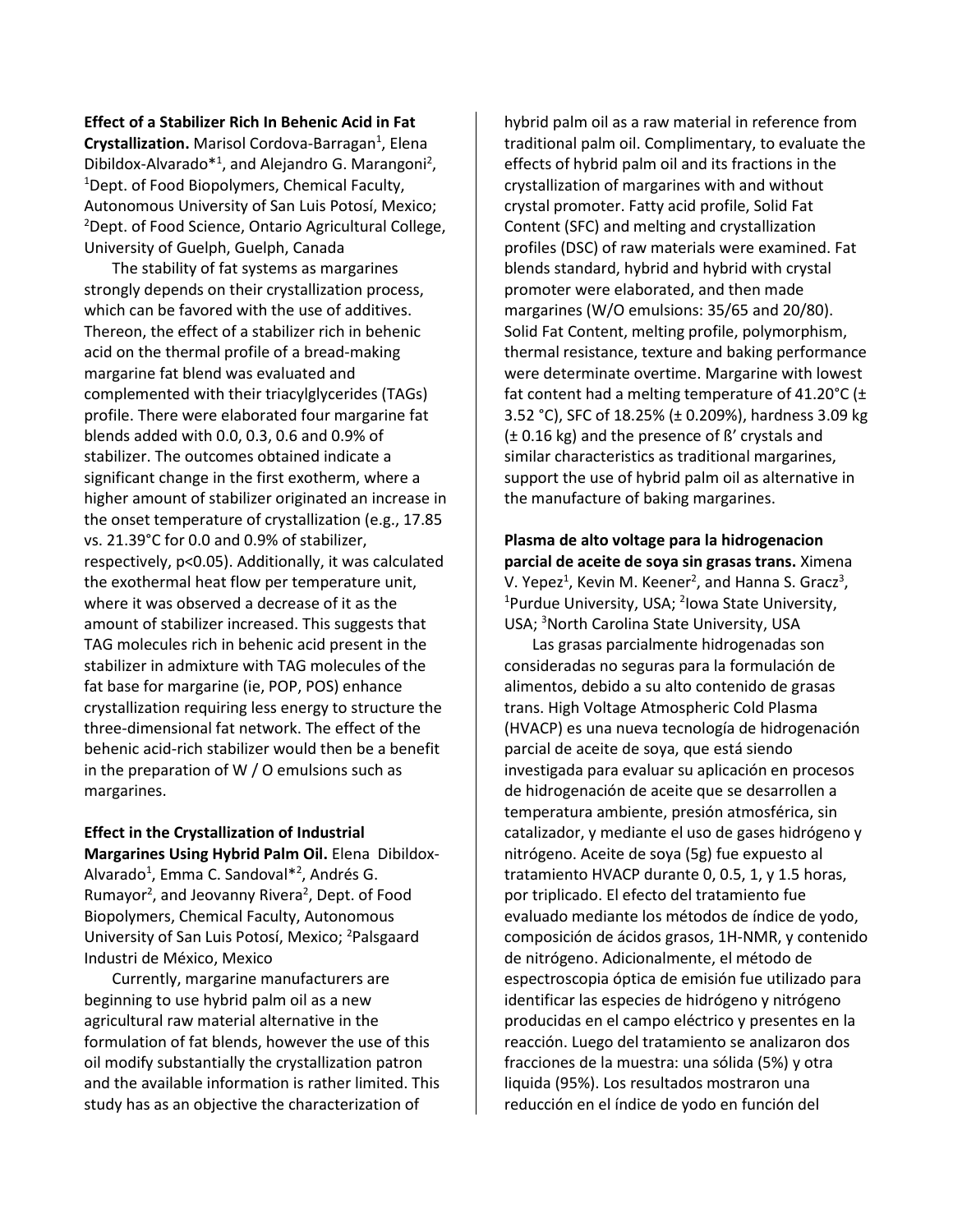tiempo del tratamiento. En la fracción liquida disminuyo de 130 a 122, con 1.5 horas de exposición, y la fracción solida disminuyo hasta 90. La composición de ácidos grasos en ambas fracciones tuvo un incremento significativo de grasas saturadas. La estructura química de triglicéridos fue observada en todas las muestras mediante H-NMR. Este estudio demuestra que HVACP podría hidrogenar parcialmente aceite de soya sin la producción de grasas trans, sin la necesidad de adicionar calor, a alta presión, y sin el uso de catalizadores.

## **Evaluación sensorial en grasas | Sensory Evaluation in Fats**

**Miércoles 13 de septiembre | Wednesday, September 13, 2017**

### **Fragrance Retention, Release and Sensory Perception from Surfactant-rich Rinse-off**

**Cosmetics.** Martin S. Vethamuthu, Sergio Lira, Edward DiAntonio, Hani Fares, and Linda Foltis, Ashland, USA

Objective: This study discusses an effective in vivo methodology including expert sensory evaluation of fragrance release from surfactant rich rinse-off cosmetics.

Method: The instrument used to screen cosmetic compositions for improved fragrance retention components is an Agilent HP7890B GC/5977C MSD with GERSTEL MPS robotic sampler, equipped with a DB-624 capillary column (30m, 250 mm and 1.40µm film thickness). An area of 18cm2 of the inside arm was washed with 3.3 mg/cm2 of a shower gel formulation and rinsed with tap water for 30 seconds and dried. Subsequently the area of the arm was exposed to the twister bar or SPME fiber for 15 minutes, this step is repeated at intervals of 1 hour for a total time of four hours, after extraction the twister bar / fiber is removed and placed into a clean glass thermal desorption tube for GCMS analysis.

Results: The technology screening process helps identify fragrance encapsulates and polymeric deposition aids that capture, interact and retain

fragrance ingredients on skin during the wash process.

Discussion and Conclusion: The headspace GC instrumentation coupled with the appropriate SPME fiber or twister bar is capable of monitoring the time dependent release/retention profiles of fragrance ingredients from the substrate. The results from this study show polymeric deposition technology when combined with microencapsulation routes provides the best approach to significantly improve fragrance delivery and perception from rinse-off cosmetics.

**Sensorial and Instrumental Spreadability of Brazilian Commercial Margarines.** Daniel Barrera-Arellano<sup>1</sup>, Rita de Kassia Garcia<sup>1</sup>, Kamila Ferreira Chaves<sup>1</sup>, Juliana Burger Rodrigues<sup>2</sup>, and Helena Maria André Bolini<sup>2</sup>, <sup>1</sup>Fats & Oils Lab. DTA-FEA University of Campinas - UNICAMP, Brazil; <sup>2</sup>DEPAN -FEA University of Campinas - UNICAMP, Brazil

The margarine is a foodstuff used for spreading, baking, and cooking. It was originally created as a substitute for butter by Mège Mouriès in 1896. The hardness and spreadability are the main parameters required for table products, such as margarines, butter, and spreads. The objective of this study aimed to verify the sensory spreadability of some margarines sold in Brazilian marketplace using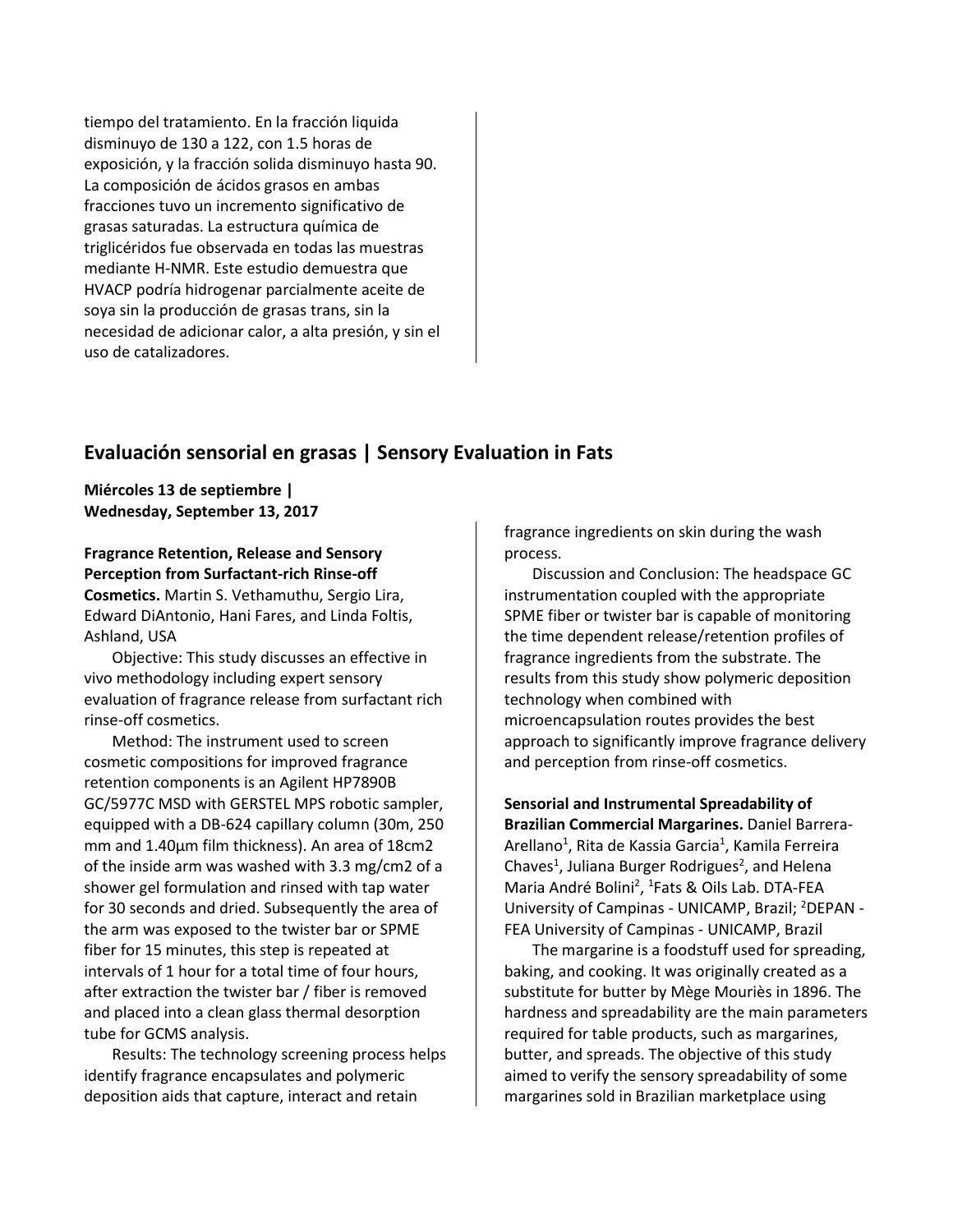sensorial Just-About-Right technique and to perform its correlation to instrumental analysis. For this purpose, six commercial margarines with different lipid content were analyzed to fatty acids composition (AOCS method Ce 1-62), consistency and instrumental spreadability using a Texture Analyzer (TA-XTi2 Stable Microsystems, England ), and the sensory spreadability by 120 untrained tasters. Margarines showed trans isomers (varying between 0.26 and 9.69 media 2.44±3,57) and polyunsaturated fatty acids levels (varying between 27.51 and 49.86 media 40.87±9,75). All margarines showed higher saturated fatty acids levels (varying between 27.33 and 47.76 media 32.65±7.56). In general, the commercial margarines showed low/medium sensory notes (3.93±0,92) for spreadability at refrigeration temperature. The margarines with higher levels of polyunsaturated fatty acids presented higher scores for sensorial spreadability. Additionally, it was observed that the results of instrumental analysis for spreadability were in accordance with those obtained in sensorial test (Significative Correlation r=0,99). Therefore, instrumental analysis will be as a great tool to evaluate the spreadability of margarines, without requiring the use of sensory panel, once it is a laborious technique.

#### **Saltiness Perception in Oil-in-Water Emulsions at Threshold and supra-threshold Levels.** Silvana Martini, Department of Nutrition, Dietetics, and Food Sciences, Utah State University USA.

The objective of this study was to evaluate the effect of (a) lipid addition on saltiness threshold values and (b) oil content on saltiness perception.

For the first part of the study, saltiness thresholds were determined in 20% oil-in-water emulsions using soybean oil (SBO), anhydrous milk fat (AMF), or a combination of SBO and AMF. The addition of lipid did not affect detection thresholds ( $p > 0.05$ ) for any of the lipid phases tested with values of 0.019 % of NaCl for the emulsions and 0.013 % of NaCl for the aqueous phase. However, when NaCl was tasted at supra-threshold levels saltiness intensity was significantly higher in the emulsions compared to the saltiness perceived in the aqueous phase for the emulsion formulated with AMF and AMF/SBO mixture but not for the sample formulated with SBO alone. For the second part of the study, saltiness perception was measured as a function of oil content (10, 20 and 40% of oil in water) and NaCl concentration ([NaCl]) and results were fitted to the Steven's power law. As expected, saltiness intensity increased as [NaCl] in the aqueous phase ([NaCl] $_{aq}$ ) increased, for a constant type of sample. All types of samples (0, 10, 20 and 40% oil-in-water emulsions) were well fitted to the Stevens' power law with exponent values of 0.87, 0.76, 0.66 and 0.47 for the 0, 10, 20 and 40% oil-inwater emulsions, respectively. Saltiness intensity decreased with oil addition, especially for  $[NaCl]_{aa}$ 0.5% suggesting that perception is driven by [NaCl] in the emulsion rather than the  $[NaCl]_{aq}$ . However, when experimental saltiness intensity was compared to the theoretical values due to a dilution effect caused by the incorporation of oil, the perception was significantly increased (p < 0.05) for emulsions formulated with 20 and 40% oil.

## **Oxidación de lípidos y antioxidantes en alimentos | Oxidation of Lipids and Antioxidants in Foods**

**Miércoles 13 de septiembre | Wednesday, September 13, 2017**

*In vitro* **Study of Bioaccesibility and Oxidative Stability of Squalene in Microencapsulated Oil.**  Francisca Holgado<sup>1</sup>, Joaquín Velasco<sup>2</sup>, M. Victoria Ruiz-Méndez<sup>2</sup>, and Gloria Márquez-Ruiz<sup>\*1</sup>, <sup>1</sup>ICTAN-CSIC, Spain; <sup>2</sup>Instituto de la Grasa - CSIC, Spain

Squalene is an important bioactive lipid present in minor amounts in vegetable oils and concentrated in oil deodorizer distillates, which have potential applications in functional foods.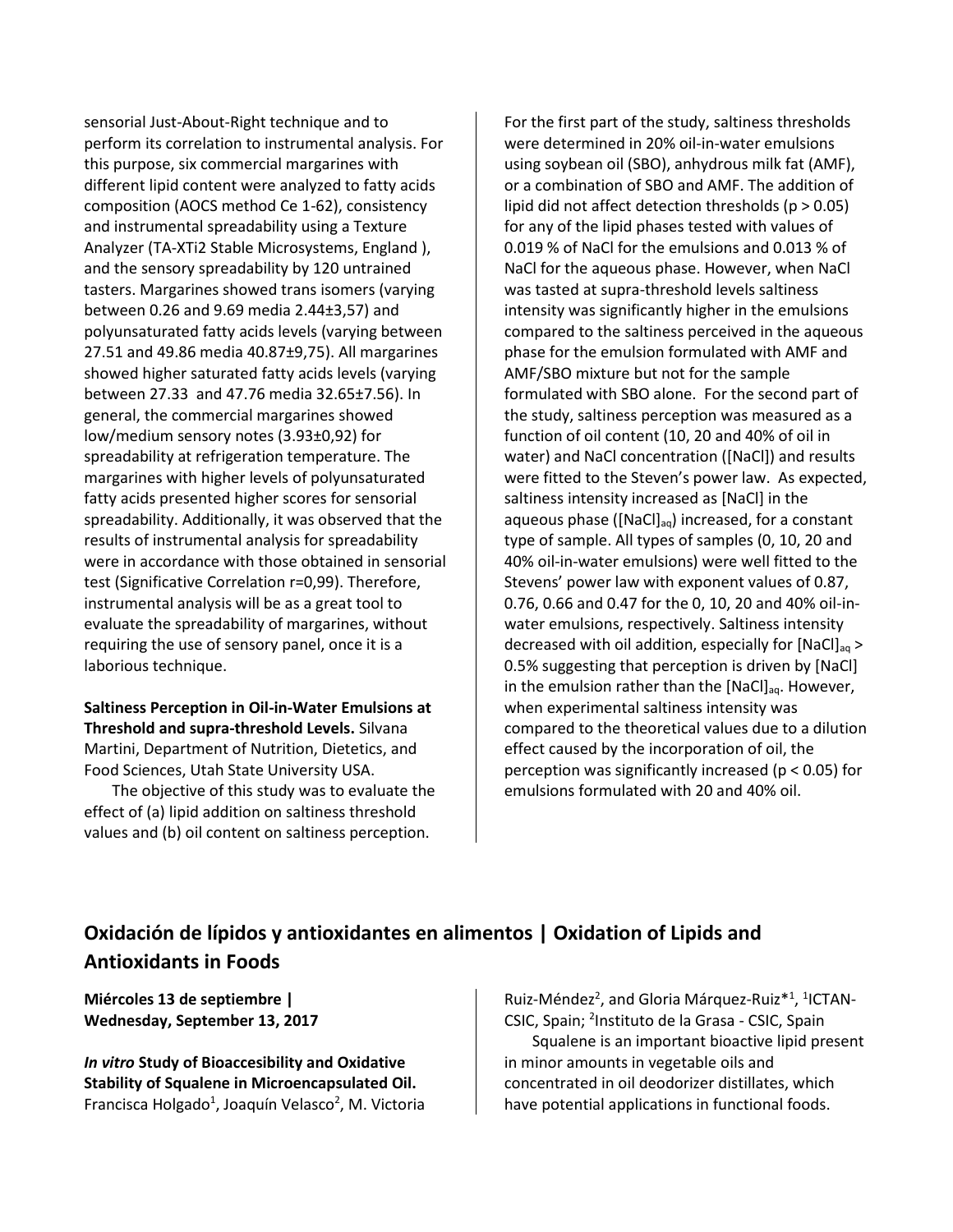However, squalene is a polyunsaturated hydrocarbon highly susceptible to oxidation and may be affected by the prooxidant conditions of the digestion process. The objective of this work was to examine the effect of simulated gastrointestinal conditions on squalene stability in sunflower oil microencapsulated with caseinate-lactose (CL) or modified starch (MS) by spray-drying. Squalene and its saturated analogue, squalane, were added to the oil (10,000 mg/kg oil) before microencapsulation. Encapsulation efficiencies obtained were 94.7 and 99.2% for CL and MS, respectively. For in vitro assays, simulated gastric and intestinal fluids were used, and released oil was extracted with organic solvents following gastric and intestinal digestions. Results showed that bioaccesibility of squalene was similar for CL and MS (about 70%) but oil was mostly released under gastric conditions for CL whereas this occurred under intestinal conditions for MS. While only 39% of squalene in nonencapsulated oil remained intact after the whole digestion process, 54 and 67% of total squalene was bioaccesible and unaltered in CL and MS, respectively. In both CL and MS, the greatest oxidation degree of the squalene released occurred in the gastric medium. No significant oxidation was detected on the squalene not released from microcapsules throughout the complete digestion process. In conclusion, microencapsulation increased oxidative stability of squalene, especially in the case of MS due to its lower release rate under gastric conditions.

### **Extracción supercrítica con dióxido de carbono asistida con ultrasonido de antioxidantes naturales de romero (***Rosmarinus officinalis***).** Ignacio A. Vieitez<sup>1</sup>, Lucia K. Maceiras<sup>1</sup>, Juliane Viganó<sup>2</sup>, Francisco M. Barrales<sup>2</sup>, Iván Jachmanián<sup>1</sup>, and Julian Martínez<sup>2</sup>, <sup>1</sup>Facultad de Química, UdelaR, Uruguay; 2 Faculdade de Engenharia de Alimentos (FEA), UNICAMP, Brazil

La extracción con fluidos supercríticos, particularmente con dióxido de Carbono (SCCO2), ha sido propuesta como una alternativa conveniente ya que no presenta toxicidad y permite realizar el proceso a temperaturas moderadas, preservando la integridad de los compuestos de interés. La utilización de ultrasonido puede resultar

beneficiosa ya que se crean ondas que pueden causar cavitación y romper la matriz vegetal favoreciendo la penetración del solvente y la transferencia de masa.

En este trabajo se obtuvo extractos con SCCO2 de romero (Rosmarinus officinalis), elegido por su conocido elevado poder antioxidante. Para la extracción se trabajó en un reactor supercrítico de escala de laboratorio. Para cada experimento la celda de extracción se llenó con 35 g de hojas molidas de romero, a P = 250 bar y T = 50 °C, variando la potencia de ultrasonido (0 a 400 W).

Para medir el potencial antioxidante de los extractos, los mismos se adicionaron a 500 ppm a un aceite de girasol purificado (P-SFO, libre de antioxidantes comerciales o nativos), al cual se determinó la estabilidad oxidativa mediante el método Rancimat a 100°C. Para cada extracto se determinó el período de inducción (IP) y el período de inducción relativo (RIP, igual a cada IP relativo al del P-SFO = 1,7 h). Los resultados se compararon con el obtenido al aditivar el P-SFO con 500 ppm de BHT, BHA y ∂-tocoferol.

Cuando el P-SFO fue aditivado con los extractos de romero obtenidos aplicando ultrasonido a 0, 200, 280 y 400 W, se obtuvieron RIP de 4.6, 5.2, 5.1 y 3.6, respectivamente. Se observó que un aumento la potencia de ultrasonido hasta 280 W durante la extracción con SCCO2 provoca un aumento del IP, pero a 400 W este valor disminuye.

Estos extractos presentaron un adecuado potencial antioxidante, levemente inferior al de algunos antioxidantes sintéticos de uso común como el BHT y BHA (RIP= 7.9 y 8.3, respectivamente), y similar que el ∂.-tocoferol (RIP= 5.2).

**Metodologia novedosa para la evaluacion de tiempo de vida de alimentos con alto contenido de grasa.** Percival Andrade, Elizabeth Marcillo, Elizabeth Bucheli, and Cecilia Ulloa, La Fabril, Ecuador

Los olores de los alimentos son una importante señal sensorial y parte integral de la percepción humana del sabor. Olores y sabores indeseables se desarrollan durante la oxidación de lípidos en alimentos con alto contenido de grasa como la mayonesa. El presente trabajo realizó un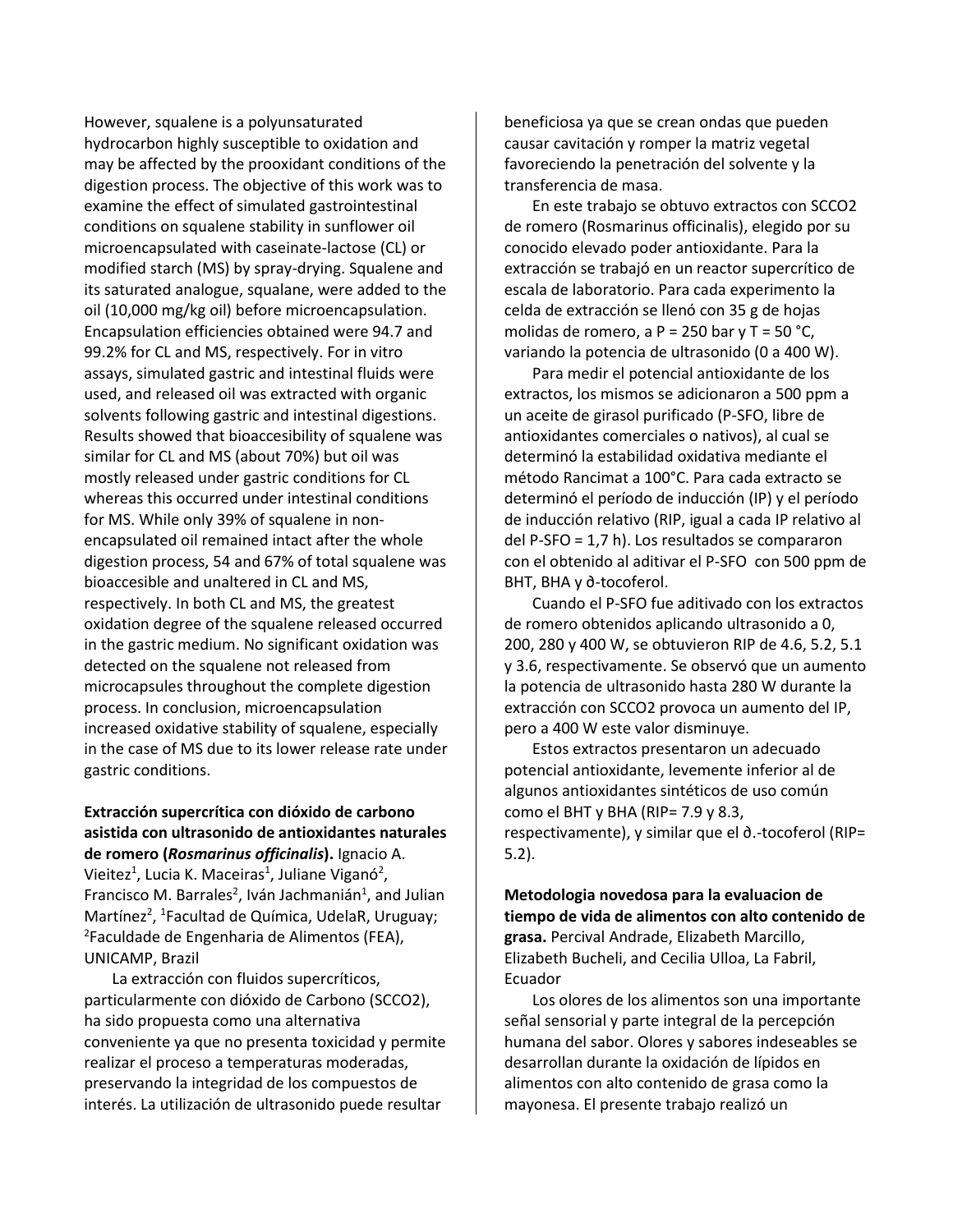seguimiento de los compuestos volátiles de mayonesas comerciales sometidas a una prueba acelerada para su correlación con características fisicoquímicas de oxidación, tiempo de vida y evaluación sensorial.

Muestras de mayonesas de tres marcas comerciales fueron sometidas a una prueba de oxidación acelerada usando un equipo Oxipress a 100 °C. Se tomaron muestras después de 2, 4, 5, 6 y 7 horas. Este experimento se hizo por duplicado. Se analizó el índice de peróxidos y los compuestos volátiles usando cromatografía gaseosa de espacio de cabeza. Se realizó la evaluación sensorial de cada una de las muestras usando un panel entrenado. Adicionalmente se analizó por espectrofotometría la concentración de antioxidante TBHQ de las muestras iniciales de mayonesas.

Los resultados mostraron que el trans-2 nonenal, 3-metilbutanal y 2,3,5,6-tetrametilpirazina fueron los compuestos volátiles con mayor incremento al final del tiempo de vida. Esta información estuvo correlacionada con los resultados de la evaluación sensorial.

**Evaluación de cambios producidos en aceites de fritura de papas andinas con y sin recubrimiento**  comestible. Sonia R. Calliope<sup>1</sup>, Nadia Segura<sup>\*2</sup>, Bruno Irigaray<sup>2</sup>, Maria D Jiménez<sup>1</sup>, Norma C. Sammán<sup>1</sup>, and María A. Grompone<sup>2</sup>, <sup>1</sup>Facultad de Ingenieria- UNJu, Argentina; <sup>2</sup>Facultad de Química -UdelaR, Uruguay

Las transformaciones que ocurren en los aceites de fritura pueden deberse a diversos factores como temperatura/tiempo, tipo de alimento, relación aceite/alimento; reposición de aceite, tipo de aceite, entre otros. El objetivo fue evaluar el efecto en el aceite de la fritura de papas naturales y recubiertas con película comestible (PC). Se utilizaron papas andinas variedad Waicha e Imilla negra, originarias de Jujuy, Argentina. Con variedad Waicha se estudió el efecto del recubrimiento. La película se formuló con mezcla de carboximetilcelulosa/almidón de papa andina/glicerol (1,4/1,4/0,4%p/v) y antioxidante comercial (1 mg/mL). Los aceites utilizados fueron: aceite de girasol (AG) y mezcla girasol/soja (AM); se realizaron 40 frituras a 180°C durante 3 minutos y se determinó compuestos polares (CP) (Método

IUPAC 2.507), estabilidad oxidativa (Calorimetría diferencial de barrido) y pérdida de tocoferoles (HPLC). En los aceites iniciales se determinó Índice de acidez y perfil de ácidos grasos (Técnica IUPAC 2.301). Al final de las 40 frituras se encontraron valores de CP entre 11-13%, en ambos aceites con papas con y sin recubrimiento. El contenido de tocoferoles disminuyó en todos los casos, aunque en papas con recubrimiento no hubo pérdida significativa en AM quedaban 2.763 mg/kg mientras que en AG quedaba 659 mg/kg, lo que supone un 14% de pérdida. La velocidad de oxidación fue mayor para ambos aceites usados con la variedad Imilla. La cobertura en papa Waicha redujo la velocidad de oxidación en AM. Estos resultados permiten concluir que la PC no modifica la calidad de los aceites en las condiciones seleccionadas.

**Desarrollo y evaluacion funcional de un aceite vegetal agricola en el control de la sigatoka negra.**  Freddy Toro, Javier Chavez, and Luis Macias, La Fabril, Ecuador

Los aceites minerales han sido utilizados por décadas como coadyuvantes en la aplicación de herbicidas, insecticidas, funguicidas, fertilizantes foliares, hormonas, etc. Sin embargo, el desarrollo de coadyuvantes de origen vegetal para estas aplicaciones es una necesidad creciente debido a problemas de abastecimiento de los aceites minerales y a restricciones de ingreso a mercados de exportación por presencia de residuos de compuestos policíclicos aromáticos y azufre en los productos agrícolas. En este trabajo se expone el desarrollo experimental y evaluación funcional de un aceite agrícola de origen vegetal.

Varias mezclas de oleína de palma y fracciones de aceite de palma modificadas fueron formuladas para alcanzar las especificaciones de densidad y viscosidad de aceites minerales agrícolas. Las mezclas que mejor se ajustaron a estas especificaciones fueron utilizadas para la formulación de emulsiones con 60-70% de agua usando polisorbato 60 (0.5-1.5%) como emulsificante y se evaluó el grado de dispersión e impregnación en hojas de banano. Las emulsiones más estables fueron evaluadas en la prevención y tratamiento de la sigatoka negra en plantaciones de banano de la provincia de los Ríos en Ecuador. Estas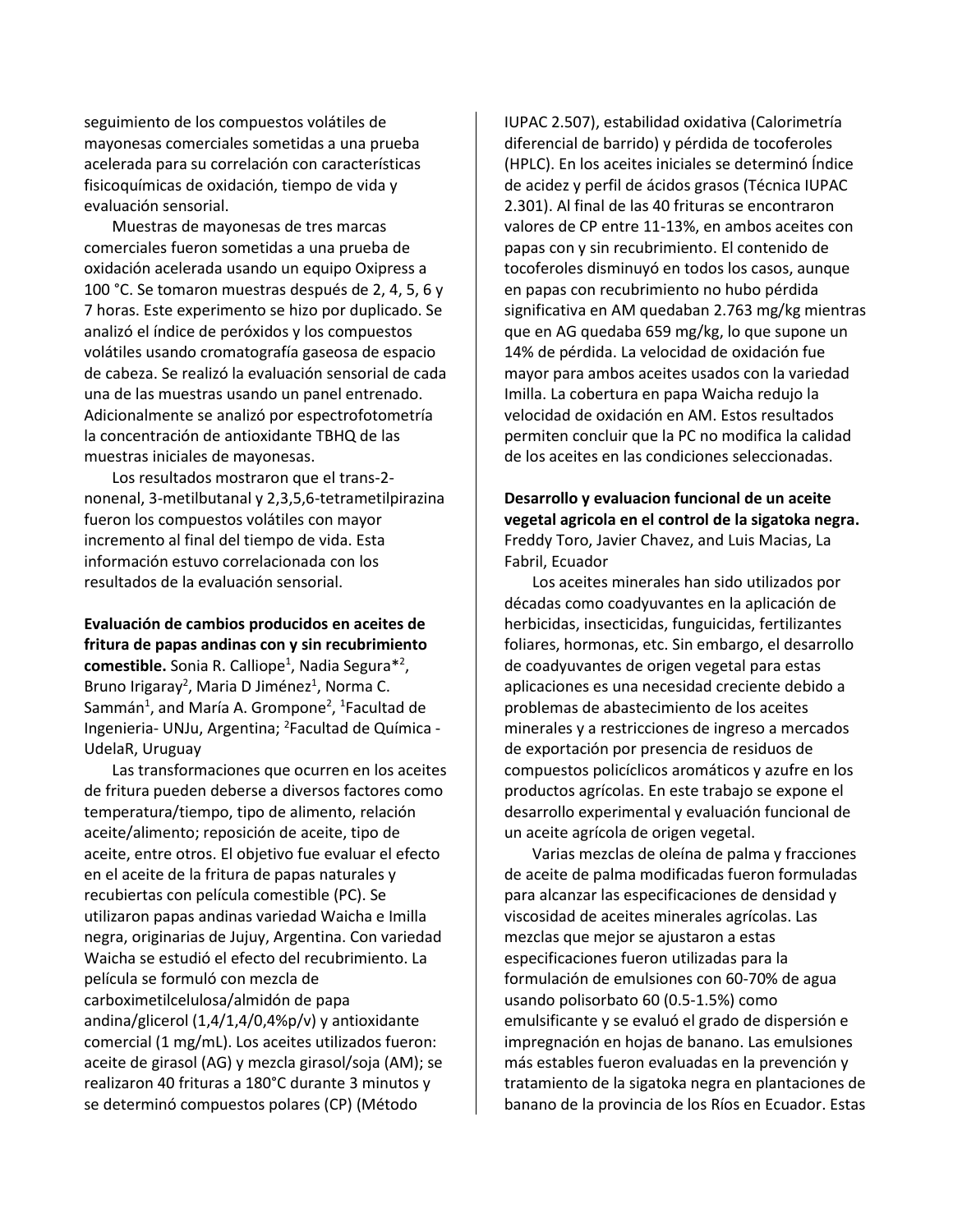emulsiones contenían mezclas de dos fungicidas comerciales al 5%. Paralelamente se realizaron también pruebas de fitotoxicidad de las mezclas emulsionadas.

La emulsión a partir de la mezcla 50% oleína de palma y 50% fracción modificada de aceite de palma fue la que mostró mejores resultados en cuanto a estabilidad, funcionalidad, fitotoxicidad y eficiencia en el tratamiento para la sigatoka negra. No se observaron diferencias significativas con aceites minerales comerciales.

#### **Continuous Treatment of Fryer Oil for Extending**

**Fry Life**. Monoj K. Gupta, MG Edible Oil Consulting Int'l Inc., USA

Oil in frying process undergoes continuous degradation through free radical oxidation, hydrolysis and thermal polymerization. Researchers have attempted to extend the fry life of the oil via

various means including infusion of antioxidants into the fryer oil during frying. While this has produced limited success, it has also posed certain regulatory challenges because addition of antioxidants in the fryer also requires the antioxidants to be declared and in some cases, it may even exceed the allowable legal safe limit for the antioxidant (synthetic antioxidants).

The new and improved-process of treating the fryer oil continuously through a specially designed media reduces the rate of increase of the degradation products in the oil and extends the fry life of the oil. This directly impacts the shelf life of the fried products.

The presentation describes the unique features of a simple device that conveniently accomplishes the oil treatment in a continuous frying process, improves product shelf life and reduces cost.

### **Refinación y procesamiento | Refining and Processing**

**Martes 12 de septiembre | Tuesday, September 12, 2017**

**Cold Enzymatic Degumming.** Alexey Shevchenko and Bent Sarup\*, Alfa Laval Copenhagen A/S, Denmark

Physical refining is the most economical refining process in terms of losses and utilities consumption. Degumming is key to overall process performance. Any variation of "special", "deep", "uni" degumming are quite demanding in terms of feed oil quality. Uniform feed oil quality with minimum variation is required for a stable process.

Such a demand is less critical for an enzymatic degumming process. Even switching feed from crude to water degummed oil does not required much change in the process. The process still stable and easy to manage. That is a reason why enzymatic degumming becomes the preferred process for physical refining.

For wax containing oils (sunflower, corn) dewaxing is required and in wet dewaxing (high speed separator based process) this is combined with neutralization or washing after neutralization (cold neutralization or cold washing). There are some benefits with this process, but soapstock handling issues are often pushing the industry towards physical refining.

Alfa Laval has successfully combined enzymatic degumming with the wet dewaxing process for sunflower oil. Prolonged contact time between enzymes and oil in cold conditions shifts the reaction to the "safe area" when P content after first separator is below 5 ppm and washing does not bring value. 75% waxes are removed simultaneously with the gums. If prolonged cold test is required (48h and longer) a polishing filtration step can be installed after the degumming. Filter aid consumption for this (app. similar amount of oil losses in spent cake) does not exceed 0.1%. This is drastically reduced compared to dry dewaxing (using filters for wax removal).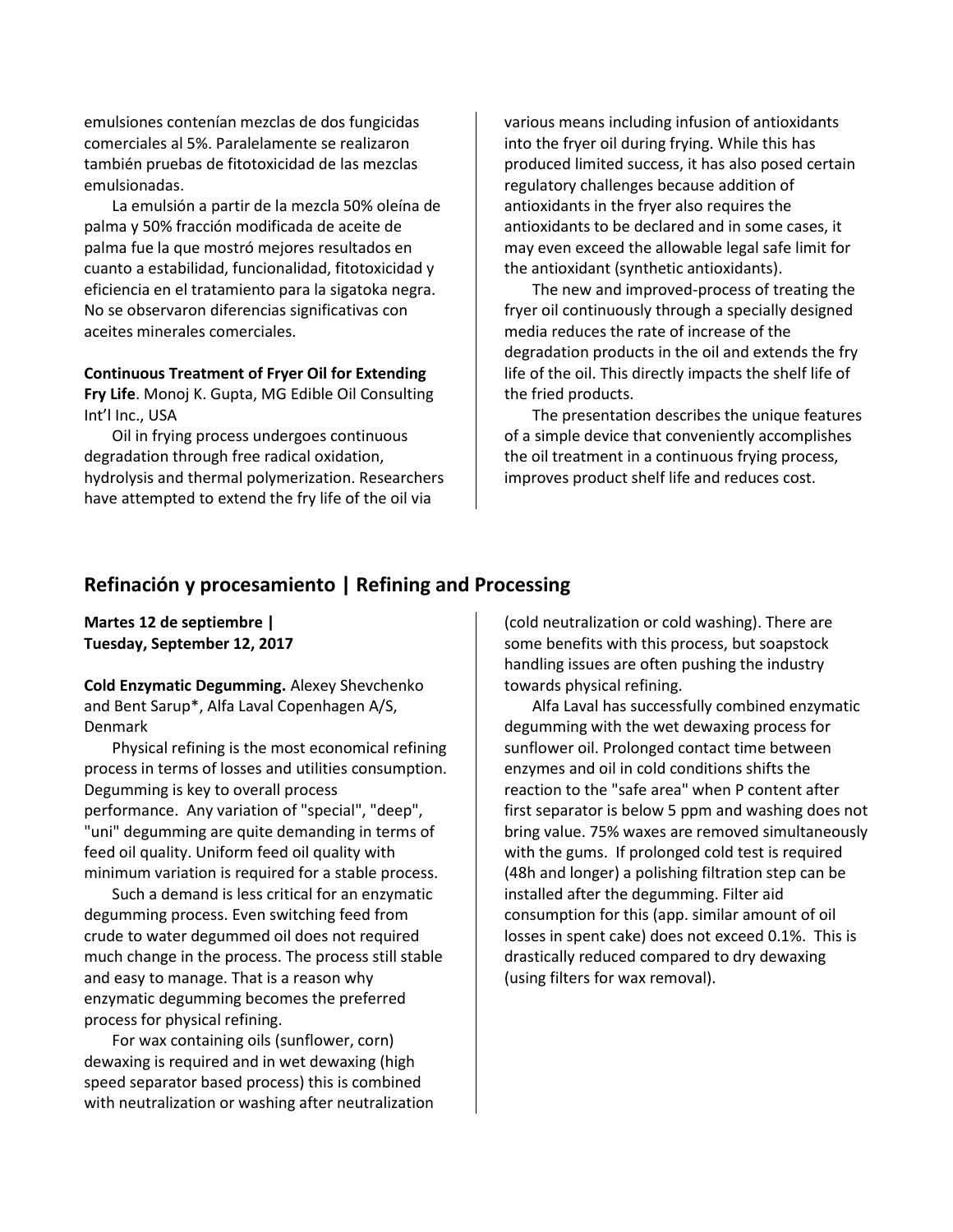**The Power of Controlled Flow Cavitation to Reduce Operating Costs, Increase Yield, and Improve The Performance of Degumming, Refining, and Biodiesel Operations.** Darren J. Litle and Oleg Kozyuk, Arisdyne Systems, Inc., USA

An overview of the application of controlled flow cavitation and compression-decompression jet atomization phenomenon for the intensification of chemical processing applications is presented. For vegetable oil acid degumming and/or neutralization reactions, the reasons for enhanced performance of the refining operation, reduced environmental impact, observed reduction in necessary acid and/or caustic addition as well as decrease in oil loss, potential savings in steam consumption and decrease in maintenance opex is discussed and industrial scale examples given. The efficient removal of residual soaps, phosphorus, ffa and metals while minimizing and in some cases even eliminating the need for water washing or silica addition is also described. Finally, the power of controlled flow cavitation to reduce catalyst consumption, increase throughput, and reduce monoglyceride content in finished biodiesel is also described.

### **An Alternative Filtration Technology Versus Pressure Leaf Filters in Bleaching and Other Filtration Processes.** Jaap 't Hart, FiltrationGroup BV, The Netherlands

The pressure leaf filters, in horizontal, vertical and rotating execution are replacing filter presses in many edible oil filtration processes for over a century now. The Cricket®filter is mainly known in this industry in catalyst removal at hydrogenation and as polishing filter instead of bag filter with consumables. In this presentation we will show the advantages of this Cricket®filter when used as main filter in the removal of bleaching earth. If compared to a pressure leaf filter, a clean filtrate will be reached faster and easier due to the direct filtration on filter cloth. Back pulsing instead of using vibration or scrapers, makes cake discharge easier and more successful. There is no necessity of using an extra pre-coat layer. Reduction of maintenance cost as there are no moving parts. No more cleaning of elements in hot caustic. The Cricket®filter is

already a proven technology in many other industries.

**Short Path Distillation.** Niazahmed Shaikh<sup>1</sup>, Hiren Patel<sup>1</sup>, and Udaya Wanasundara<sup>2</sup>, <sup>1</sup>Batavia Bio Processing Limited, USA; <sup>2</sup>POS Bioscience, Canada

Distillation is the separation of two or more volatile materials by the process of vaporization and subsequent condensation. Distillation process involves: Application of heat to a liquid mixture; Vaporization of a portion of the mixture and Removal of heat from the vaporized portion to yield a liquid condensate.

Short path distillation is a thermal separation technique operating at a process pressures in the range of 1 to 0,001 mbar. It lowers the boiling temperature and is an excellent method for gentle thermal treatment of heat sensitive, high boiling products. The Short Path Evaporator consist basically, of a cylindrical body with a heating jacket, a rotor and condenser inside. On the supporting structure of the rotor mobile precision wiper blades are mounted. They are forced by centrifugal force to fold open in direction of the inner shell.

The wiper blades creates a mechanically agitated, thin product film on the heating surface inside of the body. By means of gravity the product flows in a spiral path downwards, whereby the volatile portion of the product evaporates.

The vapour passes by the shortest route and with practically no pressure drop to the internal condenser where it is recipitated on the tubes. The non-volatile portion reaches the lower part of the evaporator and leaves it through the bottom product outlet. The residual vapours and inert gases flow through the vacuum nozzle to the vacuum system.

**Parámetros de selección y diseño eficiente de los sistemas de vacío para el procesamiento de aceites.** Hernan Algarra, Croll Reynolds Company, USA

El vacío es esencial durante las etapas del procesamiento de aceite entre las cuales podemos citar la hidrogenación, Interesterificación, blanqueo, desodorización, fraccionamiento y desacidificación.

Hoy en día, la refinación física de algunos aceites, como soja o pescado, opera con vacío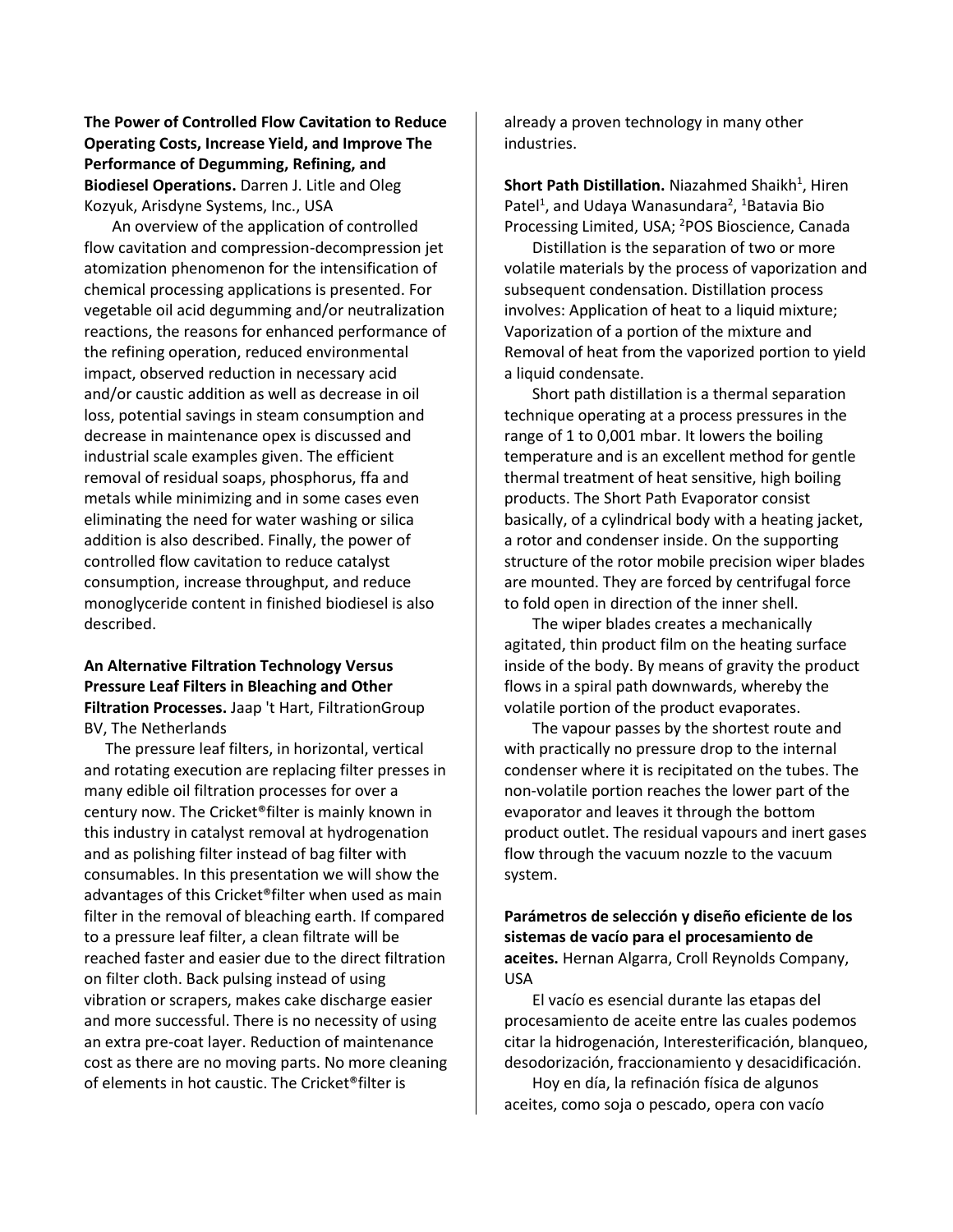profundo para desodorización óptima. Otros procesos más exigentes como la destilación molecular, también llamada destilación de via corta, requieren alto vacío operando normalmente entre 1 y 20 Pa.

La recuperación eficiente de ácidos grasos y aceites arrastrados presenta ventajas económicas al minimizar la pérdida de producto y la contaminación en el agua de condensación. Para determinar los parámetros de diseño y operación de una unidad de producción, debemos establecer correctamente los caudales, la presión, el vacío, la temperatura, la carga y otros factores.

Haremos referencia a los diferentes tipos de sistemas de vacío, criterios de selección y realizaremos una comparación basados en la disponibilidad de servicios y costo óptimo de operación como factor determinante en el momento de elegir el equipo adecuado.

**Como enfrentar la nueva legislación de "trans" con procesos de modificación amigables.** M. Hendrix, V. Gibon, G. Calliauw, and M. Kellens**,** Ballestra Group, Belgica Straat 3, 1930 Zaventem, Belgium

La industria de los aceites y grasas buscan hoy en día procesos industriales adaptados para mejorar la calidad de los productos de grasas para comida, de acuerdo con criterios estrictos de salud, funcionalidad y sostenibilidad.

La utilización de productos con ácidos grasos trans, no más es una opción; por lo que la hidrogenación parcial no se puede aplicar. También existe una tendencia a reducir la hidrogenación completa. Así contamos más con la interesterificación y el fraccionamiento. Con el fin de mantener una alta calidad de los productos obtenidos estudiamos la inter-esterificación enzimática frente al inter-esterificación química. Mostramos los pro y contras de ambos.

En muchos casos hay la necesidad de utilizar el proceso de fraccionamiento. En esto la industria tiene a disposición hoy un proceso de fraccionamiento en continuo mucho más sensible, más económico y con parámetros aun más suaves. Mostramos la aplicación de esto proceso y su ganancia por algunos aceites.

Con esto mismo proceso es posible de hacer winterización de aceite de algodón y de arroz con alto rendimiento en oleína y alto valor agregado a la estearina.

Mostramos también el camino de dar valor a la winterizacion de aceite de girasol y maíz sin la utilización de tierra de filtrado, por lo tanto sin perdida de aceite y con la ganancia de una fracción de ceras.

Mostramos algunos combinaciones de la utilización de los procesos de modificación y sus productos obtenidos y la utilización en algunos productos de mantecas y margarinas.

#### **Miércoles 13 de septiembre | Wednesday, September 13, 2017**

**Technical Solutions and Developments in Edible Oil Processing to Minimize Contaminants in Refined Food Oil.** Blake Hendrix, Desmet Bellastra North America, Inc., USA

The food oil industry is today facing a period of challenge that is one of the highest in its history. With the today's advanced analytical technology, we can measure many components and at lower concentrations than we could in the past. The consumer market is focusing more on healthy foods with good nutritional properties that are free of food contaminants regardless of the source.

The food oils being produced today are analyzed in detail and "new" components like PHA, dioxins, 3MCPD, GE, and mineral oil appear in the food oil. Consumers are monitoring these developments and asking that their products be assured to meet the new "normal" for "safe" products.

Some of these contaminants are coming from the environment, some of them are coming from the seed processing and others are produced in the refining because of process conditions

Industry has to adapt its refining processes to this challenge with new process conditions and in some cases with new technology.

The presentation will present some process strategies to mitigate or eliminate these contaminants from the oil to meet the consumers' demands for safe food oils with high nutritional quality.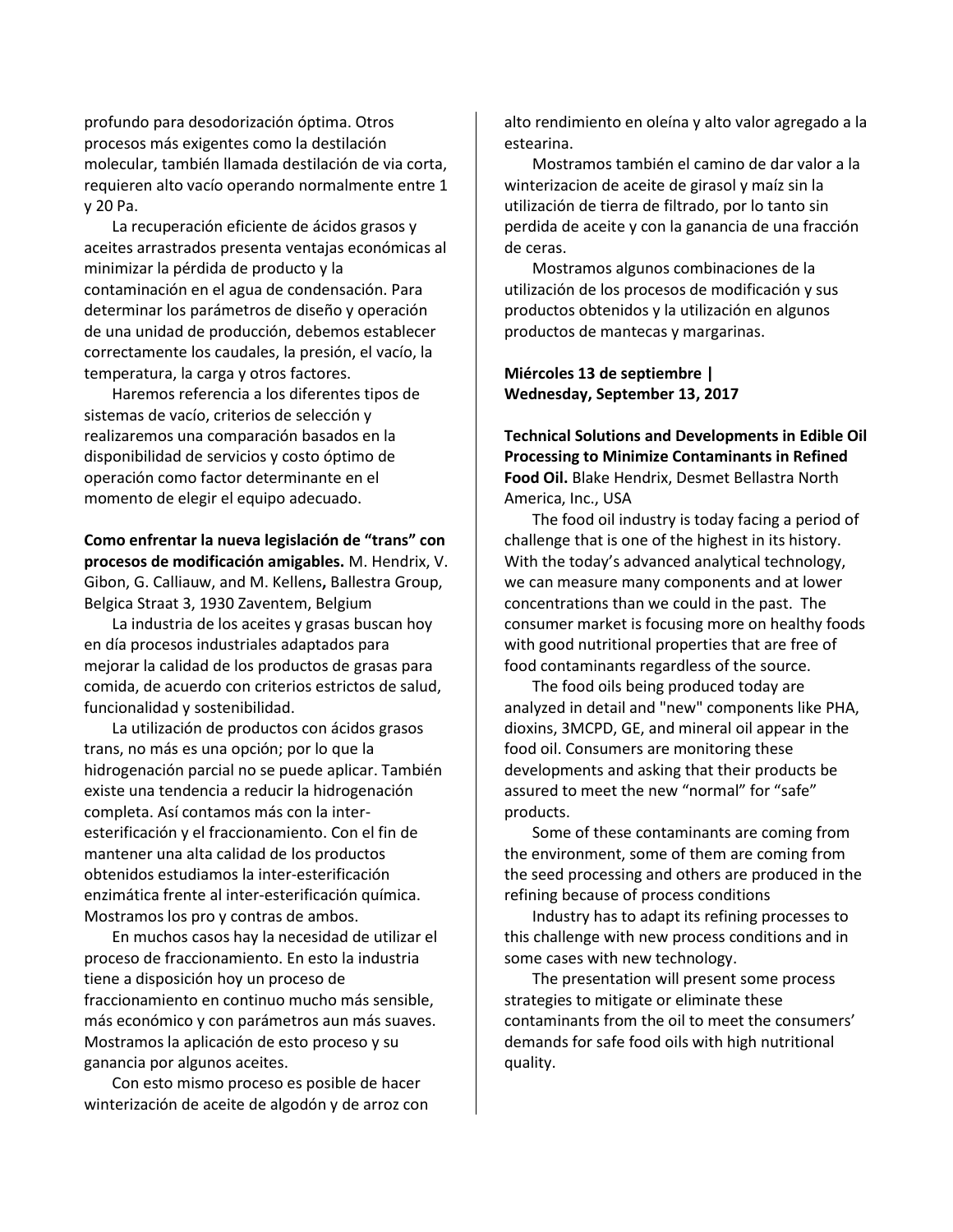#### **Impact of Bleaching Process Protocols on 3MCPD Fatty Esters in Palm Oil.** David Brooks, Oil-Dri Corporation, USA

Laboratory scale prescreening techniques can be a valuable tool for the plant manager wishing to optimize plant scale operations. This presentation will discuss lab scale testing protocols we have developed for evaluating the impact of drydegumming, bleaching, and deodorization conditions on reducing the formation of monochloropropandiol fatty esters (MCPD-FEs) and meeting typical quality specifications of color and trace elements.

#### **Mitigacion del contenido de 3-MCPS y glicidil esters en las refinerias de aceites vegetales.** Leon Pablo Espinosa Ch, Desmet Ballestra NA, Inc., EEUU

En los últimos meses en el mercado de aceites, especialmente en el mercado final del aceite de palma, se llegado a un tipo de histeria, pues a través de medios de comunicación se han mencionado ciertos componentes como precursores del cáncer, contenidos en alimentos para niños. Estos componentes son los 3MCPD y los GE. Antes de caer en el alarmismo es necesario recordar que el aceite vegetal es un producto legal y que está permitido internacionalmente.

Bajo estas circunstancias lo mejor es estudiar lo que ocurre y estudiar las posibilidades que existen de eliminar o mitigar este tipo de componentes.

Los 3MCPD y los GE no están presentes en los aceites crudos, por esta razón en un poco más complicado entender que como tratarlos. Esta presentación quiere mostrar de una manera resumida y concisa de que se trata este tipo de componentes y la manera o maneras de mitigarlos en las refinerías de aceite.

### **Como generar alto valor a su aceite de palma y palmiste con la producción de grasas especiales; alternativas de manteca de cacao.** M. Hendrix, V. Gibon, G. Calliauw, and M. Kellens, Desmet Ballestra Group, Belgica Straat 3, 1930 Zaventem, Belgium

Hoy en día hay una excelente oportunidad de valorizar los productos de aceite de palma y palmiste utilizando el proceso de fraccionamiento. Especialmente la escasez de manteca de cacao y la prohibición de utilizar productos grasos con alto

trans presentes en los reemplazantes de manteca de cacao (CBR), da grandes oportunidades a la utilización de aceite de palmiste como substituto de manteca de cacao; CBS, y la fracción intermedio duro; HPMF, de aceite de palma, como componente en el equivalente de manteca de cacao; CBE.

El fraccionamiento es un proceso físico natural, completamente reversible y muy económico.

El camino más fácil para la producción de un sustituto de manteca de cacao es utilizando el Statolizer como cristalizador estático completamente automático para fraccionar el palmiste. En solo una etapa es posible de obtener substituto de manteca de cacao. Hay la posibilidad de diversificación en esto con un fraccionamiento en dos etapas o/y con hidrogenación de los productos. Mostramos estos procesos y la utilización de los productos obtenidos. Destacaremos la versatilidad de la tecnología Statoliser (cristalización estática) que se puede aplicar a los aceites crudos o refinados.

Con aceite de palma es posible de obtener un rango de productos de alta valor aplicando un proceso de fraccionamiento en múltiples etapas. En cuatro pasos es posible producir HPMF que es un buen base por la producción de equivalentes de manteca de cacao; CBE. Es importante también de encontrar el valor y la aplicación de los productos intermedios. Con el fraccionamiento en solvente es posible de disminuir estos productos intermedios y obtener un HPMF de más alto valor. Enfocamos en los procesos de fraccionamiento, los diferentes aparatos a utilizar, la utilización y la economía de los productos obtenidos.

**Physical Refining of Palm Oil with Co-generation and Zero Residues.** Pedro Miquel Bernal and Elkin Bernal, Del Llano, Colombia

*(abstract not available)*

#### **Reuse of Spent Bleaching Earths, Key Data and Economic Challenges to Consider** Anibal Urizar, Clariant, Mexico

Nowadays is a common practice to look deep into reusing spend bleaching earth, some of the most common practices are to use a lead lag configuration in filter presses where spent BE act as a pre-bleaching step removing highly polar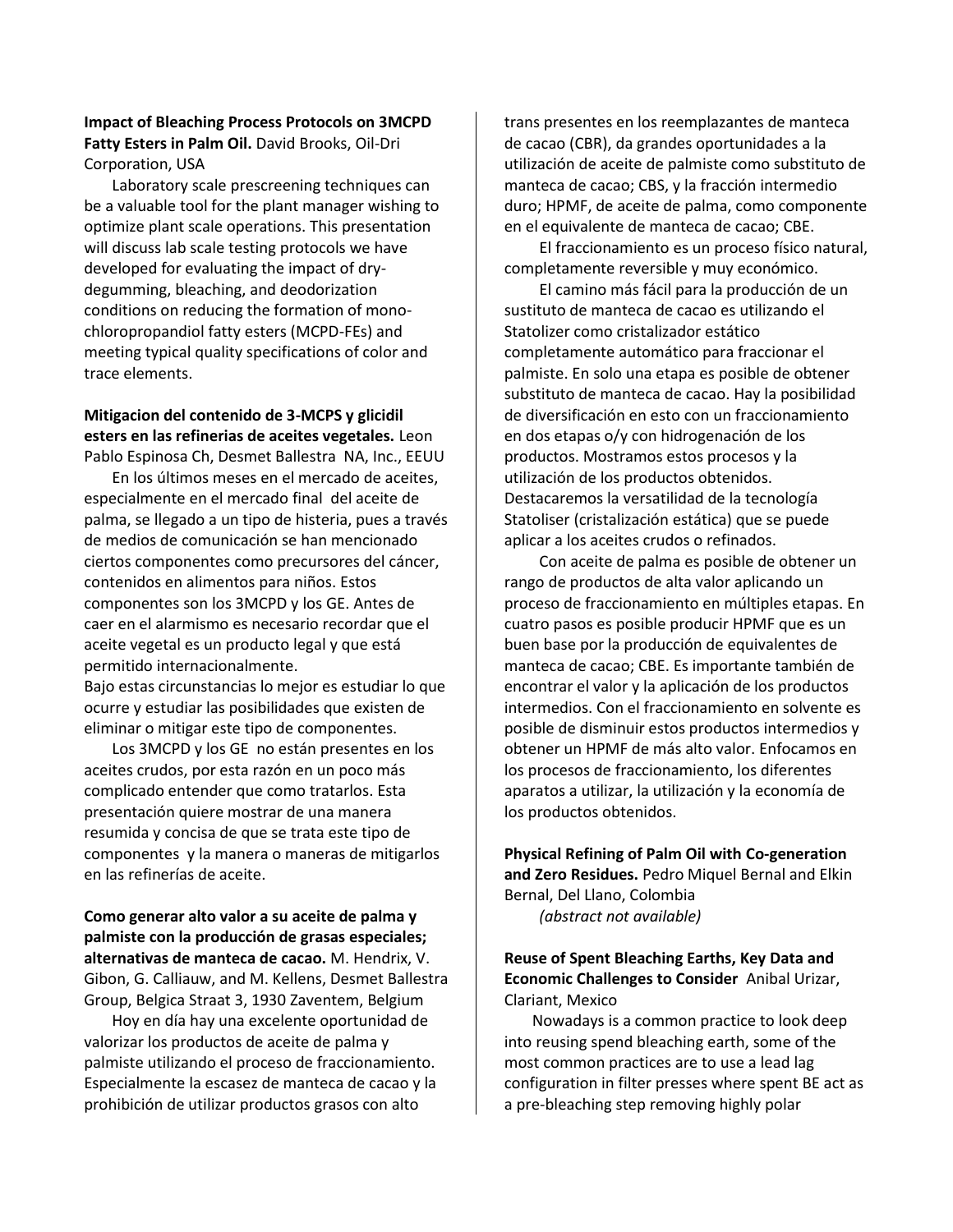impurities, while the fresh filter coming in the second sequential step acts as a polishing filter to reduce mainly secondary oxidation products.

During the above process several adsorption reactions may occur, the removal of impurities is performed with different rates of adsorption, some impurities have a higher adsorption rate when compared to another's, therefore the managing and understanding of this rates is essential for maximizing clay usage.

### **Salud y nutrición | Health and Nutrition**

#### **Martes 12 de septiembre | Tuesday, September 12, 2017**

#### **Omega 3 in Health and Disease and Requirement for Increased Omega 3 Intakes.** Doug Bibus, Lipid Technologies, LLC, USA; and University of Minnesota, USA

Omega 3 fatty acids and particularly long chain omega 3 fatty acids, EPA, DPA and DHA, are vitally important nutrients for maintained health and wellness. Our own populational studies report wide spread variation in intake of omega 3 and resulting omega 3 status. The so called deficiency of omega 3 in the diet and resulting tissues, is in fact wide spread throughout the world including some countries in Latin America. Poor omega 3 status limits the ability of developing children to thrive and challenges the health and wellness of populations. Improving omega 3 status relies on consumption of foods naturally enriched in omega 3 and potentially the use of dietary supplements including fish and algal oils and food enriched with omega 3 oils.

#### **Long Chain PUFAs, Essential for Optimal Infant Development and Maternal Health***.* Michael I. McBurney, DSM Nutritional Products, USA

Expert groups recommend adults consume 250- 500 mg omega-3 fatty acids, eicosapentaenoic acid (EPA) and docosahexaenoic acid (DHA), daily and a minimum of 200 mg DHA per day during pregnancy and lactation. Many adults, including pregnant

The main drivers of taking advantage of residual activity in spent bleaching earth are dictated by quality of finished oil, the type of oil and impurities to be removed

This study will present innovative data on efficiency of several types of spent bleaching earth on removing impurities like chlorophyll,

hydroperoxides, secondary oxidation compounds and metallic elements.

women, fail to meet this recommendation. Low DHA intake during pregnancy has implications on fetal development. Gestational age at birth is the most important determinant of survival and long term neurodevelopment in babies with preterm births being one of the leading causes of infant deaths worldwide. Omega-3 supplementation has been shown to reduce preterm delivery by 58% and preterm delivery by 17% with a statistically significant increase in mean birth weight (122 g). After birth, DHA and arachidonic acid (ARA) are required for brain, eye, and immune development. The important role of dietary fat during pregnancy and early life nutrition will be reviewed.

**PUFAs in Diabetes Mellitus.** Undurti N. Das, UND Life Sciences, USA; BioScience Research Centre, GVP College of Engineering Campus, India

Essential fatty acid (EFA) deficiency prevents development of autoimmune type 1 DM (type 1 DM) because of low levels of n-6 arachidonic acid (AA) that results in decreased production of proinflammatory and chemoattractant leukotrienes (LTs) and prostaglandin E2 (PGE2) and suppression of macrophage function and migration. Our studies revealed that AA is more potent than eicosapentaenoic acid (EPA) and docosahexaenoic acid (DHA) in inhibiting alloxan-induced type 1 DM and streptozotocin-induced type 1 and type 2 DM in experimental animals by decreasing plasma interleukin-6 (IL-6) and tumor necrosis factor-α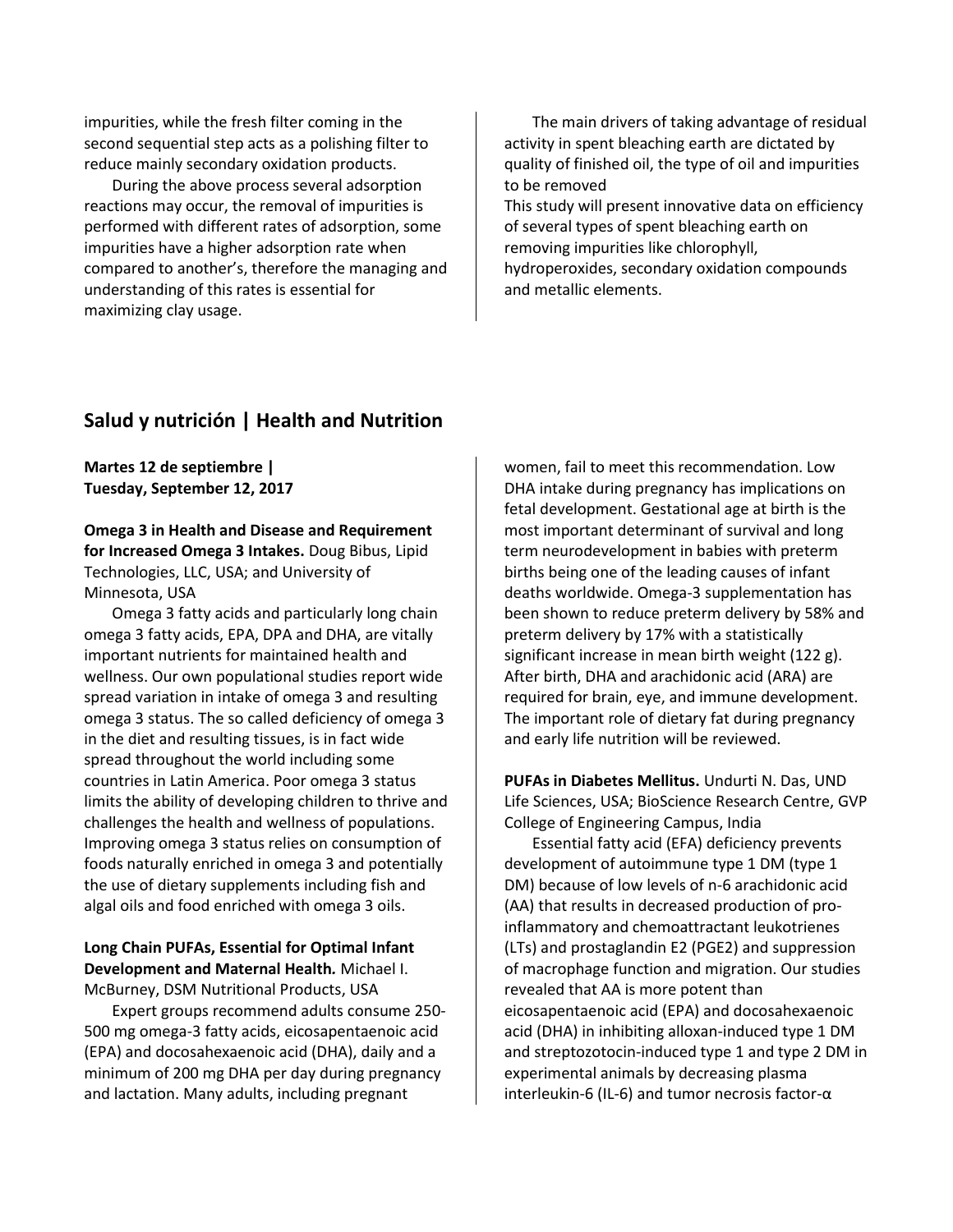(TNF-α) levels and suppressing expression of NF-κB and increasing production of lipoxin A4 (LXA4), a potent anti-inflammatory lipid mediator. LXA4 is a physiological antagonist of LTs. Based on these evidences, it is proposed that EFA deficiency leads to decreased production of AA-derived LTs and PGE2 with little or no decrease in LXA4 formation, a situation that is like events that occur following AA supplementation. Resolvins and protectins, derived from EPA and DHA, are also effective in preventing alloxan-induced type 1 DM and possibly, other autoimmune diseases but are less potent that LXA4. Thus, maintaining a balance between pro- and antiinflammatory lipid mediators such that it is tilted more towards LXA4/resolvins/protectins/maresins that suppress type 1 DM and other autoimmune diseases and type 2 DM.

**High Oleic Soybean Oil: Function and Nutrition for the 21st Century.** Frank J. Flider, United States Soybean Export Council (USSEC), USA

High oleic oils are becoming increasingly more important in the food supply and as replacements for PHOs because of their high stability, functionality and nutritional aspects. Exemplifying high oleic soybean oil, this presentation will focus on nutritional aspects of high oleic oils and present recent health findings on high oleic soybean oil. Recent research on the functionality of high oleic soybean oil in a variety of baking and deep frying applications and its suitability as a functional and nutritional replacement for PHOs will be presented.

#### **Avocado Oil Yield and their Correlation to Liposoluble Bioactive Compounds During Different Posharvest Ripening Stages.** Braulio Cervantes Paz, Universidad Autónoma de Querétaro, Mexico

Avocado is consumed around the world, mainly by its creamy flavor and high oil content. Avocado oil is used in the pharmaceutical and cosmetics industry, and it is characterized by a high content of liposoluble bioactive compounds (LBC) such as fatty acids (FA), carotenoids, and tocopherols. These LBC exert benefit effects in human health; however, its content and the oil yield are effected by fruit ripening stage due to avocado is a climacteric fruit. Thus, our aim was to evaluate the changes in oil yield and their LBC content affected by the

postharvest ripening, in order to suggest an optimum ripening state of fruit, in which the avocado oil present the best phytochemical characteristics. Avocado oil was extracted from fruits at five postharvest ripening stages (M1, M2, M3, M4 and M5) by Soxhlet and homogenization methods and their yield was determined. Avocado oils were analyzed by GC and HPLC to identify the LBC and to determine their changes during ripening. The higher oil yield was obtained in M2, M4, and M5 with no significant differences; however, violaxantin, lutein, and **E**-tocopherol were the most abundant LBC in M2 (14, 9, and 12%, respectively), while oleic acid was higher in M1 (80%). The best Pearson correlations between oil yield and LBC was observed for FA (r=0.74), followed by carotenoids (r=0.70), and tocopherols (r=0.36). Thus, the LBC type in oil is dependent on ripening, since a FA- rich oil could be obtained from M1, while M2 is highly abundant in carotenoids and tocopherols.

**Control of the Lipidemic Index of Oils using**  Ethylcellulose Oleogels Alejandro G Marangoni<sup>1</sup>, Chloe M. O'Sullivan<sup>1</sup>, Tan Sze-Yen<sup>2</sup>, and Henry J. Christiani<sup>3</sup>, <sup>1</sup>Unviersity of Guelph, Canada; <sup>2</sup>Singapore Institute for Clinical Sciences, Singapore; <sup>3</sup>National University of Singapore, Singapore

The in-vitro lipolysis and ß-carotene (BC) transfer from oil to aqueous phase of canola oil ethylcellulose (EC) oleogels were measured using a static monocompartmental model simulating oral, gastric, and duodenal digestive stages. Oleogels made with 10% 10 cP and 10% 20 cP did not differ significantly in their extent of lipolysis or BC transfer compared to canola oil; however 10% 45 cP and 15.5% 20 cP had a significantly lower extent of lipolysis and BC transfer compared to other formulations. The structure and mechanical strength of the oleogels were both determined to be factors affecting lipolysis and transfer. The presence of BC did not significantly affect the mechanical strength of the gels and EC oleogelation delayed BC degradation under accelerated storage conditions compared to a heated canola oil control. This was followed by a feeding study comparing the effects of ingesting coconut oil in a liquid (CO) or an oleogel form (CG) on blood triglycerides, glucose, insulin, and appetite when co-ingested with a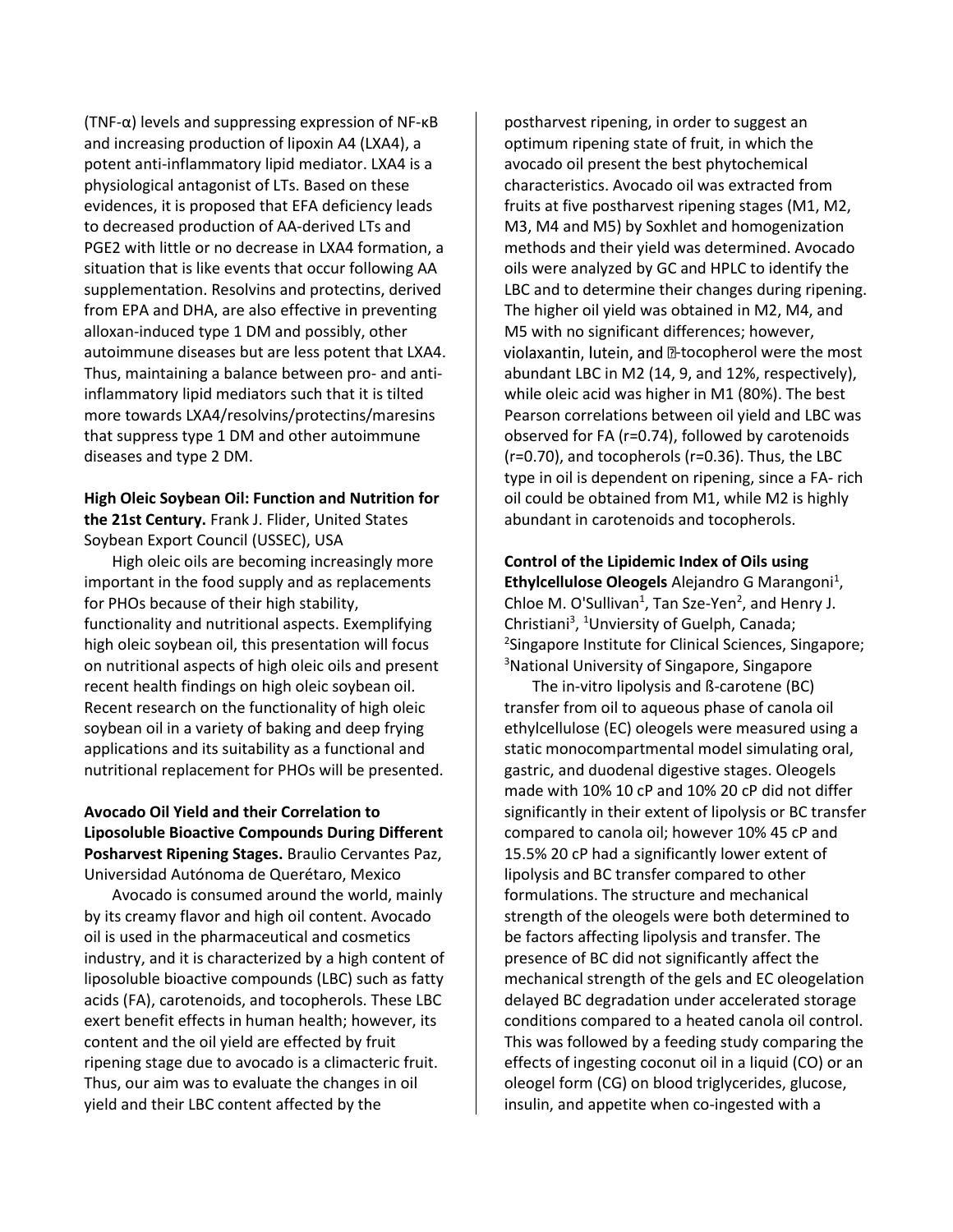carbohydrate-rich meal. This was a randomised, controlled crossover study where eligible participants attended a baseline visit where baseline demographics were measured. After test meals, glucose, insulin, triglycerides and appetite sensations changed significantly (time effects, p<0.001). Significant time X treatment effects were found only in postprandial glucose (p=0.015) and triglycerides (p=0.001) changes. CO reduced the peak of glucose response, and increased the incremental area under the curve for postprandial triglycerides. CG produced outcomes comparable to those of the control treatment. Appetite sensations did not differ between all treatments. The gelling of coconut oil with ethylcellulose into an oleogel form reversed its effects on postprandial glucose and triglycerides excursions.

### **Jueves, 14 de septiembre | Thursday, September 14, 2017**

#### **New Dietary Lipids. Review of Sources and Applications in Food, Supplements and Pharma.**  Ernesto M. Hernandez, Advanced Lipid Consultants, USA

There is a better understanding today of the biological properties and health benefits of lipids in general, and in particular of the potential application in health and disease prevention of new forms of lipids and lipid soluble compounds. These new sources of some specialty lipids contain higher amounts of desirable components such as new antioxidants and other bioactive phytochemicals, that include new phospholipids, sphingolipids and phytoestrogens. New sources of these functional specialty lipids include marine products, tree nuts, cereals, and berry plants. These new products are now being used in pharmaceutical, nutraceutical and cosmetic fields worldwide for applications that include bioactive coadjuvants, excepients, transdermal carriers and skin emolliency agents. This presentation will review new sources of these bioactive lipids as well as their benefitial health effects and some of their mechanisms of action.

**Cyclic Fatty Acid Monomers from Heated Vegetable Oils Increase F2-Isoprostanes**  Production in the Rat. Jean Mboma<sup>1</sup>, Helene Jacques<sup>1</sup>, Nadine Leblanc<sup>1</sup>, Amandine Rocher<sup>2</sup>, Claire Vigor<sup>2</sup>, Camille Oger<sup>2</sup>, Guillaume Reversat<sup>2</sup>, Joseph Vercauteren<sup>2</sup>, Jean Marie Galano<sup>2</sup>, Thierry Durand<sup>2</sup>, and Paul Angers<sup>1</sup>, <sup>1</sup>Laval University, Canada; <sup>2</sup>Institute of Biomolecules Max Mousseron, France

Cyclic fatty acid monomers (CFAM) are mixtures of di-substituted five- or six-carbon-membered ring structures. They are mainly formed during heat treatment of edible oils such as frying and refining. The objective of this study was to assess whether CFAM from heated vegetable oils are associated with oxidative stress (OS) and inflammation and whether these effects are modulated by dietary lipids. To this end, 36 male Wistar rats were fed diets containing canola oil (CO) or CO and 0.5% CFAM (CC), and soybean oil (SO) or SO and 0.5% CFAM (SC). F2-Isoprostanes (F2-IsoPs) and F4 neuroprostanes (F4-NeuroPs) were measured in plasma and urine using microLC-MS/MS and plasma inflammatory markers IL-6 and C-reactive protein (CRP) were determined by ELISA. Rats fed CFAM diets had higher levels of plasma and urinary 2,3 dinor-15-F2t-IsoP and 15-F2t-IsoP compared with rats fed non-CFAM diets (P<0.05), but rats in the SC diet group had higher levels than those in the CC diet group (P<0.05). No difference was observed in plasma CRP levels (P>0.05). Rats in the SC diet group had higher plasma levels of IL-6 than the other three diet groups (P<0.05). Plasma 2,3-dinor-15-F2t-IsoP and 15-F2t-IsoP levels were positively correlated with plasma IL-6 levels ( $r=0.45$ ,  $P=0.006$ ;  $r = 0.38$ ,  $P = 0.023$ , respectively) and plasma 2,3dinor-15-F2t-IsoP levels were positively correlated with total plasma n-6 PUFA ( $r = 0.33$ ,  $P = 0.049$ ). These results suggest that CFAM are associated with OS and inflammation, and these effects are exacerbated when CFAM are supplemented with SO compared to CO.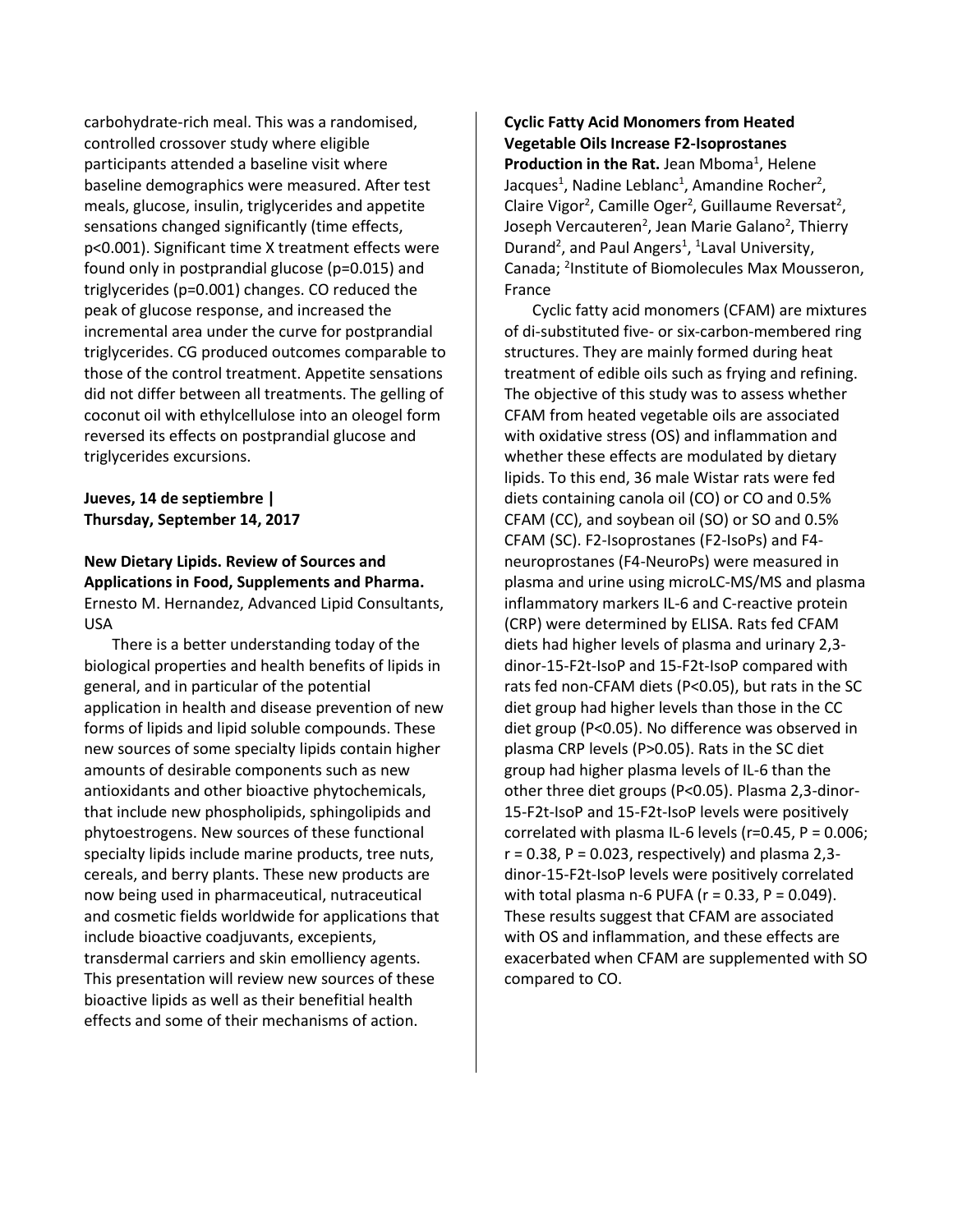## **Subproductos: Proteína, lecitina, fibra, tocoferoles y más** | **By-products: Protein, Lecithin, Fiber, Tocopherols, and more**

**Martes 12 de septiembre | Tuesday, September 12, 2017**

**Effect of Co-products of Enzyme Assisted Aqueous Extraction of Soybeans on the Quality of Dried Distillers Grains (DDG).** Jasreen M.I. Sekhon<sup>1</sup>, Tong Wang<sup>2</sup>, Kurt A. Rosentrater<sup>2</sup>, and Stephanie Jung<sup>3</sup>, <sup>1</sup>Drexel University, USA; <sup>2</sup>lowa State University, USA; <sup>3</sup>California State Polytechnic University, USA

Oil from soybeans has conventionally been extracted mechanically using a screw press or by using an organic solvent such as hexane. While, mechanical extraction can result in low oil recovery and denatured proteins; EPA has regulated hexane emissions from oilseed-processing plants. These drawbacks affect profit margins and/or increase soybean oil and meal costs. Enzyme-assisted aqueous extraction processing (EAEP) has recently received interest as an environmentally-friendly alternative to conventional oil-extraction technologies. It can achieve ~97% oil recovery from soybeans, by using enzymes to free the oil from solid matrix, and the process allows simultaneous extraction of both proteins and oils using water as an extracting medium. One limitation to the EAEP process is the production of surplus amounts of skim and insoluble fiber (IF). Utilizing skim and IF in corn fermentation has shown promising results with significant increase.

**A Natural Emulsion and its Enzymatticallymodified Version made from Sunflower Seeds: Integrated Process and caracterizacation**. Audrey Cassen, Zéphirin Mouloungui, Eric Lacroux, and Jean-François Fabre, Laboratoire de Chimie Agro-Industrielle, France

Emulsions obtained from oil seeds can be used as useful agents to vectorize active substances in an ecofriendly way. The properties of such emulsions highly depend on their chemical composition. In this context, this work has two main objectives. First of all, we aim at describing two processes built to produce natural and modified emulsions from nonclassic sunflower seeds containing 92% of oleic fatty

acid (C18:1). Secondly, our goal is to characterize these new emulsions and evaluate the impact of an enzyme-assisted hydrolysis step during the integrated process on the molecular profile of the emulsion, especially on the phospholipidome.

The profiling of the phospholipids containing fraction extracted from both emulsions is achieved by SPE followed by HPLC-ELSD in order to quantify phospholipids based on their polar head group, showing that the phosphatidylcholine is the major phospholipid in each case. A complementary UPLC-MS study is also performed to describe the fatty acid profile of the phospholipids. Most of phospholipids show a C18:1-C18:1 fatty acid pair, in accordance with the global fatty acid profile determined for the sunflower seeds we study here. However, the quantity of phospholipids recovered in the case of the natural emulsion is higher than the quantity of phospholipids recovered from the enzymatically-modified emulsion. This result may give an indication about the stabilization mode of both emulsions as it is observed in cryo-MEB images.

**Use of Sacha Inchi Press-Cake as Wheat-Flour Replacer for Enhancing the Nutritional Value of Cakes.** Luis Felipe Gutierrez Alvarez and Jairo Lindarte-Artunduaga, Instituto de Ciencia and Tecnología de Alimentos, Universidad Nacional de Colombia Sede Bogotá, Colombia

Cakes are mainly composed of carbohydrates, lipids, proteins, water and air, which interact during the mixing and baking processes to confer the typical structural properties of these baked products. Refined soft wheat-flour is the most important ingredient of cakes, accounting 230% in standard recipes. However, there is an increasing interest in finding wheat-flour replacers (WFR), due to the health problems related to the gluten intake, and to the positive correlations found between the increase in the glycemic index and the consumption of high-carbohydrate foods, such as cakes. In this work, we studied the use Sacha Inchi press-cake (SIPC) as WFR in cakes.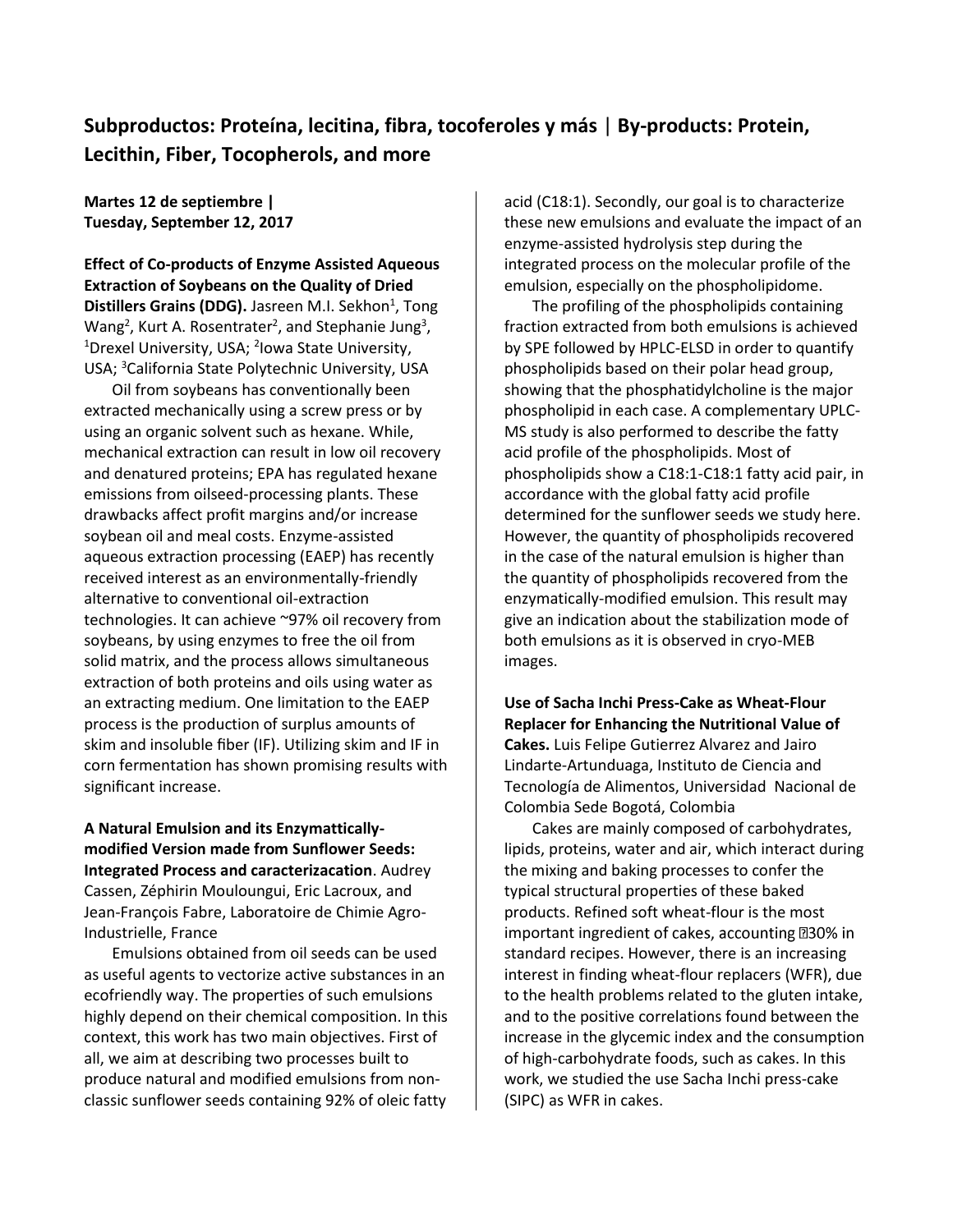**Extracción supercrítica de aceite, carotenoides y tocoferoles de residuo de chontaduro (***Bactris gassipaes***).** Hugo A. Martinez, Deivis Guitierrez, y Hermes Cuastumal, Universidad Nacional de Colombia, Colombia

Fue estudiada la influencia de la presión y la temperatura de la extracción de CO<sub>2</sub> supercrítico del epicarpio de chontaduro, del rendimiento global (%R) de extracción, carotenoides total (TC), de los contenidos fenólicos totales (TPC), perfil de ácidos grasos (AG) y tocoferoles, usando por técnicas espectrofotométricas y cromatografícas. Las extracciones se realizaron a presiones entre 50 y 441 bar y temperaturas entre 36 °C y 60 °C, con flujo constante de solvente de 20 g/min. Se empleó metodología de superficie de respuesta, con ANOVA y test de Tukey (p<0.05). Los resultados permitieron obtener %R entre 7,4 % y 12,3 %, CT estuvo entre 9,51 mg eq β caroteno/g extracto y 13,1568 mg eq β caroteno/g extracto y TPC entre 250,4526 mg GAE/g extracto y 371,8397 mg GAE/g extracto. Los mejores resultados se obtuvieron a condiciones de (400 bar y 40°C).

A la condición óptima se encuentra un 75. 7% de acidos grasos insaturados, destacándose ácido oleico (C18:1) (58,6%), seguido del ácido palmítico (C16:0, 19,1%) y acido linoleico (C18:2, 11,3 %). %). Se encontraron tocoferoles en oncentraciones de 375,1 y . 1161,2 mg/kg para gamma-tocoferol y alfa-tocoferol. Se identificaroin 9 tipos de carotenoides, fitoeno (3,474 - 5,299 mg/mL) y bcaroteno (1,124 - 2,653 mg/mL), la extracción de estos compuestos se vio favorecida por el aumento de presión y disminución de la temperatura.

**Recuperación de fitonutrientes de aceite de palma y recuperación de tierras de blanqueo.** Anderson D. Imbachi-Niño<sup>1</sup>, Angela Diaz-Guevara<sup>2</sup>, and Paulo C. Narváez-Rincón, <sup>1</sup>Universidad Nacional de Colombia, Colombia, <sup>2</sup>C.I. Sigra S.A., Colombia

El estudio comprende la determinación de la etapa del proceso de refinación del aceite de palma en la cual se tiene la mayor concentración de fitonutrientes para evaluar la factibilidad de

recuperación de los mismos. Igualmente contempla determinar la factibilidadde reuso de las tierras de blanqueo en un nuevo proceso de refinacvión mediante un tratamiento de limpieza y reactivación.

**Total Phenolic Content and Antioxidant Activity of Sacha Inchi Shell Extracts Obtained by Microwaveassisted Extraction.** Luis-Felipe Gutiérrez, Zain Sanchez-Reinoso, William-Isidro Mora-Adames, and Carlos-Alberto Fuenmayor-Bobadilla, Instituto de Ciencia y Tecnología de Alimentos, Universidad Nacional de Colombia Sede Bogotá, Colombia

Phenolic compounds are an important group of phytochemicals associated to many health benefits, meanly due to their antioxidant capacity. They are found in plants and plant-materials. Sacha inchi (Plukenetia volubilis L.) is a plant with a great economic expansion in Central and South America, whose seeds have been largely studied. However, the shell has been barely investigated, and it constitutes a by-product of the oil processing, which has been considered an attractive source of natural antioxidants. This work aimed to evaluate the microwave-assisted extraction (MAE) of phenolic compounds from the Sacha inchi shell. A Box– Behnken design was used for investigating the effects of the microwave power (500, 1000, and 1500W), ethanol concentration (30, 60, and 90%v/v), and extraction time (60, 90, and 120s), on the total phenolic content (TPC), and the antioxidant capacity, evaluated by means of the FRAP and TEAC assays. The analysis of the response surface indicated that under the optimal extraction conditions (1500W, 62.9% ethanol concentration, and 120s) the TPC reached up to 49.63 mg caffeic acid/g shell, FRAP (up to 96.09 mg Trolox/g shell), and TEAC (up to 0.37 mmol Trolox/g shell). These results indicated that the Sacha Inchi shell is an interesting source of natural compounds with antioxidant activity, and that emerging technologies such as MAE could be used for their extraction in very short times in comparison to the traditional extraction processes.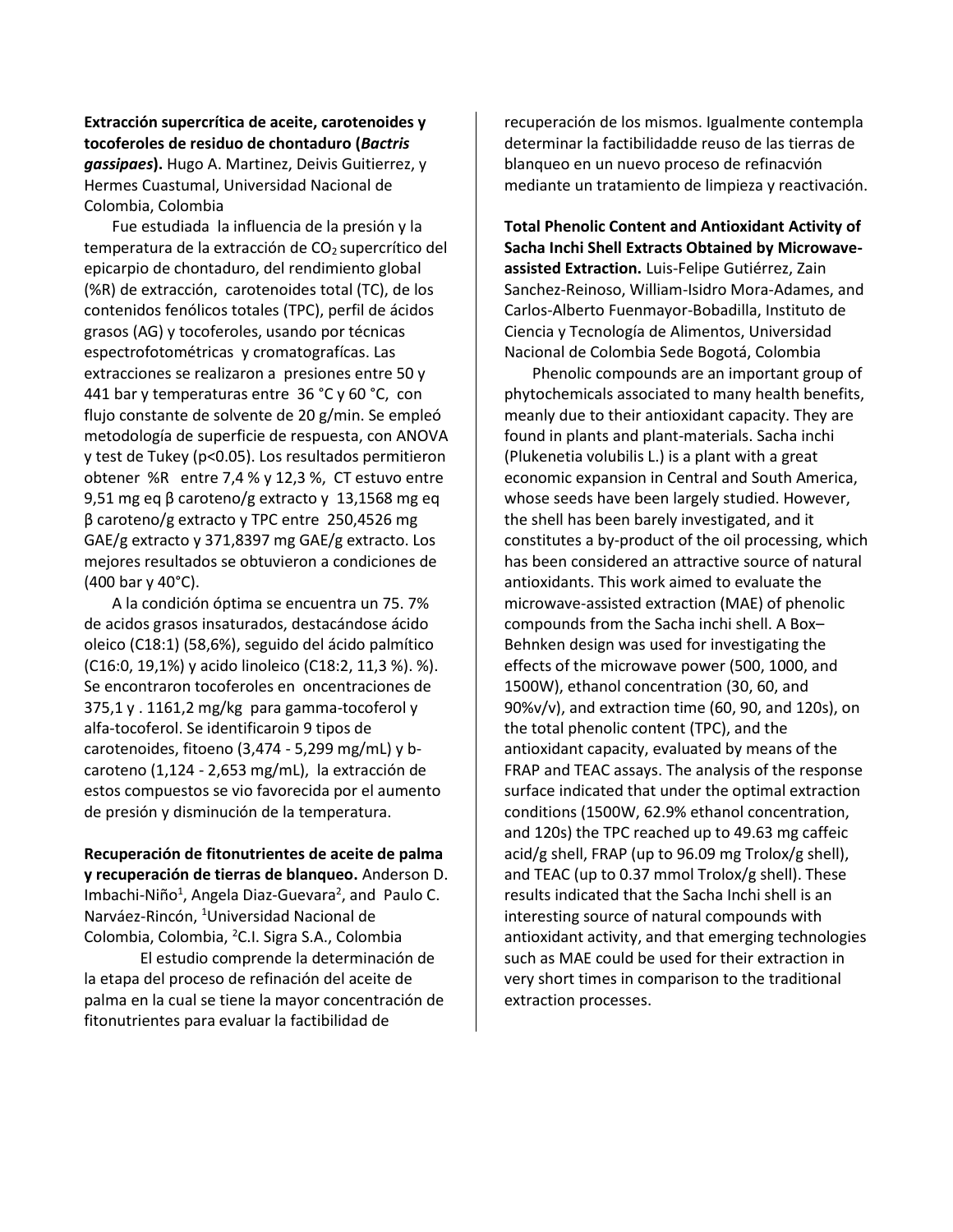## **Técnicas analíticas y control de calidad | Analytical and Quality**

**Miércoles 13 de septiembre 2017 | Wednesday, September 13, 2017**

**Estrategias para la obtencion de aceite de palma con bajos contenidos de 3-mcpd y.** Elizabeth Marcillo, Cecilia Ulloa, Ivan Zambrano, Genesis Molina, and Percival Andrade, La Fabril, Ecuador

El control de 3-MCPD y ésteres glicidílicos en aceite de palma y sus fracciones se ha convertido en un requerimiento para la venta en mercados internos y de exportación. Es por esto necesario implementar sistemas de control desde las materias primas, proceso de refinación y producto terminado. Sin embargo, este sistema de control involucra el análisis de estos contaminantes con equipo instrumental de alto costo y tiempos rápidos de respuesta. Este trabajo presenta la implementación in situ de un sistema de monitoreo y metodologías analíticas de costo accesible para medir estos contaminantes y potenciales precursores para la obtención de aceite de palma y subproductos con contenidos de 3-MCPD y ésteres glicidílicos bajo los regulaciones internacionales.

Se monitoreó la calidad de aceite crudo de palma mediante el análisis de ácidos grasos libres, porcentaje de humedad, contenido de mono y diglicéridos, índice de anisidina y potenciales precursores de 3-MCPD y ésteres glicidílicos. El aceite crudo de palma fue blanqueado usando una tierra natural o tierra activada con bajo contenido de cloruros y posteriormente fue desodorizado a 220-230 °C a 1.3-1.5 mbar. Se analizó el contenido de 3-MCPD y ésteres glicidílicos del aceite desodorizado y subproductos fraccionados con las metodologías analíticas desarrolladas in situ. Estos resultados fueron validos por laboratorios acreditados externos. Este monitoreo se realizó por 6 meses.

Los resultados indicaron que es posible establecer parámetros de control a la cadena de abastecimiento para la obtención de productos con bajo 3-MCPD y ésteres glicidílicos.

**Control de calidad de cera de candelilla para aplicación como estructurante de aceites.** Daniel Barrera-Arellano y Julia Cristina Zuin, Laboratório de Óleos e Gorduras. Departamento de Tecnologia de Alimentos, Faculdade de Engenharia de Alimentos. Universidade Estadual de Campinas – UNICAMP. Brasil.

La cera de candelilla está entre los materiales más ampliamente utilizados en la estructuración de aceites, entretanto se observa una variación en la calidad de la misma, que afecta fuertemente su capacidad de estructuración de aceites. El objetivo de este trabajo de investigación fue evaluar los principales parámetros de calidad de ceras de candelilla y su relación con la capacidad estructurante, tratando de establecer una rutina de análisis, para estimar esta propiedad. En ceras de candelilla de 5 proveedores fueron determinados: Espectro Infrarrojo (IR), Punto de fusión (PF), Comportamiento Térmico (curvas de fusión y cristalización por DSC) y Microestructura (microscopia luz polarizada). Organogeles de aceite de soja estructurados con las 5 ceras fueron preparados y determinados: Estabilidad visual (7 días 25 y 35C), Consistencia, Microestructura, Comportamiento Reológico y Polimorfismo ( Difracción de rayos X). Los resultados indicaron grandes diferencias entre las ceras a respecto de su capacidad de estructuración. En la previsión de la capacidad estructurante, el comportamiento térmico, específicamente la curva de cristalización de las ceras, fue el que mejor indico estas diferencias.

**Caracterización de cinco variedades de aceites de palma de híbridos interespecíficos (***Elaeis oleifera* **x Elaeis guineensis).** Nathalie Quezada<sup>1</sup>, Olga Leon<sup>2</sup>, Ivan Zambrano<sup>1</sup> Genesis Molina<sup>1</sup>, Shone Morales<sup>1</sup>, and Francisco Orellana<sup>2</sup>, <sup>1</sup>La Fabril, Ecuador; <sup>2</sup>Energy Palma, Ecuador

Estudios preliminares mostraron diferencias significativas en el perfil de ácidos grasos y triglicéridos, el contenido carotenos y tocoferoles de aceites de palma de diferentes variedades de híbridos interespecíficos (*Elaeis oleifera* x *Elaeis*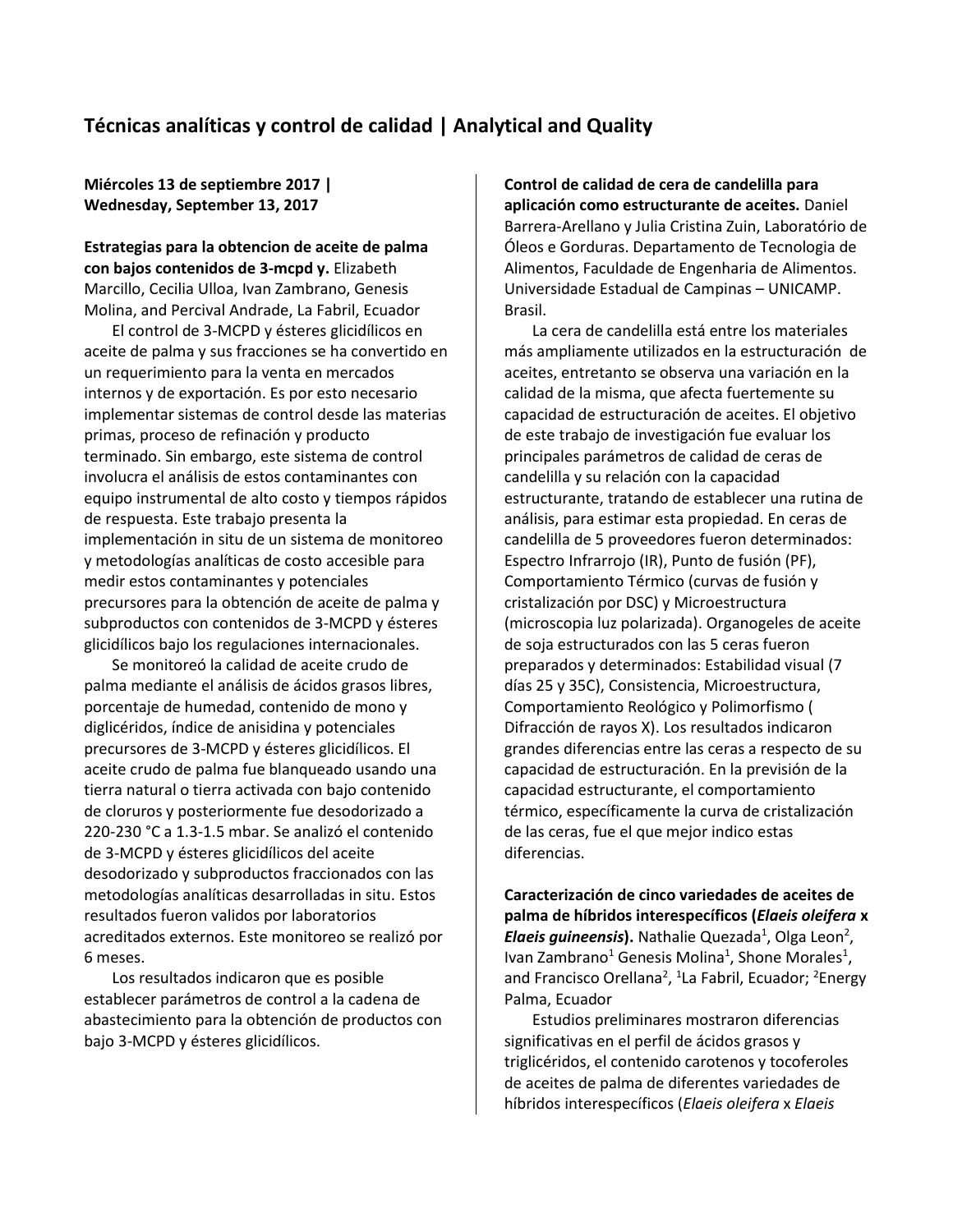*guineensis*). Este hecho podría causar problemas durante la refinación y procesos de modificación a nivel industrial. El objetivo de este estudio fue la caracterización de cinco variedades de aceites de palma de híbridos interespecíficos.

Se colectó diez racimos maduros de cinco variedades de híbridos interespecíficos (H1, H2, H3, H4 y H5) de la plantación localizada en San Lorenzo, Ecuador. Se extrajeron los aceites crudos de cada racimo usando un autoclave y prensa manual. Los aceites crudos fueron filtrados y secados al vacío. Se determinó el índice de iodo, perfil de triglicéridos, perfil de ácidos grasos, contenido de sólidos, concentración de carotenos y tocoferoles y Dobi de los aceites crudos. Aceite crudo de palma E.Guineensis fue utilizado para comparación.

La variedad H1 mostró el mayor índice de iodo y contenido de ácido oleico, carotenos y triglicéridos de tipo UUU. La variedad H4 mostró el mayor contenido de tocoferoles. Estos resultados permiten el diseño de procesos hechos a la medida dependiendo de la variedad de híbrido y además, posibilitan el desarrollo de aceites con mayores beneficios nutricionales y alto contenido de antioxidantes naturales y carotenos.

#### **Accreditation and Quality Enforcement in Fats,**

**Lipids, and Oils.** Roger Muse, ANSI-ASQ National Accreditation Board, USA.

One of the drives of the AOCS Congress is to understand today's environment but also how to prepare for the future. Industries and regulatory authorities are increasingly relying on internationally recognized independent third party accreditation and certification to support their enforcement and monitoring activities. Nowhere is this trend more evident than in fats, lipids and oils industry.

Since we have an international food safety concern, many governments are planning and preparing as we speak. For example, in the US, the Food Safety Moderizaiotn Act (FSMA), which is hosted by the FDA, is the most recent example where accreditation is being incorporated into mandatory federal rules. This affects imports significantly. FDA FSMA rule on the Accredited Third-Party Certification was published November 2015, establishing program for the accreditation of third-party certification bodies, to provide certification to foreign facilities and the foods for humans and animals they produce.

Internationally a global coalition, Global Food Safety Initiative (GFSI), comprised of food experts from retail, manufacturing, service companies, as well as international organizations, governments, and academia has been created to share knowledge and promote a harmonized approach to managing food safety across the industry. The objectives of the initiative is to reduce food safety risks, manage costs and to develop competencies and capacity building in food safety in order to create consistent and effective global food systems.

Although the use of ISO 22000 - Food safety management systems -- Requirements for any organization in the food chain requirements for certification of food manufacturing facilities is increasing, the use of ISO 9001 certification for testing laboratories has been rapidly declining around the world. The main reason in this move is in the fundamental difference between ISO 17025 and ISO 9001. Both are explained briefly below:

ISO 9001 Certification: ISO 9001 is an international management systems standard, widely used in manufacturing and by service organizations to evaluate management systems for ability to consistently produce products and provide services.

Management system standards intendent to deal with a particular scope of an organization's output and not the organization as a whole. ISO 9001 Certification is certification of the management system of an organization and not the organization or its products and services. ISO 9001 does not provide the means for evaluating the technical competence of an organization. While effective as a management evaluation tool, the evaluation of a laboratory against the requirements of ISO 9001 does not provide assurance that test or calibration data are accurate and reliable.

ISO 17025 Accreditation: ISO 17025 is what referred to as a competence base standard. All competence based standards include management system requirements such as those addressed in ISO 9001. There are a number of competence based standards, developed specifically to the type of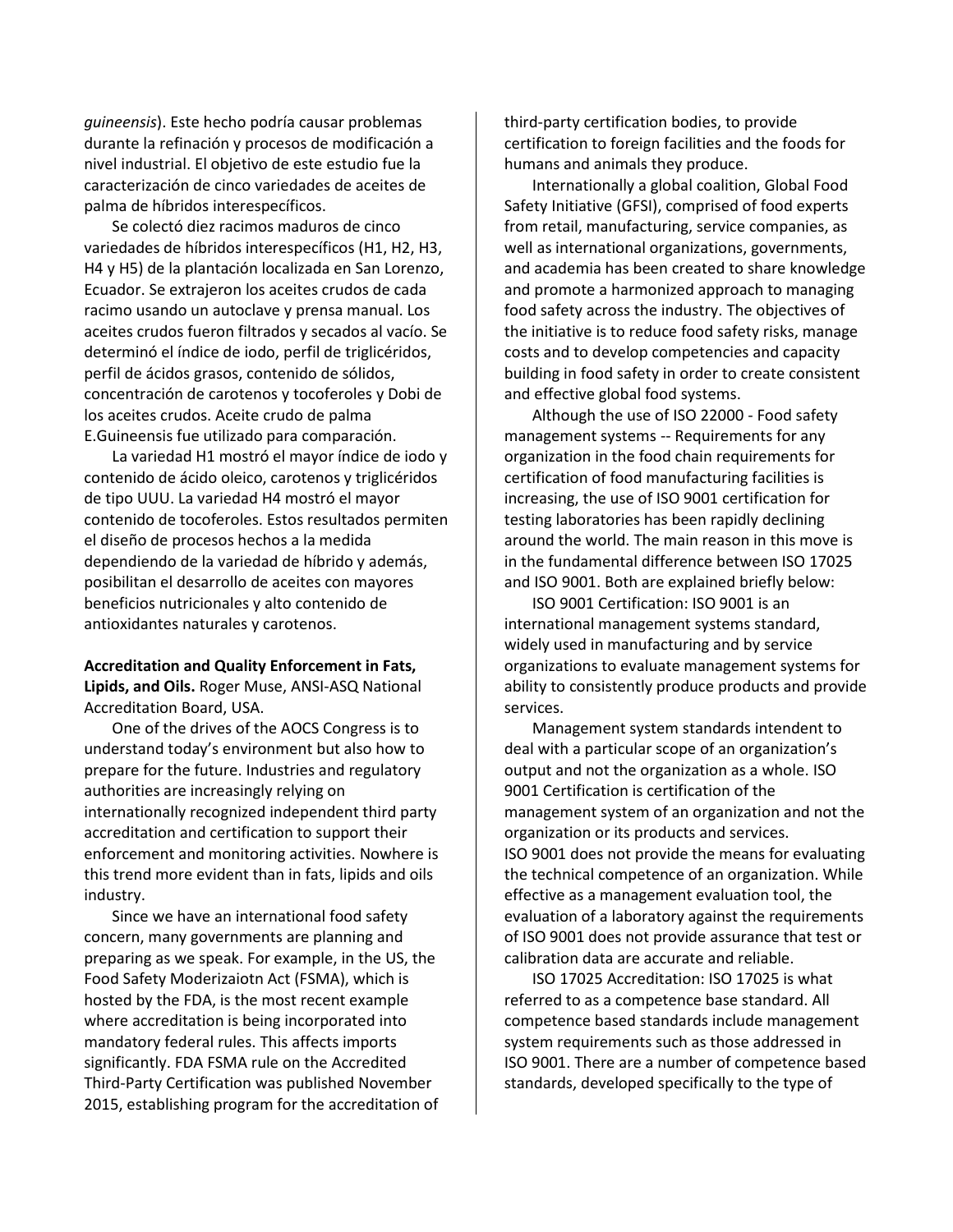conformity assessment body. ISO 17025 is the competence standard for laboratories. Unlike ISO 9001 certification, laboratory accreditation uses criteria and procedures specifically developed to determine the technical competence of laboratories. ISO/IEC 17025 accreditation specifically addresses factors relevant to a laboratory's ability to produce precise, accurate test and calibration data, including:

- Technical competency of staff
- Validity and appropriateness of the methods
- Traceability of measurements and calibrations to national standards
- Appropriate application of measurement uncertainty
- Suitability, calibration, and maintenance of test equipment
- Testing environment
- Sampling, handling, and transportation of test items
- Quality assurance of test, inspection, or calibration data

This presentation will tie together the concerns for companies engaged with the production, testing or servicing within the fats, lipids and oils community.

**Determinación directa y rápida de BHT en aceites y grasas mediante HS-GC.** Iban Zambrano, Genesis Molina, Nathalie Quezada, and Percival Andrade, La Fabril, Ecuador

El análisis de antioxidantes en aceites y grasas tiene una relativa complejidad por la larga etapa de preparación de la muestra y la exposición del analista a solventes con cierto grado de toxicidad. Es por esto que la tendencia de los últimos años es desarrollar métodos con etapas preparativas simples u omitiéndolas (metilación de muestra o purga y trampa seguido de cromatografía gaseosa). Este trabajo presenta un método directo y rápido de determinación de concentraciones de BHT en aceites y grasas comestibles.

Muestras refinadas y desodorizadas de oleína de palma, aceite de soya y girasol se inyectaron directamente a un sistema de cromatografía gaseosa de cabeza volátil estática (HS) en modo estático a 150 °C por 8 minutos en un tiempo total de corrida cromatográfica de 30 minutos. Se utilizó una columna convencional polar de polietilenglicol. La cuantificación se realizó con la ayuda de un patrón interno. El método propuesto exhibió una lineabilidad en el rango de concentraciones de 2 a 350 ppm (r2=0.995) y una recuperación del 88% para concentraciones inferiores a 20 ppm y del 98% para concentraciones superiores a 250 ppm. El límite de detección (LOD) fue de 1.2 ppm y el límite de cuantificación (LOQ) fue de 4 ppm. El método expuesto presentó superior sensitividad al método por cromatografía líquida. Adicionalmente, esta metodología mostró mayor porcentaje de recuperación, mayor rango de concentración al que se puede aplicar, menor tiempo de respuesta y no requiere del uso de reactivos químicos y preparación de muestras.

**Oleum Project: Advanced Solutions for Assuring the Overall Authenticity and Quality of Olive Oil at a Global Scale.** Wenceslao Moreda<sup>1</sup> and Tullia Gallina Toschi<sup>2</sup>, <sup>1</sup>Instituto de la Grasa (CSIC), Spain; <sup>2</sup>University of Bologna, Italy

The EU Parliament resolution of 14 January 2014 on food crisis, fraud in the food chain and the control thereof listed olive oil (OO) in the top of foods subjected to fraudulent activities.

Strongly aligned with the main challenges recognized in the Action Plan for the EU OO sector and the major outcomes identified during the workshop on OO authentication held in Madrid.

The experts define numerous challenges, named: legislative and regulatory, harmonization. Analytical, regarding illegal blends with soft deodorized OOs and with other vegetable oils due to a lack of performance and/or efficiency and lab proficiency, absence of markers and methods for fighting specific and emerging fraud. Organoleptic assessment, due to reproducibility of results among different Panels, critical attribution of the category, costs and lack of reference materials.

The main objective of the project is to resolve these issues and will be with the aim of increasing the consumer and market confidence.

The project have been funded with 4.878.862  $\epsilon$ from the program H2020.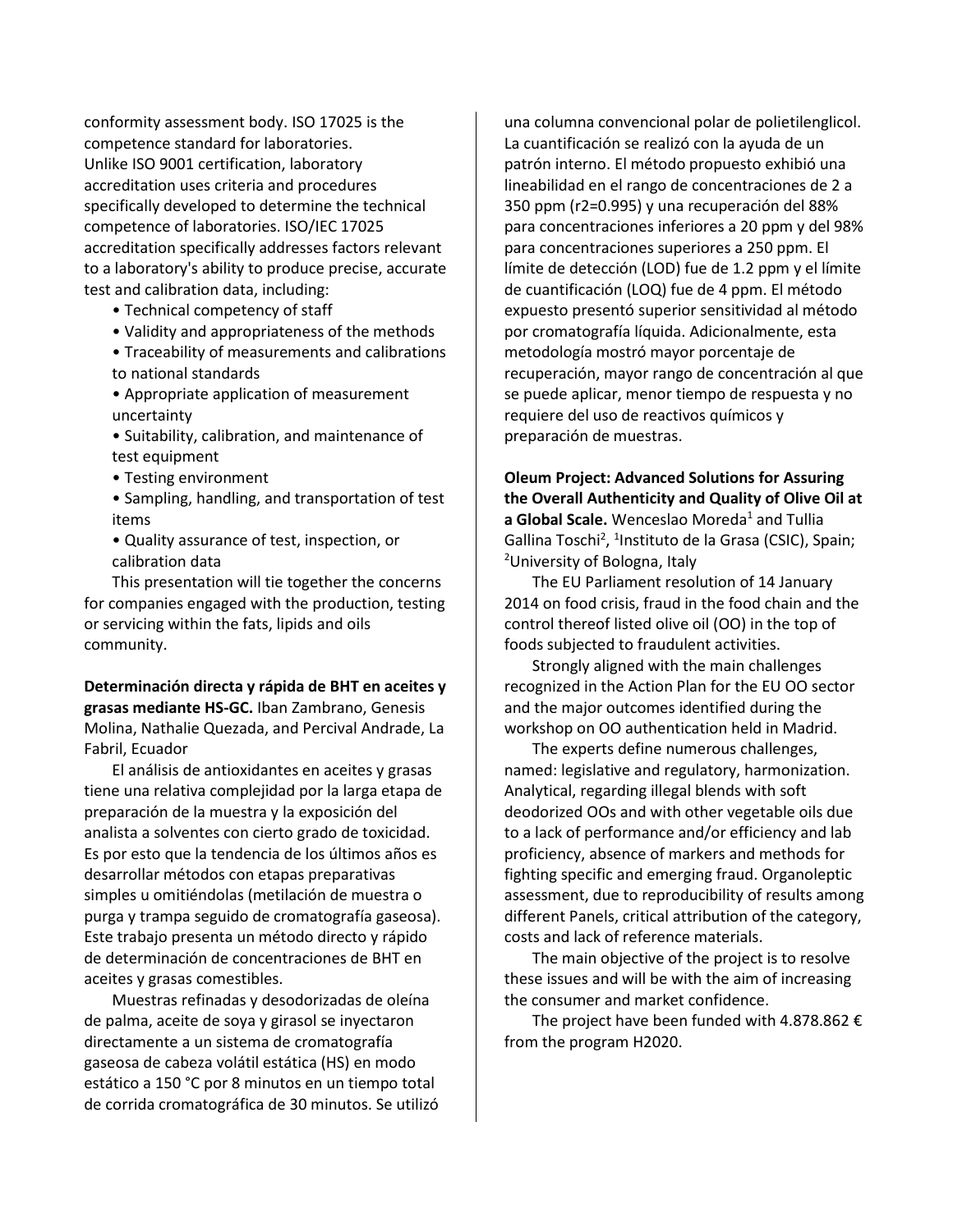#### **Jueves, 14 de septiembre 2017 | Thursday, September 14.2017**

**The Use of the Ultra Small Angle X-ray Scattering Technique to Study the Solid Structure of Edible**  Fat Systems. Fernanda Peyronel<sup>1</sup>, Alejandro Marangoni<sup>1</sup>, and David Pink<sup>1,2</sup>, <sup>1</sup>University of Guelph, Canada; <sup>2</sup>St. Francis Xavier University, Canada*.*

Researcher are always on the search for new analytical techniques to help characterize soft materials. One area of interest is the quantification, at the micro-scale, of the structures in edible fat systems. Even though much work has been done using microscopy, some systems do not permit the use of light microscopy. A relatively new technique is Ultra Small Angle X-ray Scattering (USAXS). The USAXS technique has the ability to detect an X-ray beam scattered by a sample at very small angle to the incident beam. This technique differs from microscopy in that opaque systems can be studied and sample preparation protocols are minimal. Another requirement that appeals to researchers is the ability to perform experiments on a time scale of minutes.

The most widely used set up for USAXS is a Bonse-Hart instrument, where two sets of a paired crystals (collimator and analyzer) are used to direct the X-ray beam into the sample and from the sample into the detector. The scattering angles are always less than 1 degree, which requires very precise control of the displacement of the pair of analyzer crystals and the detector. Utilizing a Synchrotron facility guarantees a high flux of X-rays on time scales of few minutes, whereas using a bench top instrument would require many hours. A high flux is needed in order to have a good statistics in the data collection.

Our group has used the USAXS technique to characterize *in situ* the supramolecular solid structures in mixtures of liquid and solid edible fats. The scattering intensity, I(q), is characterize by the X-ray scattering vector q, which is a measure of the very small angular difference between the incoming and the scattered X-ray beam.

The length scale, L, studied by USAXS is related to the X-ray scattering vector, q. via  $L = 2π/ q$ . Using this equation, one can see that small angles (small q) imply large length scales, typically in the microrange. We have probed length scales up to 6  $\mu$ m.

In this work, we present experimental results for some edible fat systems (tristearin in triolein, mixtures using hydrogenated canola oil and/or cotton seed oil together with tristearin) made under static conditions. Static conditions indicates that the material was crystallized on its own without introducing any external forces. We have explained how to interpret the results based on mathematical models and computer simulations, by modelled the basic scattering unit, crystalline nanoplatelets (CNP), and simulating their aggregation. The scattering structure function of the CNP aggregates was computed and compared with the experimental I(q). The simulated predictions were confirmed by the data collected. Time permitting, we will also touch on some sheared experimental results.

#### **Fast and Straightforward Determination of the Oxidation Stability of Fats and Oils.** Carolin Edinger, Anton Paar ProveTec, Germany

The quality of fats and oils strongly depends on their oxidation stability. In this contribution a new method for evaluating the oxidation stability by determining the induction period is introduced. Under accelerated conditions (elevated temperature and pure oxygen pressure) a sample of 5 mL is examined in a sealed stainless steel test chamber. Typical conditions of the method are temperatures between 120 °C – 140 °C and an initial oxygen pressure of 700 kPa. Application of these conditions allows for initiation of a rapid oxidation process, which is monitored by recording the pressure until a predefined pressure drop.

It was found that the elapsed time until the pressure drop is directly related to the oxidation stability of the sample. In order to compare our new approach to the AOCS method Cd12b\_92\_13, we have studied seventeen edible oils at 120 °C and 140 °C. Comparison to the data collected using the abovementioned AOCS method reveals a linear relationship. Due to defined oxygen volume in the closed test chamber, the oxygen consumption can be calculated. Furthermore, we found Arrhenius behaviour with regard to the applied temperature,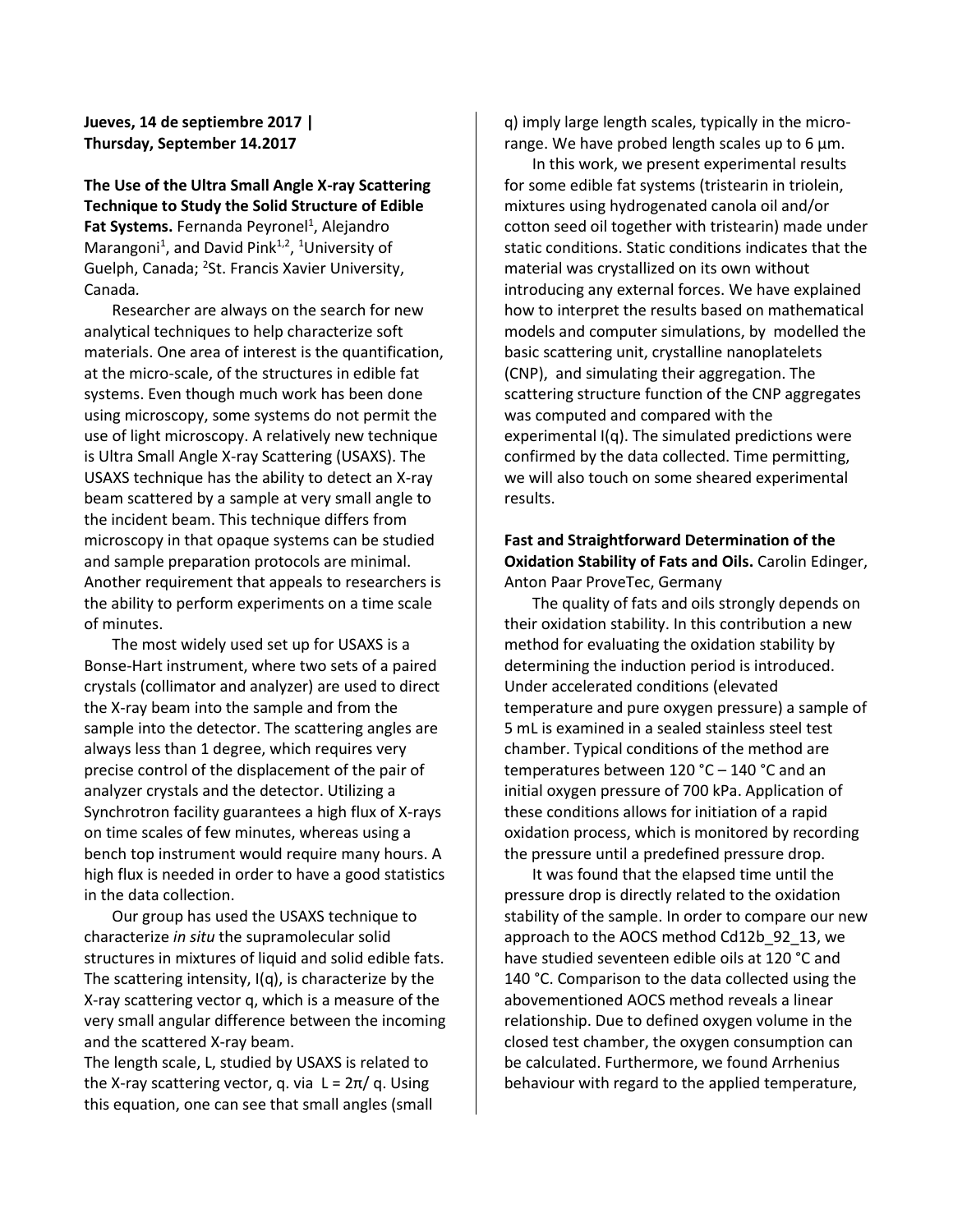enabling the user to determine the activation energy of a specific oxidation process.

The significantly reduced measurement time and a high repeatability of the method represents the major advantages of our method, allowing for quick and direct measurement of the oxidation stability for research, process and test bench control.

**Estudio comparativo de períodos de inducción oxidativa de aceites vegetales por oxidógrafo, rancimat y DSC.** Genesis Molina, Iban Zambrano, Elizabeth Marcillo, and Percival Andrade, La Fabril, Ecuador

Numerosos métodos han sido desarrollados para la determinación de la estabilidad oxidativa. Los métodos del Oxidógrafo (O), Rancimat (R) y Calorimetría Diferencial de Barrido (DSC) evalúan tres aspectos muy diferentes del proceso de oxidación. La determinación de los períodos de inducción oxidativa, velocidades de oxidación y consumo de oxígeno permiten establecer las diferencias innatas de la susceptibilidad de los aceites con diferente composición de ácidos grasos y antioxidantes. El objetivo de este trabajo fue el estudio comparativo de los periodos de inducción de oleína de palma y cuatro aceites vegetales por los métodos mencionados y la correlación entre ellos.

Muestras refinadas y desodorizadas de oleína de palma, aceite de maíz, soya, girasol y canola de la planta de refinación se utilizaron para la determinación de los periodos de inducción. La temperatura de análisis para los tres métodos fue de 110 °C. En el caso del DSC se utilizó un flujo de oxígeno de 50mL/min. Estos análisis se realizaron por triplicado. Adicionalmente, se analizó el contenido de tocoferoles, perfil de ácidos grasos e índice de iodo de cada muestra de aceite. Se observaron que existen correlaciones de los PI obtenidos entre Rancimat y Oxidógrafo y entre Rancimat y DSC con una regresión lineal con r<sup>2</sup> de 0.998 para ambos casos. A 110 °C la conversión del PI del Oxidógrafo a Rancimat se expresó por la ecuación PIR = 1.2776PIO + 0.7523 y de DSC a Rancimat mediante la ecuación PIR= 0.0742PIDSC – 0.6191.

## **Tecnologías relacionadas con productos no alimenticios | Technologies Relating to Non-Food Products**

**Readily Biodegradable Builders—Selecting the Right One(s).** Patrick Kincaid, James LePage, Butch Dery, Baltazar Ramirez, Kuntal Chatterjee, and Jeanne Marie McVeigh-Hollis, AkzoNobel, USA

Today's cleaning formulators are fortunate to have a wide range of safe and readily biodegradable builders to choose from. Narrowing the field of choices prior to formulation development is an important 1st step in the process. Besides safety and regulatory implications, and 'green' and biobased certifications, several important physical / chemical properties to consider are strength of binding with Ca and other metal ions as well as Ca chelation value, if a solid or liquid / gel is needed, solubility of the builder at a specific pH and other considerations. A review of the attributes and properties of 'green' commercial builders – including citrate, MGDA, GLDA, IDS, EDDS and polyitaconic acid will be presented. Acceptance and

use of these products in commercial formulations is growing rapidly with their specific usage tending to fall into specific cleaning products and applications – such as gel and solid ADW products, I&I cleaning and water softening.

**Study of Biosourced Wood Particles for Oil-in-Water Emulsion Stabilization.** Francisco A. Vasquez, Romain Valentin, Elisa Re, and Zéphirin Mouloungui, Unité de Chimie Agro-Industrielle, France

Biosourced particles have been the subject of an increasing amount of studies in recent years due to their ability to replace toxic and harmful substances by ecofriendly, biodegradable and renewable equivalents with analogue properties or applications for emulsion stabilization. Wood particles obtained from a top—down protocol of biomass mechanical deconstruction are used to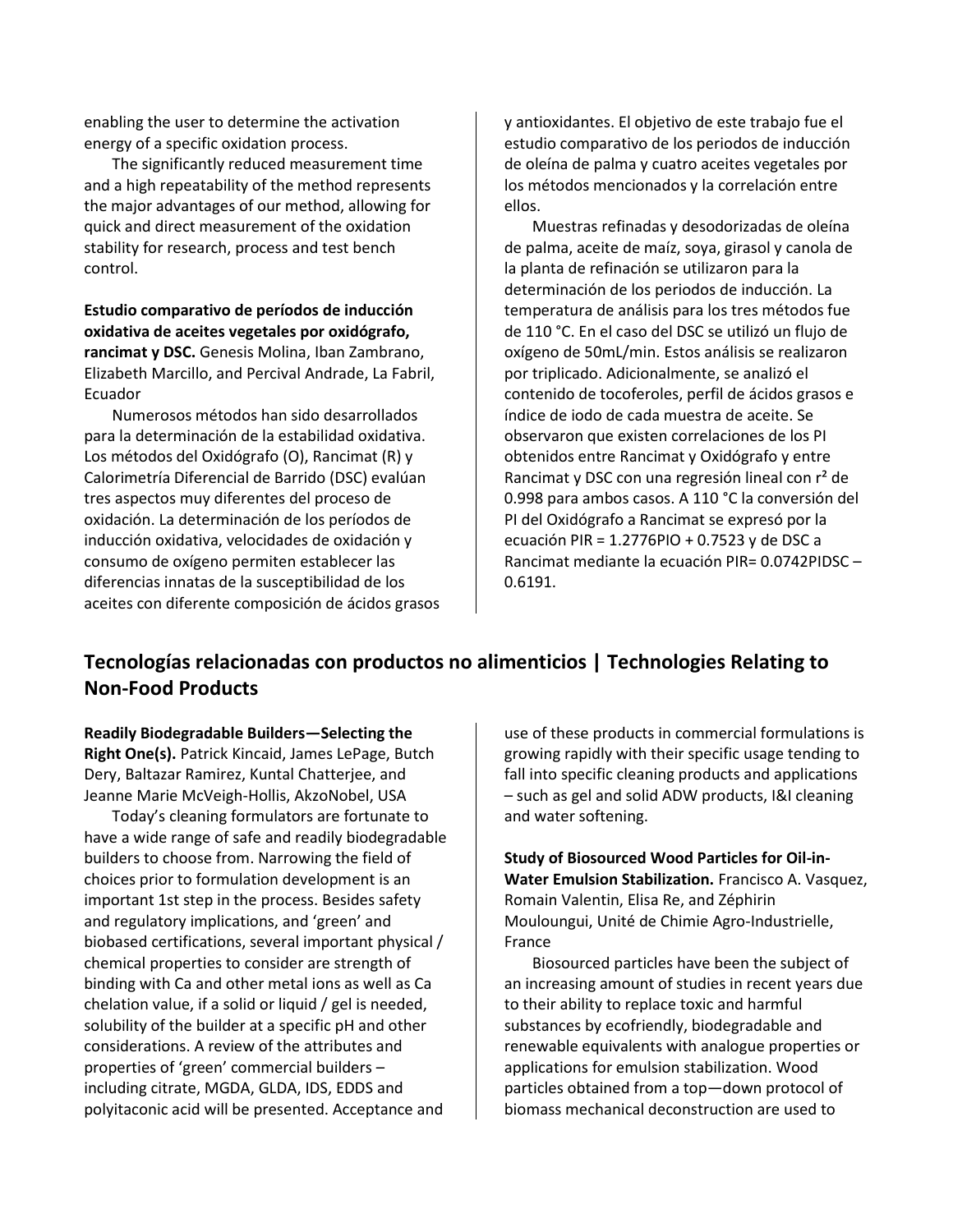stabilize oil—in—water Pickering emulsions. The physicochemical properties and characteristics of the particle such as granulometry, surface behavior and composition were studied to understand macroscopic scale phenomena. The particle's size distribution after deconstruction were analyzed by DLS presenting a monodisperse size distribution around 150 nm in diameter, resulting from a mechanical deconstruction process. ATR Infra-red analysis revealed the presence of vibration bands corresponding to hydroxyl, carboxylic acid and ester functions present at the biomass surface. Unusual wetting behavior was highlighted by contact angle deposition, explained by determination of adhesion forces for both liquid-immersed and air immersed materials. The complex composition of wood biomass, caused by the lignin—cellulose hemicellulose matrix and the presence of water soluble compounds, led to the study of competitive and synergetic interactions between lignocellulosic nanoparticles and native co-surfactants through dynamic tensiometry studies and their roles in emulsion stabilization. Resulting emulsions analyzed by optical microscopy, presented long term shelf storage stability superior to 6 months, with internal phase volume content up to 80%. The use of the studied systems therefore present viable and environmentally friendly solutions towards potential industrial domains for which emulsions and emulsification process are key technologies.

**Estudio de los lípidos de los alimentos para perros del mercado Uruguayo.** Nadia Segura, Alexandra Cerveró, Bruno Irigaray, and María A Grompone, Facultad de Química - UdelaR, Uruguay

Se realizó un relevamiento de raciones de mantenimiento para perro adulto que se encuentran en el mercado uruguayo (16 marcas diferentes). Se estudió el contenido de lípidos, su perfil en ácidos grasos y su deterioro oxidativo (en base al índice de peróxidos, K232 y K268), ya que los peróxidos formados pueden generar dermatitis en las mascotas.

Según bibliografía el contenido lipídico de estas raciones debe ser superior al 5 % del alimento (expresado en base seca). Se consideran ácidos grasos esenciales para estos animales los ácidos linoleico, linolénico y araquidónico. Se establece un requerimiento mínimo para el ácido linoleico del 1 % en base seca de alimento. Se encontró que, a excepción de 2 raciones, el contenido lipídico superó el 8 %. Asimismo todas las raciones cumplían con el contenido mínimo del acido linoleico.

En general los valores del índice de peróxidos fueron bajos (en el entorno de 3 meqO2/kg) en función de lo establecido como límite máximo para aceites comestibles en el Uruguay (10 meqO2/kg), lo que se acompañó con valores de K232 en el entorno de 8 y de K268 de 2. Se puede concluir que en general las raciones vendidas en el mercado uruguayo están en buen estado y cumplen con las necesidades lipídicas de

un perro adulto.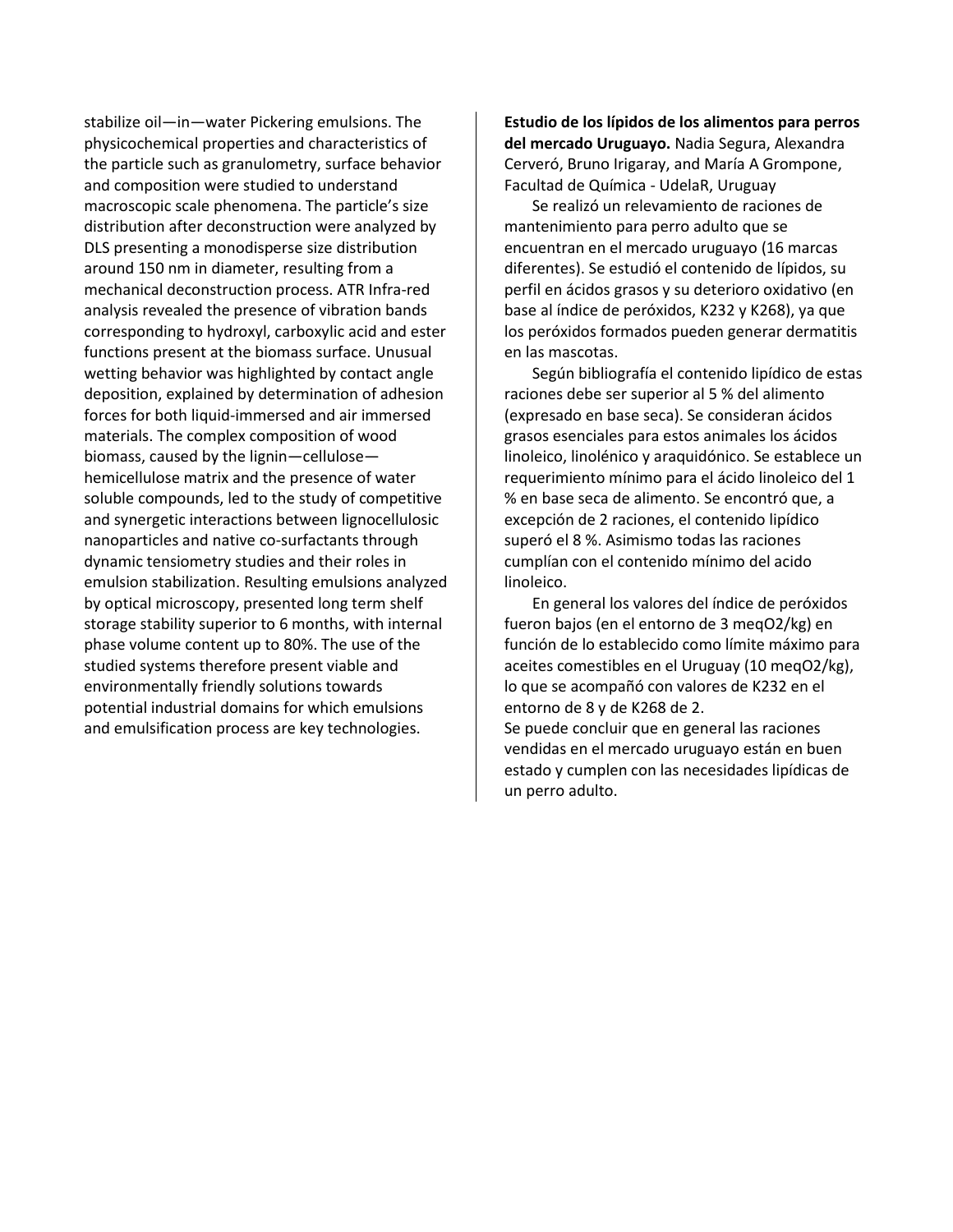## **Sustentabilidad en la producción de aceites y grasas | Sustainability in the Production of Oils and Fats**

**Jueves, 14 de septiembre 2017| Thursday, September 14, 2017**

**Sustainable Origination of Oilseeds in Commercial Agriculture Challenges for Sustainable Sourcing in South America, Standards, Market Demands, and Commitments for Production of Oilseeds. Focus on Soybean.** Michel H.R. Santos, Bunge Limited, USA

Challenges for sustainable sourcing in South America, standards, market demands and commitments for production of oilseeds. Focus on soybean.

#### **Sustentabilidad en el rendering de grasas animals.**

Fernando Mendizábal Fernández, Asociación Nacional de Rendidores S.A., Mexico

Ante la situación actual en que los avances científicos permiten a los seres humanos vivir por mas tiempo y que derivado de esto el volumen de población llega a ser suficiente para demandar los recursos totales del planeta, es indispensable trabajar en incrementar simultáneamente la productividad y sustentabilidad de todas las cadenas de valor involucradas en la producción de alimentos.

Un actor que en ocasiones aparece invisible es la industria de reciclaje de subproductos animales la cual tiene como objetivo el generar productos de alta calidad y valor nutricional a precios atractivos cuando se comparan contra productos provenientes de otras fuentes.

Dependiendo de las costumbres alimenticias de cada país y de las regulaciones sanitarias, la cantidad de subproductos que se reciclan en esta industria varia sustancialmente. Los mercados de países del primer mundo son muy distintos a los de países en vías de desarrollo y la industria se ha adecuado a ambos. Los procesos utilizados en el reciclaje han ido evolucionando para hacerse eficientes en uso de energía y para lograr productos terminados con mejores características nutricionales.

Los principales mercados en los que participa la industria son el de grasas comestibles para usos

como la fabricación de pan y el freído profundo la de Alimentos Balanceados para animales donde se ofrecen harinas de carne y hueso con alto contenido nutricional, la Oleoquímica que incluye la fabricación de jabones así como ácidos grasos y glicerina, . entre otros.

Las proyecciones de producción animal limitadas por recursos naturales y económicos nos obligan a analizar como se vera el futuro de la industria así como de las industrias que ofrecen productos equivalentes a los mercados que atendemos. Al mismo tiempo que los seres humanos requerimos un balance nutricional entre el consumo de aceites vegetales y grasas animales, tenemos que ocuparnos en mantener un planeta sustentable.

Parte de los esfuerzos de medición de sustentabilidad se reflejan en la medición de la huella de carbono. Se presentan algunos comparativos de la Huella de Carbono y experiencias respecto a la medición del impacto ambiental de la producción de grasas animales y de productos sustitutos relacionados.

Adicionalmente, se presentan escenarios que analizan la sustentabilidad de la Industria en situaciones especificas, entre otras:

i. Cambios en los hábitos de alimentación humana, que pudieran impactar en el consumo de grasas de origen animal

ii. Cambios climáticos que afecten la producción ganadera

iii. Incrementos significativos en la demanda de otras industrias (oleoquímica, minería, construcción, etc.) que restrinjan el volumen disponible de grasas de origen animal para alimentación humana

iv. Adecuación a nuevos requerimientos de trazabilidad y de certificación por parte de los consumidores

#### Referencias

-Opio, C., Gerber, P., Mottet, A., Falcucci, A., Tempio, G., MacLeod, M., Vellinga, T., Henderson, B.& Steinfeld, H. 2013. Greenhouse gas emissions from ruminant supply chains – A global life cycle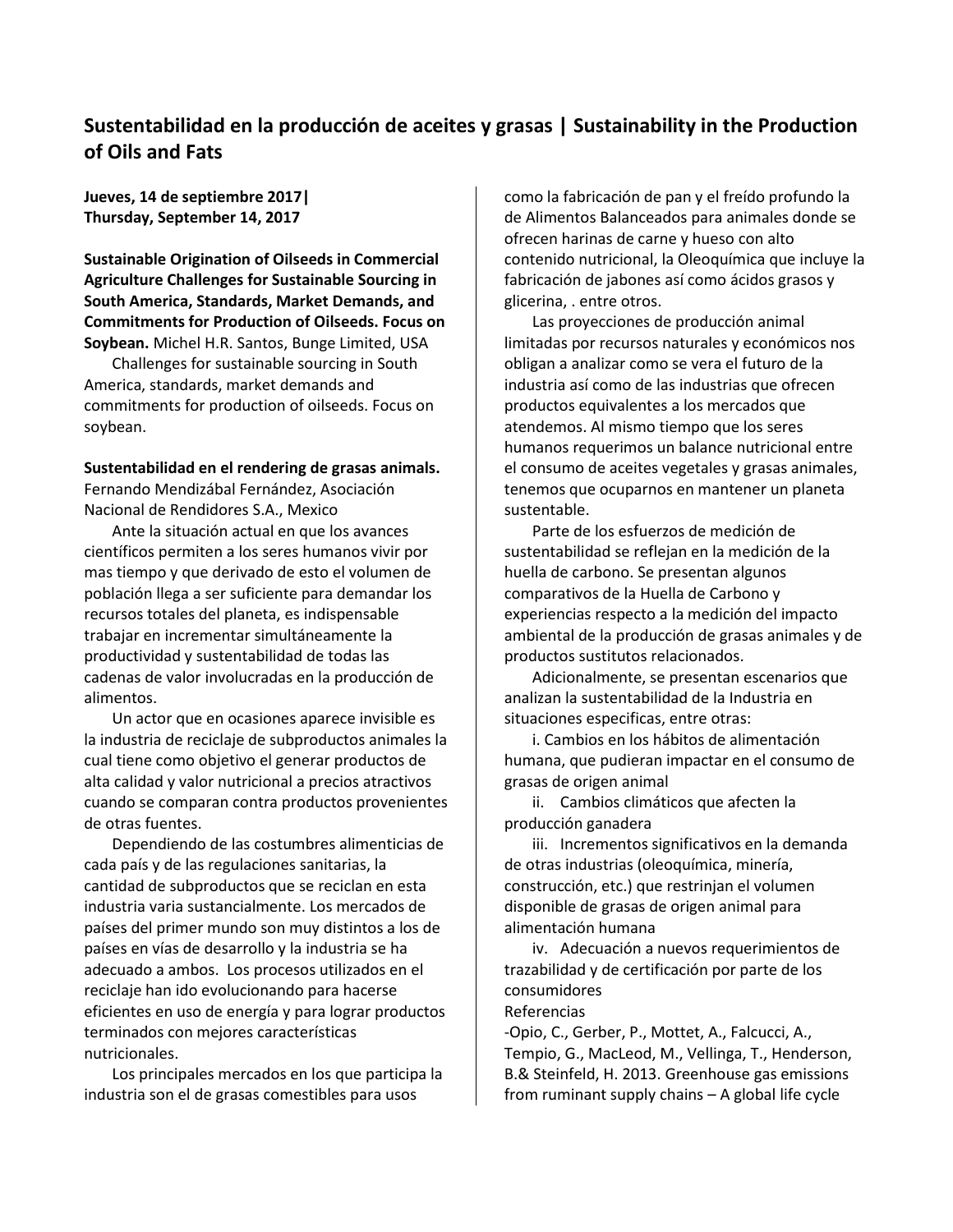assessment. Food and Agriculture Organization of the United Nations (FAO), Rome. -Gladek, E. Fraser, M. Roemers, G. 2016. The global food system: an analysis. Metabolic. The **Netherlands** 

-Ponsioen, T. & Blonk, H. Carbon footprint assessment of cat 3 and foodgrade fat, used for animal feed applications, Study commissioned by VION Ingredients.

**Intensificación sostenible de las cadenas de valor.**

María E. Martínez Murillo Cuervo<sup>1</sup>, Maria M. Reyoso Martínez<sup>2</sup>, Carlos N. Oddone<sup>3</sup>, and Laura Flores Fuentes<sup>2</sup>, <sup>1</sup>The Nature Conservancy (TNC), Mexico; <sup>2</sup>Alianza México REDD+, Mexico; <sup>3</sup>Alianza México REDD+, Argentina

Los bosques y selvas del planeta cumplen múltiples funciones y servicios ambientales tales como la regulación del clima, recarga de acuíferos, estabilidad y supervivencia para la biodiversidad y captura de carbono. Dichos macizos forestales albergan más carbono

del que se encuentra disponible en la atmosfera, lo que hace evidente la importancia de su conservación. A la par, la demanda por alimentos es creciente a nivel global para poder abastecer a una población que alcanzará los 9 billones de habitantes al 2050, con el mayor crecimiento en los países en desarrollo. Para enfrentar este reto es importante tomar un enfoque de cadenas de valor que permita incrementar la productividad agrícola conservando la biodiversidad. The Nature Conservancy compartirá información relevante sobre los retos, las experiencias sobre el análisis de cadenas de valor, alianzas con diversos actores y experiencias para el subministro responsable.

**Viabilidad economica del uso de biomasa como alternativa energetica en una refineria de aceites vegetales.** Percival Andrade, Fredy Toro, Javier Chavez, and Elias Rivadeneira, La Fabril, Ecuador

La demanda energética en las plantas refinadoras de aceites y grasas constituyen un rubro que bordea del 10 al 15% del costo total de producto. Este hecho genera la oportunidad de evaluar económicamente el uso de alternativas sostenibles para generar vapor en reemplazo de los

combustibles fósiles. En el presente trabajo se evalúo el cambio de la matriz de generación de vapor para una refinería de aceites y grasas vegetales para un consumo de 200,000 TM de vapor por año. Adicionalmente se desarrolló un modelo logístico de producción y de densificación de la biomasa.

Para establecer los modelos económicos a evaluar, se realizó un análisis de las cantidades y tipos de biomasa disponibles de 4 extractoras de aceite de palma y una extractora de palmiste de la región Norte-Centro de Ecuador. También se realizó un análisis de los requerimientos energéticos y de vapor de cada una de las extractoras y refinería así como también logística de transporte de la biomasa entre extractoras, centros de acopio y refinería. En base a toda la información se estableció tres modelos: densificación de la biomasa en la extractora de mayor producción de biomasa y traslado a planta refinadora para generación de vapor, cogeneración en la extractora de mayor producción y transporte de energía eléctrica para la refinería, y transporte de biomasa a refinería para generación de vapor.

El presente trabajo propone una ecuación de valor para escoger el mejor aprovechamiento de la biomasa sea para cogeneración, producción de vapor y/o energía eléctrica.

**Generación de vapor con efluente liquido.** Anibal A. Demarco, Desmet Ballestra, Argentina

El agua residual que sale del proceso de extracción por solvente se dirige típicamente hacia la trampa de agua residual, y luego a una instalación de tratamiento de efluentes. En las plantas de procesamiento de semillas oleaginosas con una capacidad limitada para el tratamiento de agua residual, y/o con una limitación en la disponibilidad de agua fresca para producir vapor en la caldera, el sistema de generación de vapor con agua residual puede ser aplicado. El sistema de generación de vapor con agua residual evapora la mayor parte del agua residual del proceso de extracción en un vapor de baja presión que se reutiliza en la desolventización de harina, y la pequeña corriente del concentrado de agua caliente remanente se pulveriza sobre la harina desolventizada. Esto permite reducir completamente el efluente líquido